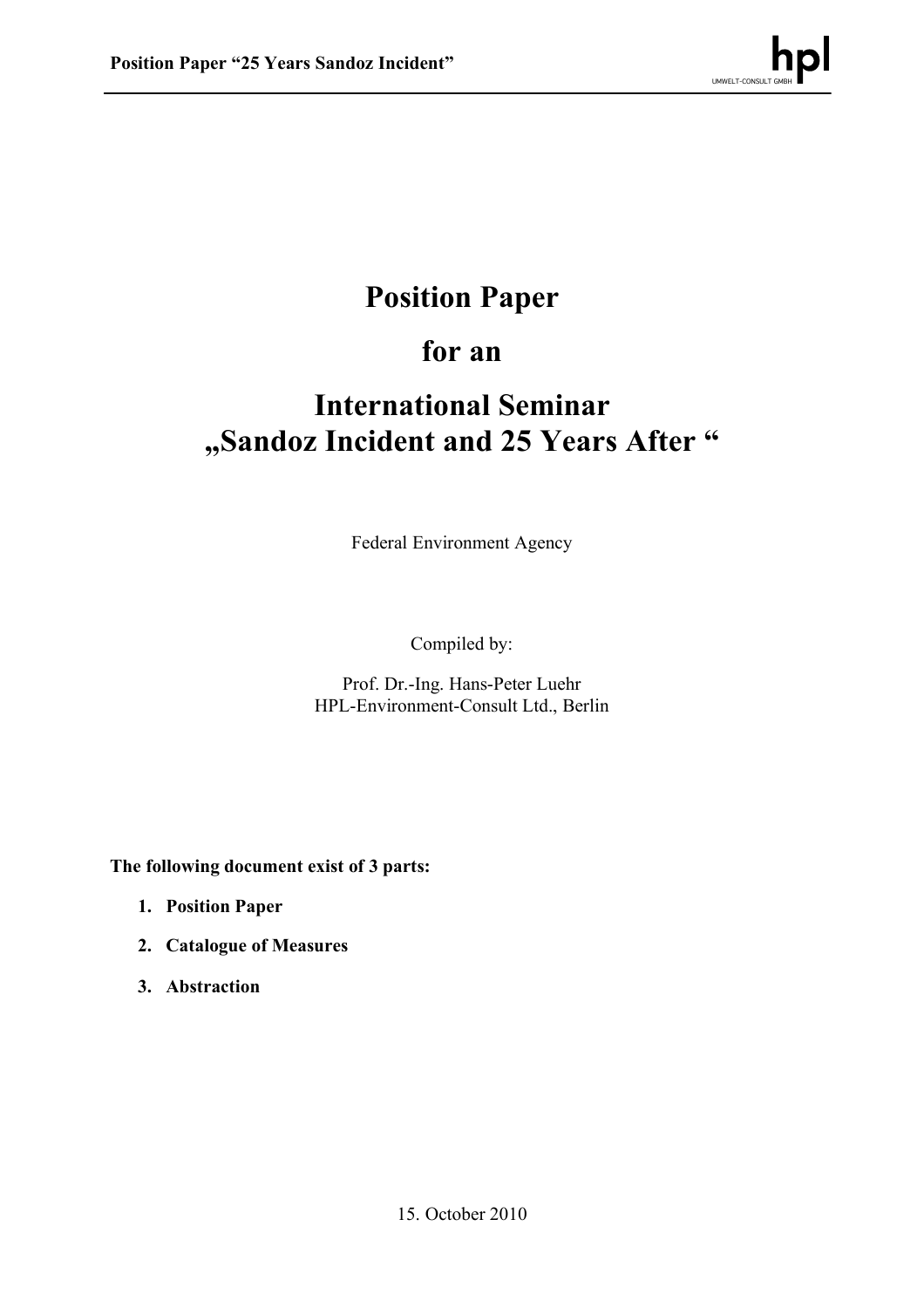

# **Position Paper**

# **for an**

# **International Seminar "Sandoz Incident and 25 Years After"**

Federal Environment Agency

Compiled by:

Prof. Dr.-Ing. Hans-Peter Luehr HPL-Environment-Consult Ltd., Berlin

15. October 2010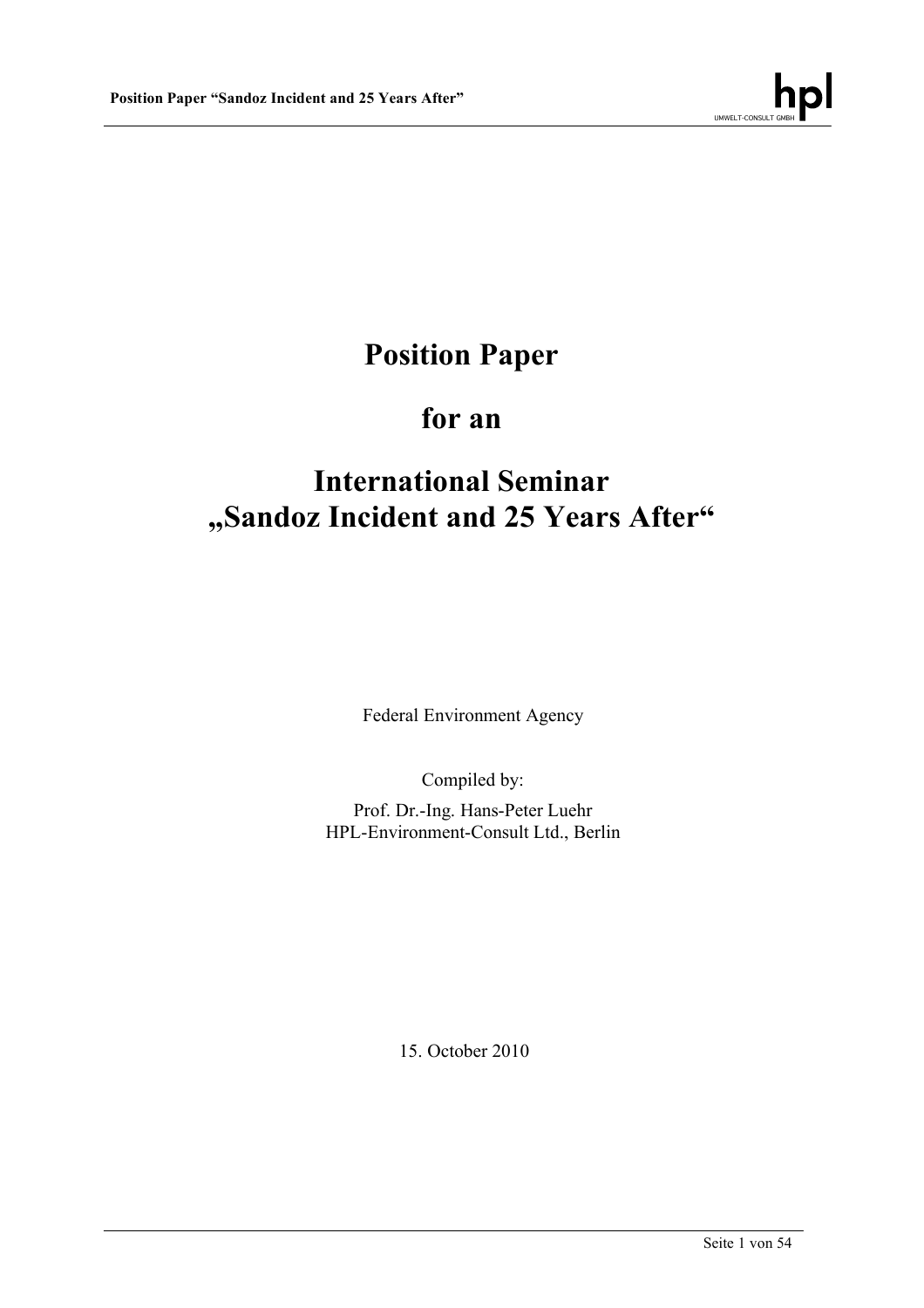

## **Contents**

| Section A                                                                     |                         |  |
|-------------------------------------------------------------------------------|-------------------------|--|
|                                                                               | $\overline{\mathbf{4}}$ |  |
| 1.1 The Disaster                                                              | $^{\circ}$              |  |
|                                                                               |                         |  |
| 1.3 The Legal Situation to Avoide Harmful Events 8<br>1.4 The Consequences 11 |                         |  |
| 1.4 The Consequences                                                          |                         |  |
| 2 Was the Sandoz Disaster Preventable by the Standards in Place Today? 13     | 13                      |  |
|                                                                               | 15                      |  |
| 3.1.1 Basic Preparations (Pro Action) 16                                      |                         |  |
| 3.1.2 Prevention Measures 20                                                  |                         |  |
| 3.2 Crisis Management                                                         | 22                      |  |
|                                                                               |                         |  |
|                                                                               |                         |  |
| 3.3 After Care Management 26                                                  |                         |  |
| 3.3.1 Damage Review 27                                                        |                         |  |
|                                                                               |                         |  |
| 3.4 Public Involvement                                                        | 31                      |  |

| <b>Section B</b> |                                                                  |    |  |
|------------------|------------------------------------------------------------------|----|--|
| $\overline{4}$   | <b>Organization Structures for Transboundary Risk Management</b> | 31 |  |
| 5 <sup>5</sup>   | <b>Status of Risk Management in River Basins</b>                 | 34 |  |
| 5.1              | <b>Present Legal Basis</b>                                       | 34 |  |
|                  | 5.2 River Basins of the European Union                           | 37 |  |
|                  | 5.3 Other River Basins in the UNECE Region                       | 40 |  |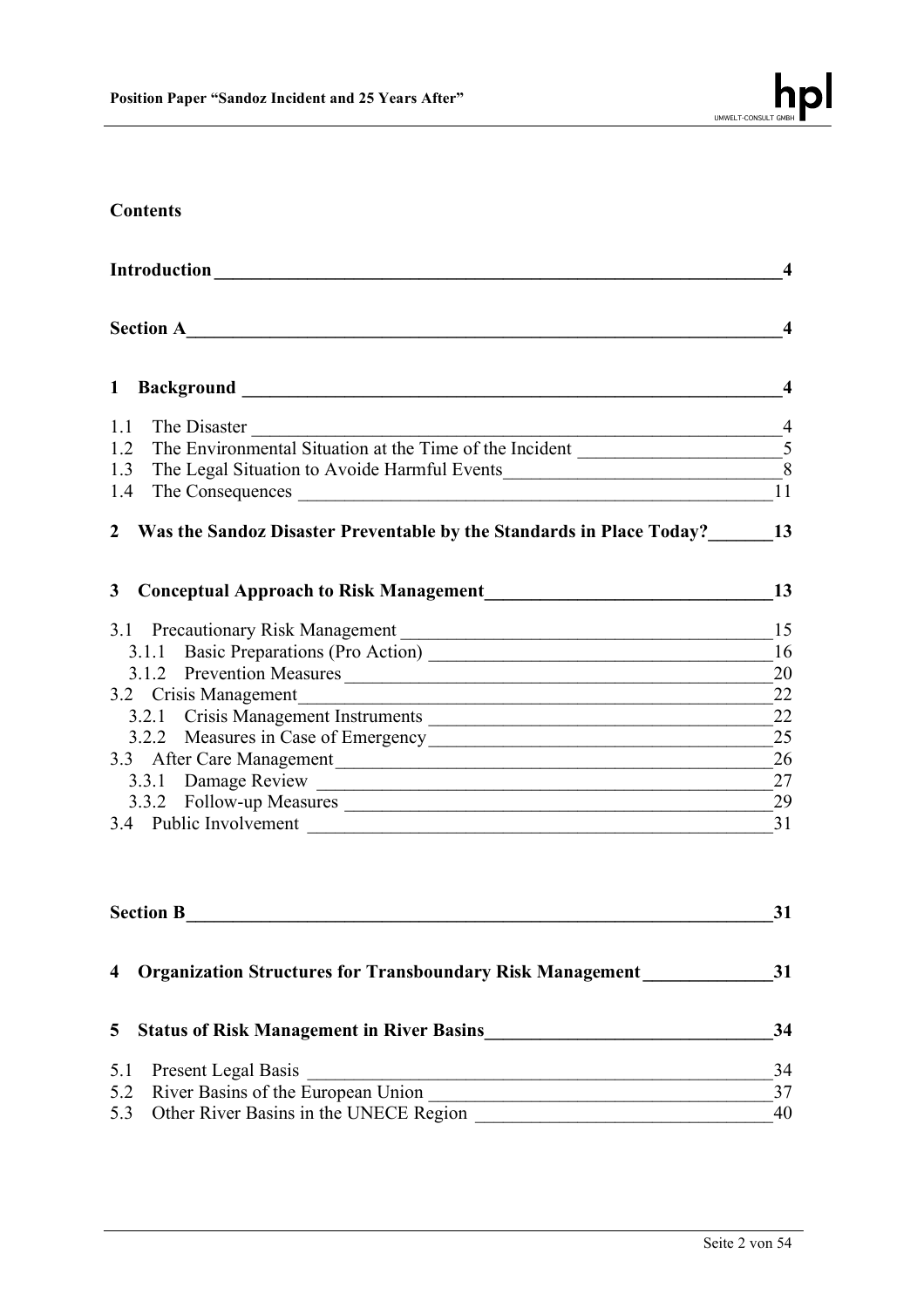|            | <b>Section C</b>                                                                                                  |          |
|------------|-------------------------------------------------------------------------------------------------------------------|----------|
| 6          | <b>Risk Management within the UNECE</b>                                                                           | 41       |
| 6.1<br>6.2 | Objectives and recommendations of the UNECE Workshop in Hamburg, 1999<br>Conferences Held and Resolutions Adopted | 41<br>43 |
|            | 6.3 The achieved and the yet to be achieved                                                                       | 45       |
|            | <b>Section D</b>                                                                                                  | 46       |
|            | <b>Necessary Measures</b>                                                                                         | 46       |

| 8 The Deficits |    |
|----------------|----|
| 9 Literature   | 53 |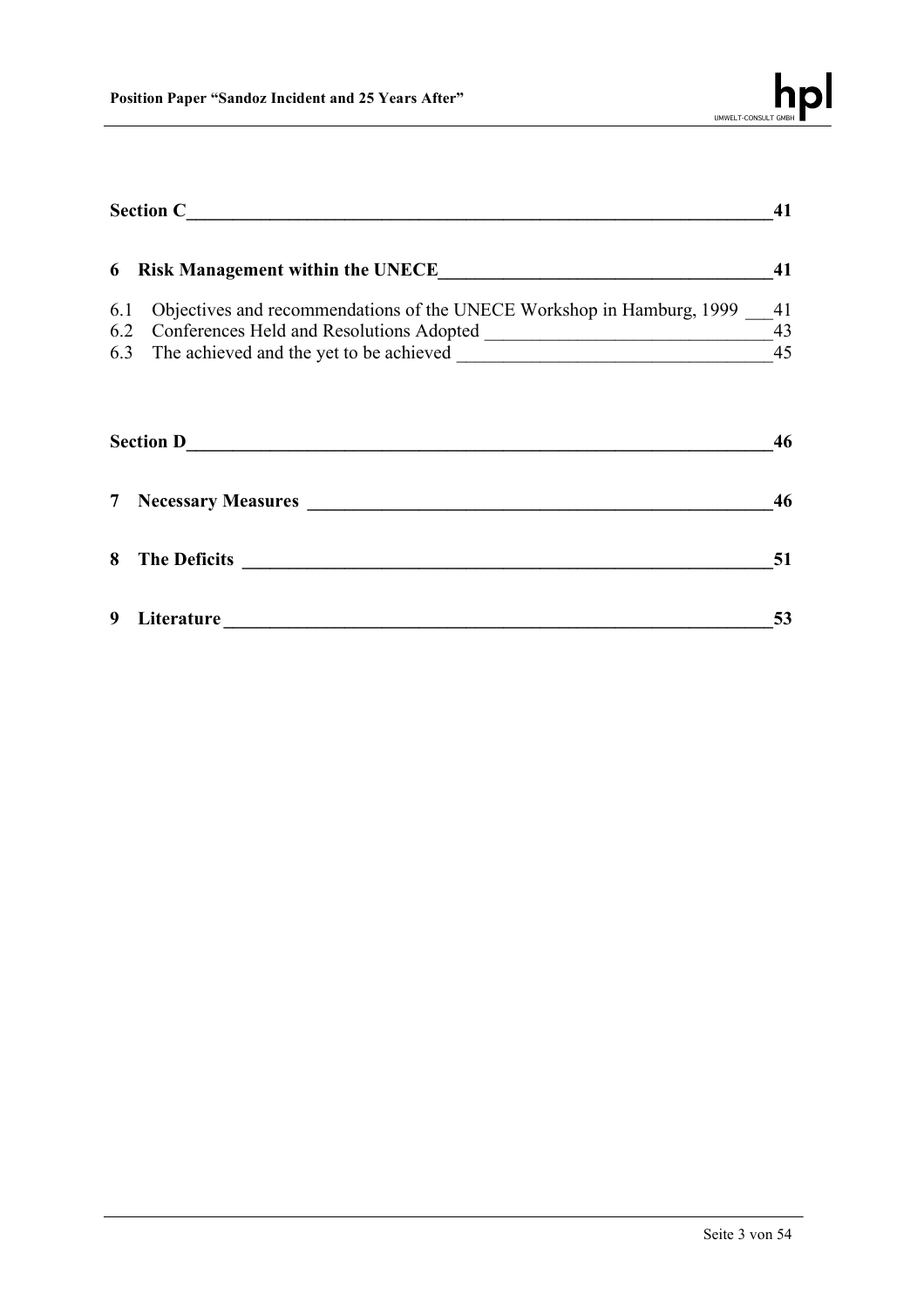## **Introduction**

The name Sandoz is synonymous with a series of major chemical accidents, for instance Feyzin (France) 1966, Flixborough (England) 1974, Seveso (Italy) 1976, Bhopal (India) 1984, Frankfurt-Höchst (Germany) 1993, Toulouse (France) 2001 or Kolontar (Hungary) some weeks ago, that had far reaching impacts on man and the environment. 25 years have passed since the "Sandoz" incident in 1986, an opportune time to take stock and also to define and discuss shortcomings that still exist in transboundary river basins with regard to:

plant safety at chemical production sites, effectiveness of notification and information systems, availability of disaster control measures,

implementation of after care measures for revitalization.

This paper also seeks to answer the question as to whether the Sandoz accident could have been prevented in light of the technical and organisational requirements that chemical plants have to comply with today.

## **Section A**

## **1 Background**

## **1.1 The Disaster**

On 1. November 1986 a major fire broke out in a warehouse belonging to the former company Sandoz in Schweizerhalle (8 km above Basel city centre), situated directly on the Rhine. The thick smoke, the strong smell and the unknown composition of the burning gases led the authorities to sound sirens early in the morning to alert the residents of the area. A curfew lasting several hours was also imposed.

The warehouse was originally intended for storing machines and equipment and had been approved for this purpose in 1977. It was then converted to a storage facility for various chemicals without installing any further fire safety systems. An automatic sprinkler system was not installed, although an insurance company had criticised this lapse in a risk analysis carried out as early as 1981. It had also pointed out that a fire would result not only in air pollution but would also cause water contamination through chemicals. Sandoz opted for another insurance company that did not identify this risk and was cheaper.

About half a million people in the near vicinity of the factory narrowly escaped an inferno. About ten metres from the main site of the fire there were chemicals such as sodium, acid chlorides and other water-sensitive materials, which would have reacted explosively like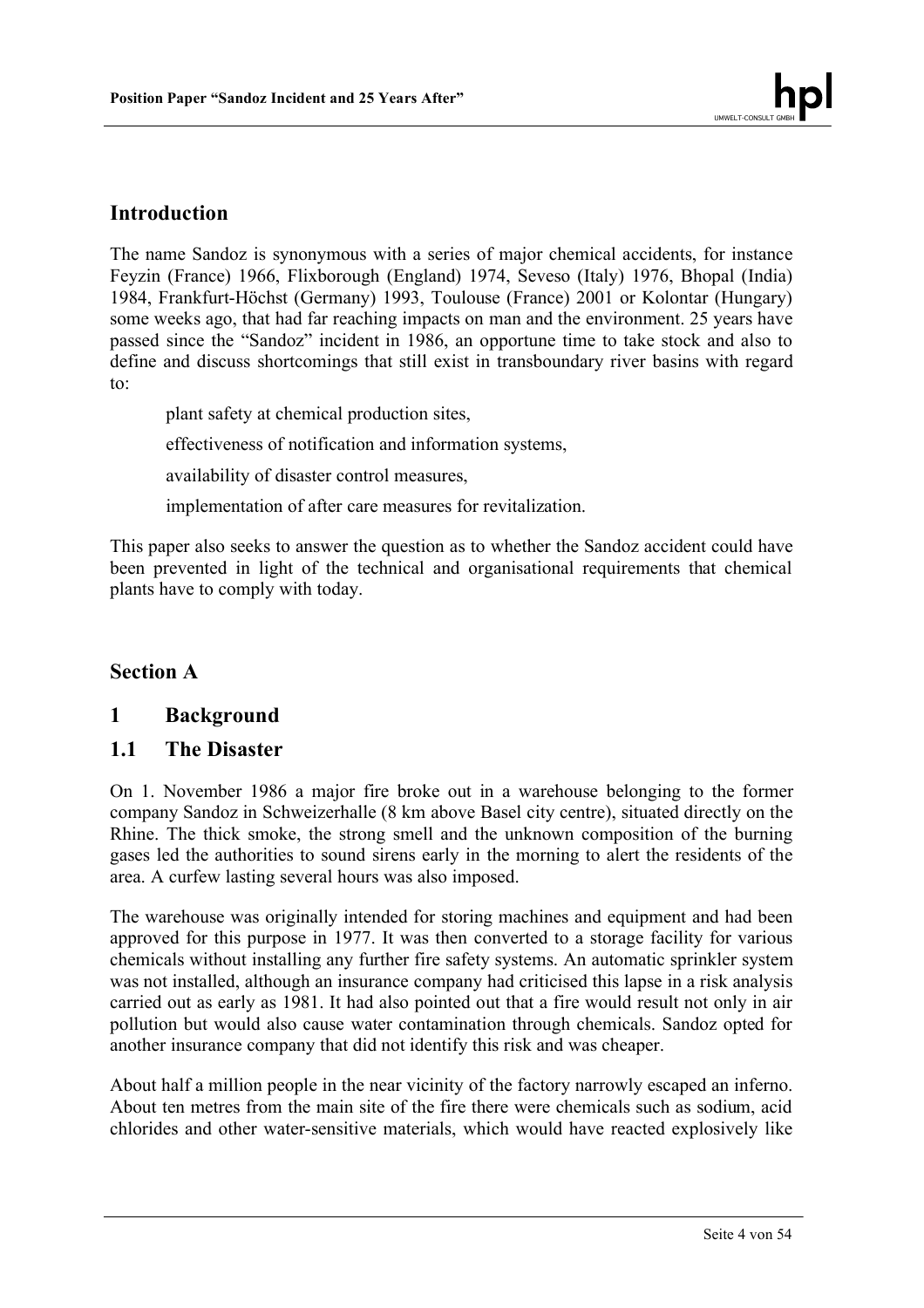bombs on contact with water from the sprinklers. Phosgene had been stored just 250 metres away.

Based on a theoretical reconstruction of events, the official investigation into the matter came to the conclusion that the cause of the fire could have been the incorrect usage of a shrink gun while packaging pallets containing Prussian blue, thereby causing smouldering.

The warehouse contained about 90 chemical substances amounting to a total of 1.350 tonnes. Among these there were 20 pesticides. The water from the fire extinguishers washed about 30 to 40 tonnes of chemicals into the Rhine because there were no firewater containment barriers. One must also assume that during the fire, partial combustion especially of plastics - resulted in the formation of dioxins (also of what is known as the Seveso dioxin), which then entered the Rhine along with the firewater. In addition to this, the neighbouring chemical firm of Ciba-Geigy decided to "piggy back" on the accident and release 400 litres of Atrazine, a pesticide, into the Rhine, thinking this would go unnoticed.

Fortunately there was no acute impact on human life. However, an undefined cocktail of toxic substances entered the Rhine with the firewater, where it caused large scale fish mortality. The contamination plume in the Rhine could be traced analytically right up to the Netherlands. A number of waterworks along the Rhine that obtained drinking water largely from river bank filtrate had to shut down. The drinking water supply was therefore temporarily suspended.

Over 100 tonnes of dead fish floated down the river. Water fleas, fly larvae and water snails were completely destroyed, especially in the upper Rhine valley. The river sediment was contaminated for long stretches. A comparative study by the environment ministry in Mainz revealed the extent of the damage. Prior to the disaster, live eels contained 0.01 mg of the insecticide thiometon per kilo of body weight on average. After the disaster the concentration found in dead eels was 27 times higher. The concentration even rose to 70 times the normal figure for the insecticide disulfoton, which is especially difficult to degrade. Overall, the ecological balance was severely disturbed.

The dynamic flowing water system and organisms recovered within a few months of the incident as a new generation of microorganisms from tributaries and streams re-entered the river. On the other hand, the outlook for the regeneration of fish stocks remained dismal for many years.

## **1.2 The Environmental Situation at the Time of the Incident**

The environmental situation in the early 1970s was entirely governed by a medium-based approach. In view of the environmental damage that was becoming more and more obvious, the focus was on after care measures, i.e. remediation of the impacts and restoration of the ecological balance. The potential hazards emanating primarily from the chemicals industry were either not recognised or were downplayed because the selfregenerating ability (ability of the substratum to decontaminate itself, self-purification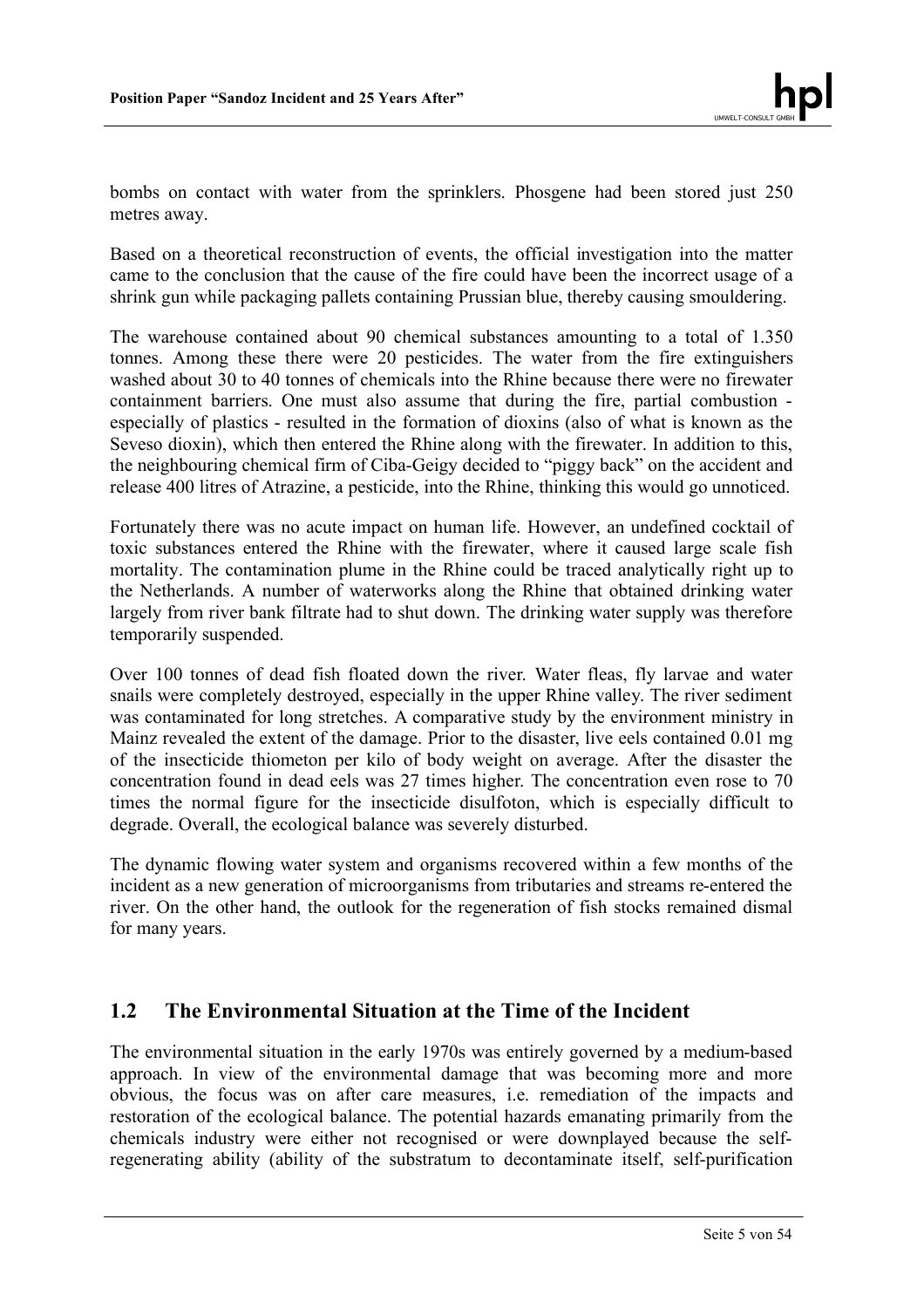ability of water bodies) was over estimated. Till into the mid 1970s, the entire length of Rhine was literally regarded a sewer that was injurious to health.

There was hardly any awareness about the magnitude and variety of chemical substances and products. It was only after the occurrence of some major chemical accidents, e.g. Flixborough, Seveso and Sandoz as well as the Chernobyl disaster, coupled with coverage by the media along the lines of "*Seveso is everywhere*" that the chemicals industry was brought into the popular debate. Every month, literally, the "*substance of the month*" was discovered and highlighted with information on all its hazardous properties.

It was only in the mid 1980s, spurred also by the disasters, that there was a shift to the precautionary principle that had, in fact, been proposed in the environmental programme of the federal government in 1971. This principle can be summed up as below:

*A precautionary approach means to act in awareness of human fallibility.*

*A precautionary approach means to act on well-founded suspicions.*

*A precautionary approach means to reverse the burden of proof, not in the legal, but in a methodological sense. Whosoever releases a substance/product into the environment must prove that it is harmless.*

*A precautionary approach means using the best technology to safely prevent any hazards for man or the environment.*

*A precautionary approach means to prevent as far as possible the spread or dilution of substances in the environment.*

*A precautionary approach means conducting research to detect hazards as early as possible.*

Germany and in fact all other European industrialised countries found themselves facing an ecological crisis that had been caused primarily due to the contamination of the environment by hazardous substances. This situation resulted in the formation of the *Green Movement*, which was able to establish itself politically within a short span of time. The Greens were uncompromising in highlighting environmental problems and demanding a rational and consistent environmental policy. At that point, however, the Green Movement was anti technology.

Policy makers and the administration on one side were ranged against industry on the other like irreconcilable foes. Industry had not learnt its lessons in the ten years after Seveso (1976). The German chemicals industry reacted with a PR strategy that was a mix of repentance and self righteousness. Industry was ready to review all existing safety measures within the parameters of the tried and tested "independent responsibility" approach. The objective was to have voluntary agreements so as to forestall the legal machinery and the pressure for state intervention. Lobbying activities were therefore also focussed on adapting government regulations to the needs of the industry.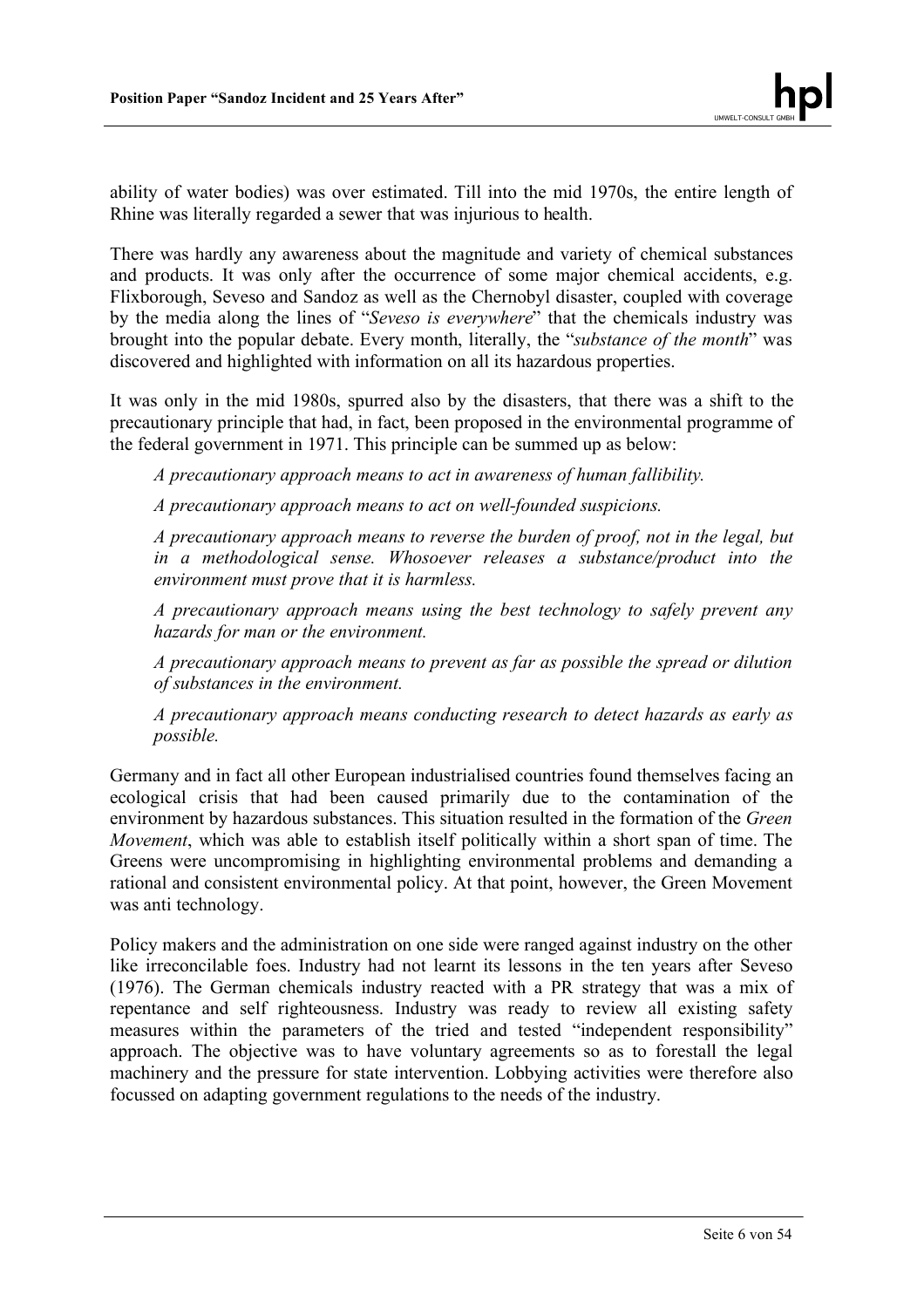The tendency of chemical companies was to barricade themselves and to keep under wraps anything that did not send out fire or smoke signals into the sky. Sandoz, however, was in no position to conceal anything

This attitude clearly emerges from a paper of a reputed German chemicals manufacturer during this time:

*"The water authorities and/or police should be voluntarily informed when the danger of water contamination cannot be prevented using in-house means and also in cases where it can be prevented through in-house means but is visible to outsiders."*

In retrospect, the only explanation for this attitude is that chemical engineers and managers proceeded on the valid assumption that chemical science had saved mankind from many ills and that it was responsible for revolutionary successes in improving living conditions.

However, the accidents lifted the veil from the dangers associated with chemicals production. In addition to production factors, such as pressure, temperature, yield and plant safety, the environmental relevance factor was still waiting to be discovered. The awareness about which materials/products are produced under which conditions was only slowly emerging.

Since the problems could no longer be swept under the carpet, the European industrialised nations found themselves forced to adopt relevant legal regulations for protecting the environment. However the paths they followed were different.

Thus since the mid 1970s, countries that were closely linked to the sea through their riverine waterways adopted an environmental quality approach. This meant that the authorities would intervene only when the harmful impacts were visible. Consequently when contamination in water bodies became apparent, the authorities were constantly on the look-out for the polluter. With regard to air pollution, a policy of "*high chimney stacks*" was pursued to resolve environmental problems through dispersal over a wider area. The result was crossborder forest dieback ("Forest Decline").

The threat posed to the environment and the hazards for human life in our industrial society were unmistakably highlighted by the Sandoz incident. The incident also illustrated the importance of precautionary measures, not piecemeal but as part of an overall concept. The overall concept must encompass warehousing and other secondary facilities as an integral part of the production process and implement the same high level of safety standards for these facilities as for the production process. An appropriate, plant-specific safety concept must be planned around the hazard potential of substances so as to prevent an uncontrolled material transfer from technical systems. The Sandoz case is a negative example in this regard. The warehouse did not in any way comply with the adequate safety system for the production process. Fire and explosion protection were implemented through disaster control. There were no measures in place for soil and water protection.

At about the same time, the issue of soil and water contamination through contaminated sites such as old landfills and contaminated industrial sites came into public focus. In 1983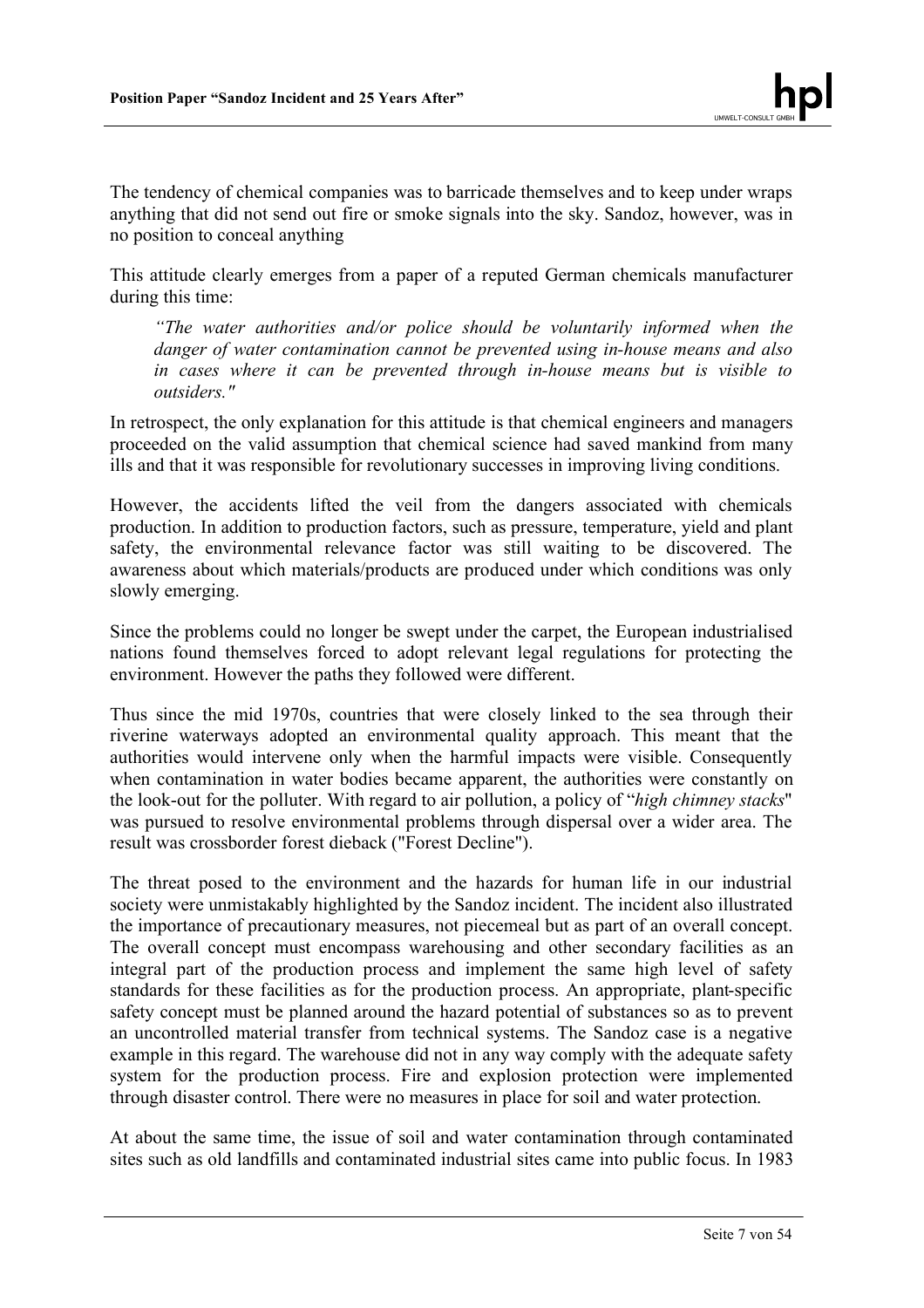the public debate in Germany on this issue was kicked off due to the Hamburg-Georgswerder landfill where there was dioxin contamination of the oily phase of the site leachate. This problem, especially concerning contaminated industrial sites, arose because of the modus operandi of industrial plants over several decades. The approved technology was single-wall construction of plants and plant components such as storage tanks, pipelines, reactors etc. All installations that did not require direct access were placed underground. In many cases these installations were even built over as industrial production expanded and land was limited. Leakages remained undetected, resulting in large scale ground water contamination.

Germany opted for the emission standard approach early on. This implies that emissions are to be limited at source so that no harmful impacts can occur. In practice this resulted e.g. in the shutting down of production plants if they could not be retrofitted, or a change in production processes if hazardous emissions were anticipated. The emission standard principle also required emissions to be minimised for intended and unintended production operations. Thus, technical systems had to be sealed tightly and made so secure that uncontrolled material transfer into the open cycle of the environment was not possible during intended and unintended operations. This also laid the foundation for the demand that the manufacture of products intended for the market and the solid, liquid, gaseous and energy wastes originating during production should form one unit from a scientific, technical and legal perspective. This was an important development, especially to manage the problem of waste. Environmentally friendly product development was expected to simultaneously address the issues of disposal and optimisation of material flows. This was the beginning of a holistic, integrated approach to environmental protection. The precautionary principle was achieved through this strategic approach.

In this sense, there were two divergent strategies in Europe: the environmental quality versus the emission standard approach. This debate dominated the work of the European Commission for several years and can only be regarded as having been concluded with the adoption of the European Water Framework Directive in 2000.

At the administrative level, which at that point was caught up in setting up its environmental units, there was insufficient qualified staff to be able to monitor industrial plants with respect to their safety. The organisational processes and coordination between various administrations also functioned only partially. For instance, the Rhine alarm at the time of the Sandoz incident was not issued by Switzerland, although a transboundary warning and alert system formally existed in the form of the International Commission for the Protection of the Rhine, established in 1963, and the Additional Agreement of 1976. In fact, the alert was issued by Baden-Württemberg.

## **1.3 The Legal Situation to Avoide Harmful Events**

On the situation in Germany should be shown as an example how the necessary measures were legally taken up and implemented in the face of severe damage events and to prevent such occurrences.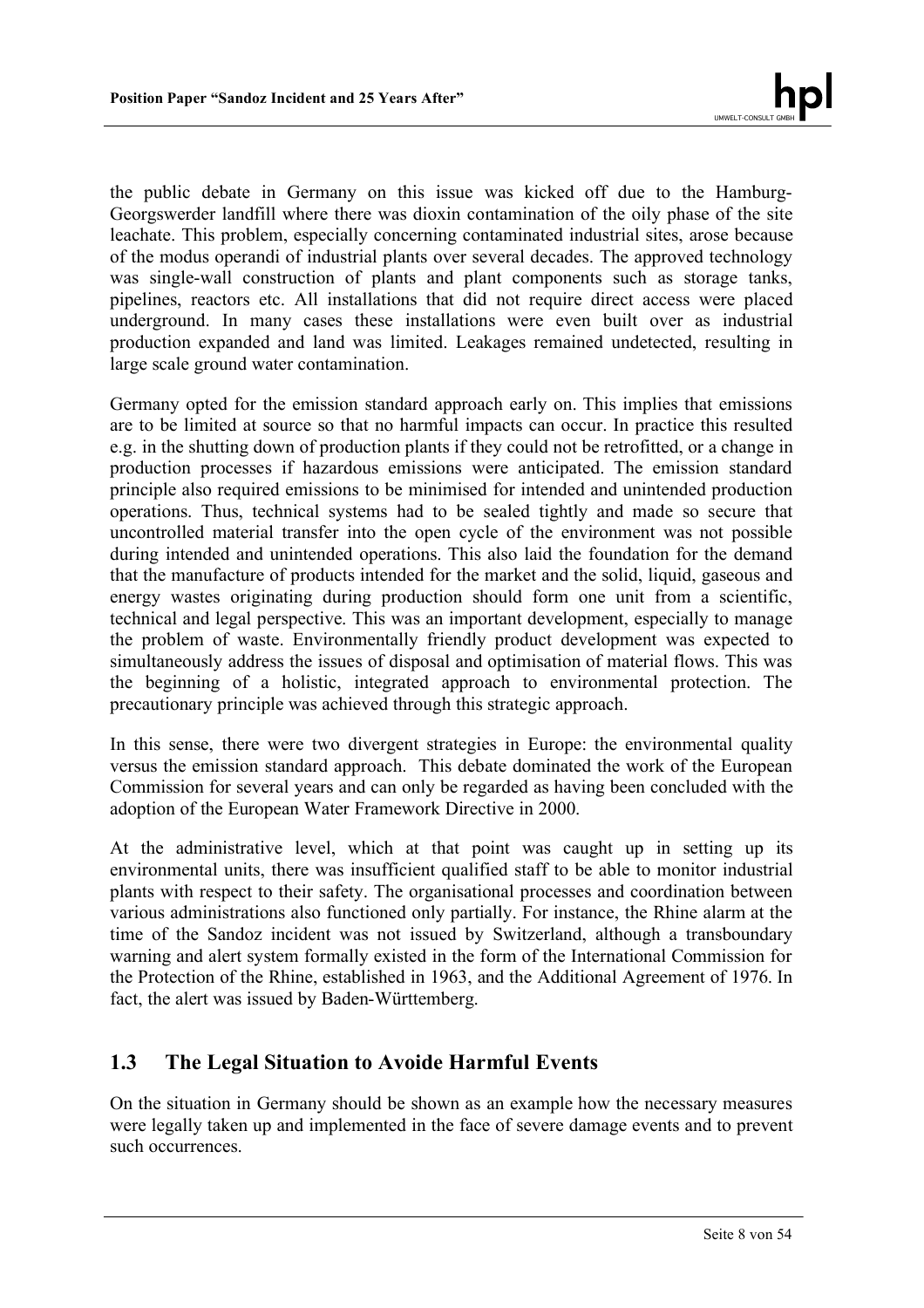The authorisation of industrial plants in Germany was substantially in accordance with the Federal Immission Control Act (BImSchG) of 1974, which was enacted to protect against harmful impacts on the environment through air pollution, noise, vibrations and similar phenomena. The Act was adopted at a time when industrial emissions had been recognised to be a serious problem not just for human health but also for the environment. The regulation of emissions using the instruments of the industrial code has come up against its limits.

The Act, which was initially geared towards the medium air (air pollution), has been supplemented following the integrated environmental approach of the European Union and is now directed at comprehensive environmental protection. This distinguishes it from several other environmental laws that are still oriented towards specific environmental media.

One of the key methods of limiting immissions is to limit emissions. A statutory limit on emissions is always an intervention as regards the freedom of action, and in this case the freedom of trade. Therefore a limit on emissions must not be imposed simply for the sake of imposing limits but must be based on their harmfulness, i.e. the impact they have on the environment and human health. The Act serves to prevent existing or imminent hazards and also has a precautionary function for plants that require official authorisation.

The Act stipulates requirements that all industrial plants must comply with, not just large industrial plants. Specific plants, known as "*Installations Requiring a Permit*" are subject to more stringent approval requirements due to the higher risk potential. The plants are not mentioned in the Act itself but are listed in a final list of various types of plants under the 4<sup>th</sup> Directive for the Implementation of the Federal Immission Control Act. The size of an industrial plant or its production output, that is whether it exceeds specified threshold values with regard to pollutant discharge, material throughput etc, to a large extent determines whether it is obliged to obtain authorisation or not.

The operator of an *Installation Requiring a Permit* according to the BImSchG must comply with the operator's obligations (*basic obligations*). One of the primary obligations is to ensure the prevention of harmful environmental impacts and other hazards as well as annoyances and also to take precautions to prevent these from occurring (*precautionary principle*). This precautionary principle is technology-related, i.e. the precautionary measures must be state-of-the-art. Since these measures are constantly evolving (improving) as technology advances, the parameters of the precautionary principle also keep changing. This obligation is consequently referred to as a *dynamic obligation*. It allows improvements in preventive technologies to be incorporated in new supplementary instructions that are in line with the latest technological status, thus facilitating a *dynamic* adjustment of the state and operation of a plant to technical progress relating to hazard precautions. To a lesser extent this also applies to plants that do not require official authorisation.

Since the mid 1970s, Germany at least has learnt its lessons under pressure from the environmental movement and has adopted many laws and ordinances for dealing with the problem of material pollution and making industrial plants safer. Consequently, after a four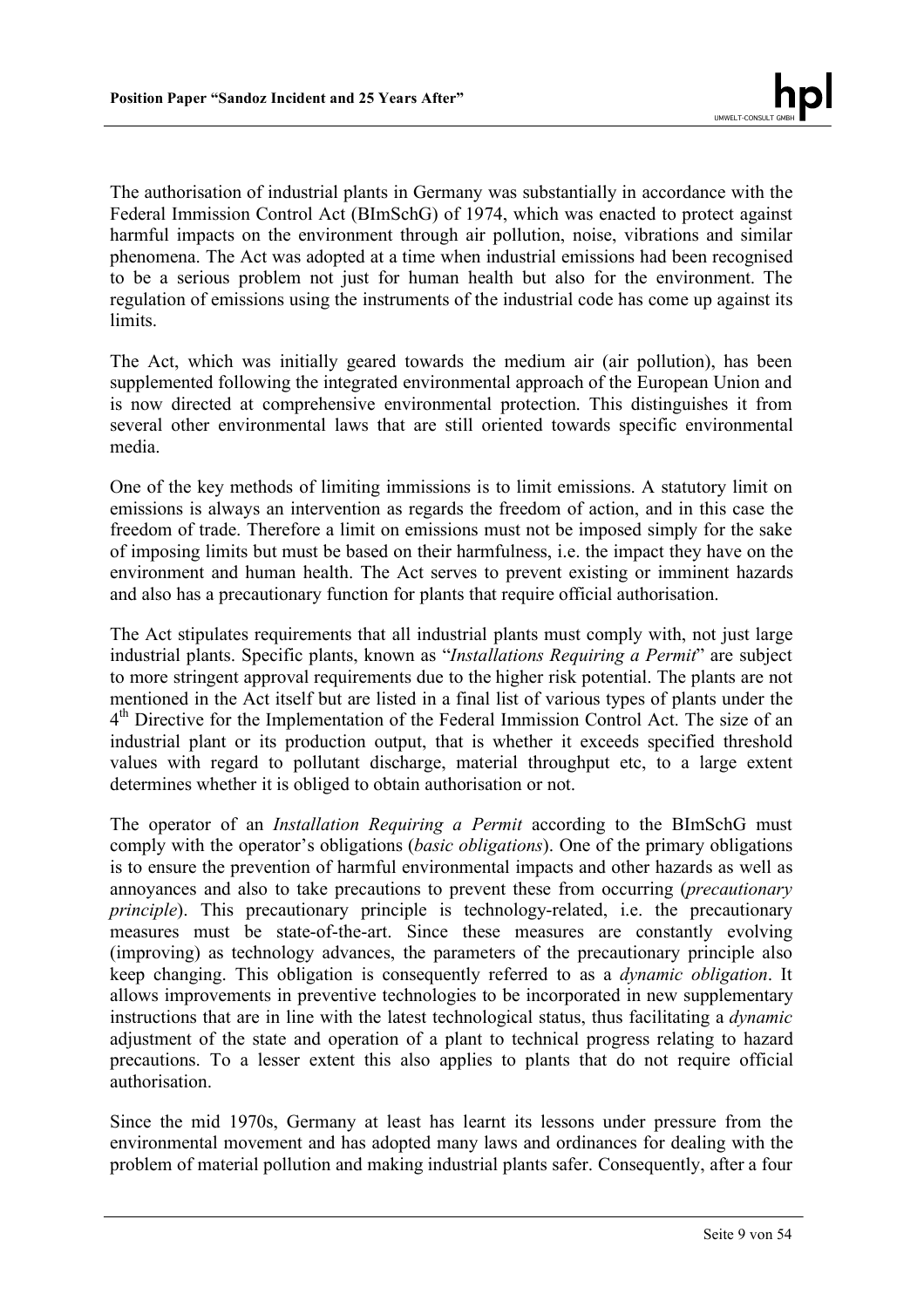year delay, the key legislation – the Major Accidents Ordinance – was passed in 1980 in response to the Seveso disaster. Two years later, additional implementation regulations were issued. These, however, restricted its scope to specific plants (Annex I), specific substances (Annex II) and threshold quantities. However, an exemption was also provided for. This has transposed the requirements of the EU Seveso II Guideline in national law. The rationale for the Hazardous Incident Ordinance of 1980 states:

*"Industrial development has resulted in the construction and operation of industrial plants that can create significant hazards due to their size and the presence of large amounts of hazardous substances. In view of the fact that the industrial plants considered here are often located close to densely populated areas, it is evident that there is need for regulations directed at ensuring the safety of industrial plants in which certain hazardous substances are either present or may be produced in the event of a disruption.*

The Major Accidents Ordinance defines an incident as a hazardous incident if it may result in "a danger to man and the environment". However, this pertained only to endangering the life of the plant's personnel. Health risks for a "large number" of people or for objects of great value outside the plant were not considered. Moreover, only production facilities fell under the purview of the Ordinance, not e.g. warehouses. The Major Accidents Ordinance also did not include certain hazardous substances such as solvents from chlorinated hydrocarbons, polystyrol, PVC (which releases highly toxic gases when burnt) and toxic base chemicals such as ammonia, vinyl chloride, toluene diisocyanate (source of the Bhopal disaster). With regard to the Sandoz incident, only two of nine highly toxic substances that were stored in the warehouse were listed in Annex II.

After the Sandoz incident there was a demand that the scope of the Major Accidents Ordinance, which was targeted only at air pollutants, should be widened to include water polluting substances and the installation of containment barriers for liquid substances and firewater. Smaller plants and secondary facilities such as warehouses should also be brought under the purview of the Ordinance. However, there was still no demand for risk assessments of the hazard potential for humans and the environment.

As late as 1976, when the Ordinance was adopted, the chemicals industry rejected risk assessments as superfluous because they were considered excessive, even for hazardous chemical plants, since the plants already had safety instructions and emergency plans. The Major Accidents Ordinance was consequently urgently in need of revision following the Sandoz disaster, since the issue of plant safety had not been sufficiently thought through.

The German Major Accidents Ordinance of 1980 served as a model for the Seveso I Directive of the "EC Directive 82/501/EEC on the Major Accident Hazards of Certain Industrial Activities" adopted two years later. The objective was to

prevent major accidents involving hazardous substances,

reduce the consequences after an accident.

The impetus for this was provided by the series of accidents in chemical plants that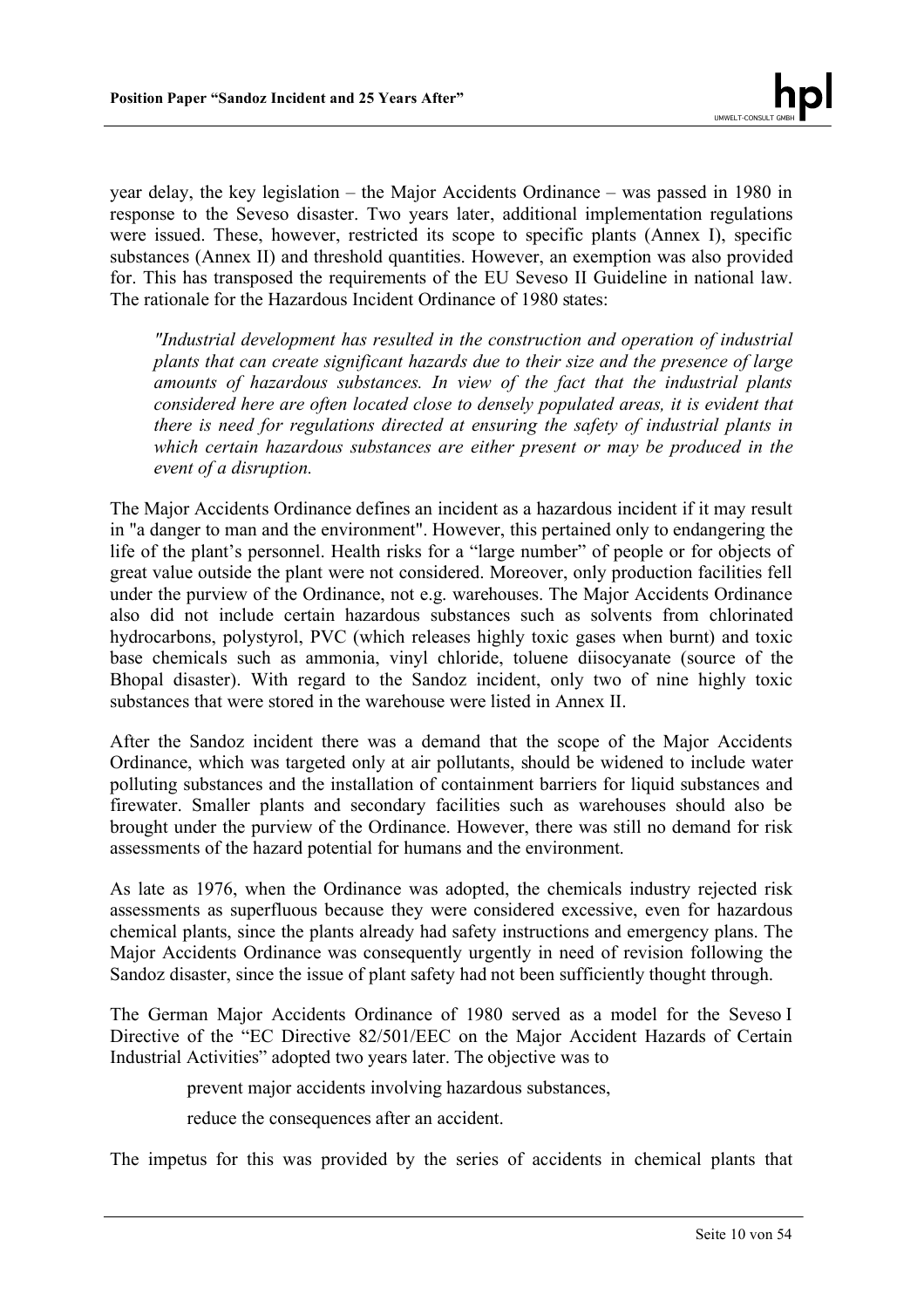attracted worldwide attention. The Major Accidents Ordinance of 1980 as an instrument for improving plant safety was amended for the first time in 1991 and extended to cover all plants requiring official authorisation according to the BImSchG.

## **1.4 The Consequences**

During the major fire at the Sandoz chemical plant in Schweizerhalle near Basel it soon became evident that the issue of firewater had so far been inadequately addressed. The heavily contaminated water from fire extinguishers, for which no containment barriers had been erected, resulted in large scale fish mortality in the Rhine. This major incident was the main trigger for the adoption of a Firewater Containment Directive.

The Firewater Containment Directive stipulated the requirements for the scale of firewater containment systems during the the storage of water-polluting substances. This was to prevent the pollution or contamination of water bodies located close to plants where waterpolluting substances are either handled or where they may be produced in the event of a fire.

At the European level it was considered appropriate – especially in light of the Bhopal disaster in 1984 – that the Seveso I Directive should be more stringently implemented and also revised and extended. It was therefore replaced with the Seveso II Directive in 1996.

This Directive contains a list of substances that have been classified as hazardous. There are special requirements for companies that possess specified quantities of such substances:

The company/plant must be registered with the relevant official body.

It must regularly prepare safety reports.

It must have internal and external emergency plans.

Adequate safety distance must be maintained from residential areas and nature reserves.

The safety measures must be made public.

Serious accidents must be notified as soon as possible and relevant measures must be adopted.

The company must be monitored on a regular basis.

Another new feature of the Seveso II Directive is that it is applicable not only to specific facilities/installations but for the entire operations of a company that deals with hazardous substances/substance groups in quantities that are relevant from a disruption perspective. For this purpose

the threshold quantities were lowered,

a safety management system was required,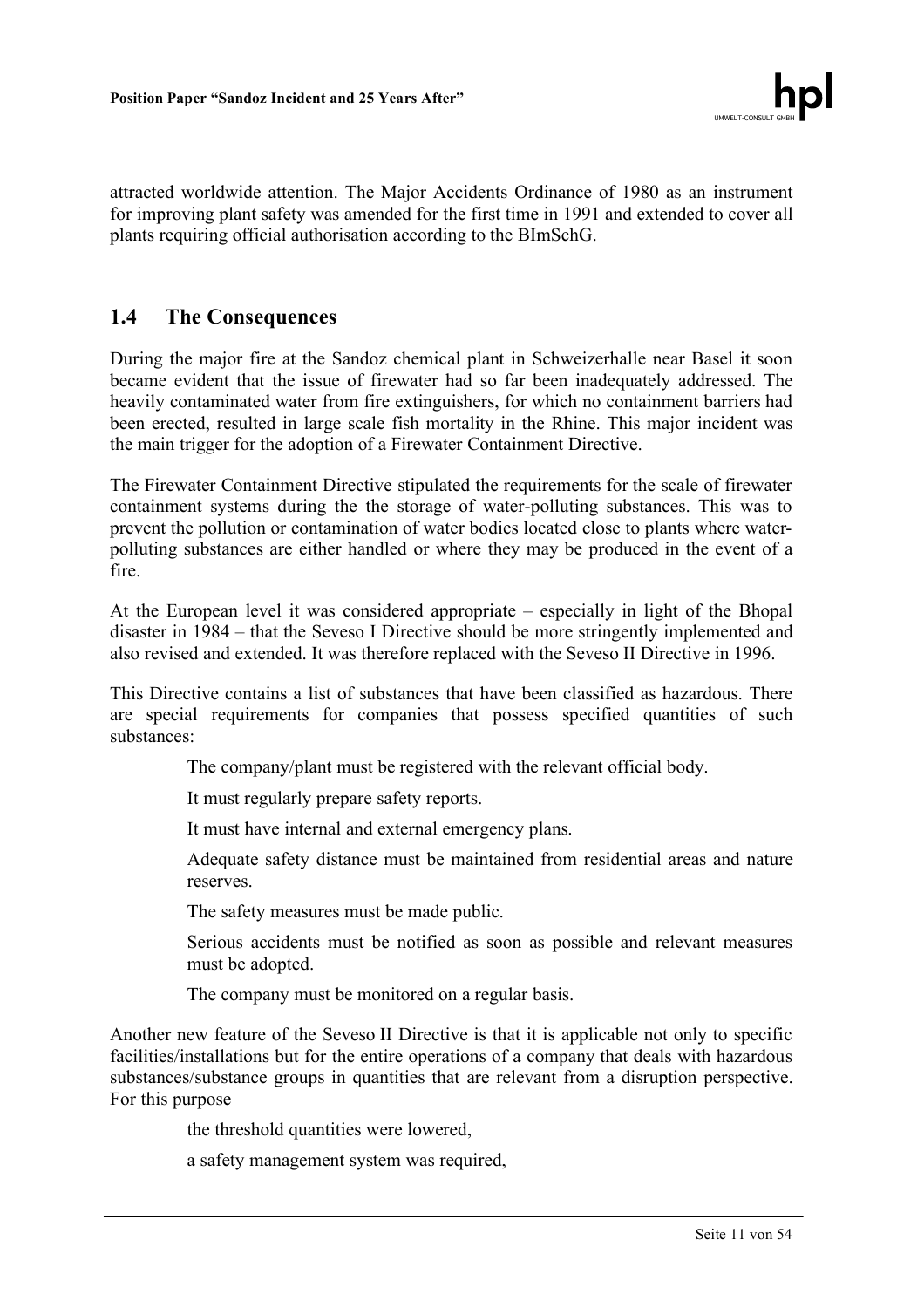an investigation of potential chain reactions was required,

the scope of information to the public was widened,

the guidelines for official monitoring were expanded,

the preparation of external and internal emergency plans was required,

the monitoring of the setting up of hazardous enterprises was required,

the obligation to report accidents and "near accidents" was introduced.

An integrated approach to the entire issue of plant safety, however, first found expression in the IPCC Directive 96/61/EC (Integrated Pollution Prevention and Control).

The objective of the integrated concept is to prevent emissions into the air, water and soil as far as possible, and to reduce these where prevention is not possible. The goal is to achieve a high level of environmental protection. In addition, the formal requirements for authorisation procedures at the European level for environmentally relevant industrial plants are to be harmonised.

The IPCC Directive employs the concept of Best Available Techniques (BAT). The BAT concept is equivalent to the state-of-the-art approach that has been traditionally applied in Germany. The best available techniques are compiled for each affected industry through exchange of information between the Member States, industry and environmental associations and published in BREF notes.

The Hazardous Incident Directive was thoroughly revised in 2000 since the Seveso II Directive had to be transposed in national law. This resulted in technical and organisational requirements for companies. The plants had to comply with the latest standards of safety techniques. Thus, the required measures have to be implemented to prevent hazardous incidents from occurring. If a hazardous incident does occur, the measures in place must reduce any further impact as far as possible. Such measures include pressure relief systems, spill containment systems, high quality seals, fire control systems, process control engineering and sprinkler systems. Operators are required to carry out a systematic assessment and evaluation of their plants so that they can take the appropriate steps. Apart from selecting the appropriate measures, the operator must also carry out testing and maintenance of plant components in line with the best available technologies. The type and quantity of hazardous substances must be notified to the competent authority for all plant operations. In addition to these basic obligations there may be further obligations depending on the substance inventory. Companies in such cases are required to prepare a safety report, an internal alarm and hazard prevention plan and also to inform residents and the general public about the correct response in an emergency. Information must be provided to the disaster control authorities to enable them to prepare external emergency plans for the general population.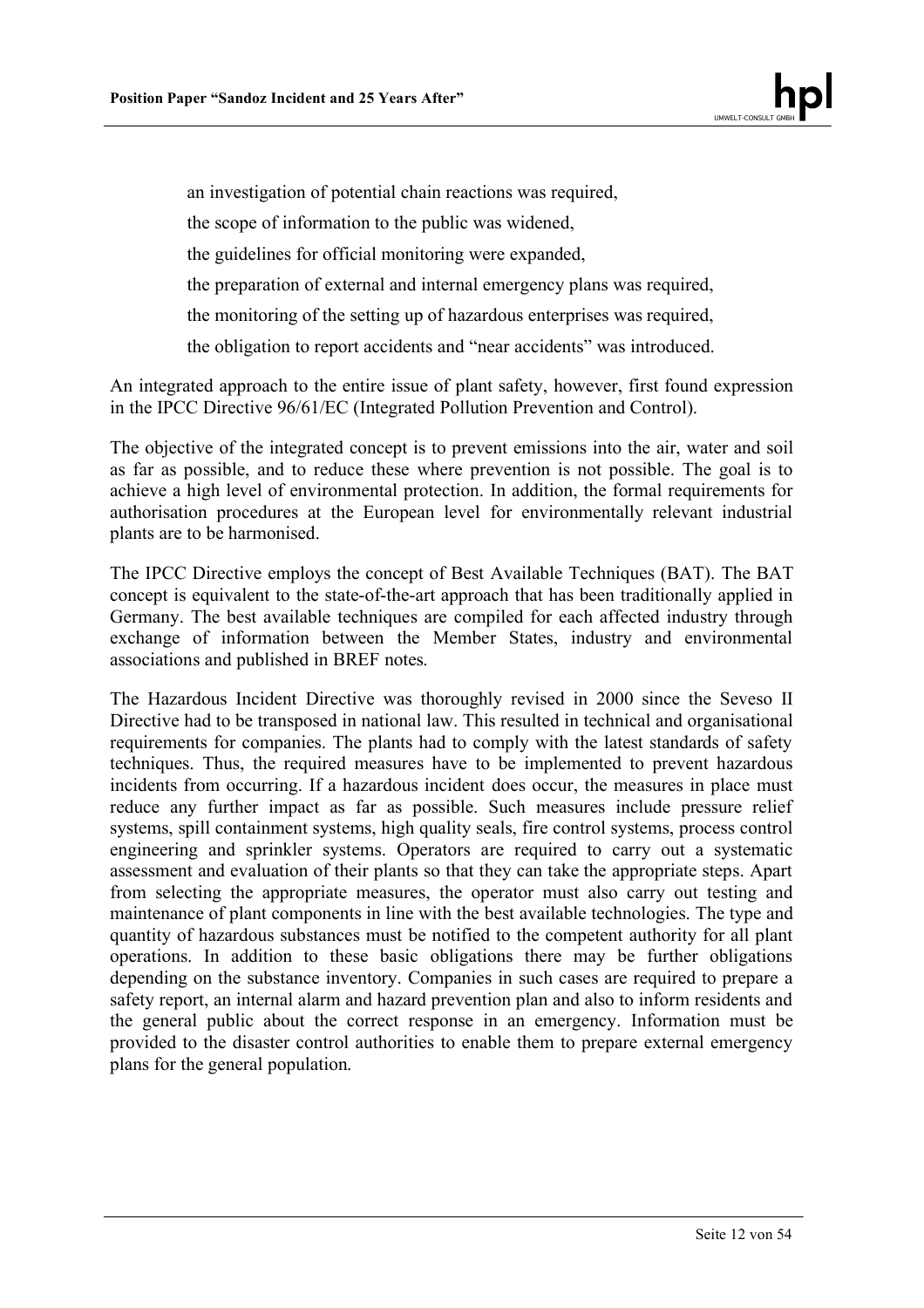## **2 Was the Sandoz Disaster Preventable by the Standards in Place Today?**

Looking at the general situation 25 years ago, the safety philosophy for industrial plants and the precautionary measures for preventing harm to man and the environment, especially water bodies, were not very highly developed. The focus was solely on optimising production processes. There was no question of conscious and operational risk management.

From a current perspective, even though there is still considerable scope for improvement in what has been achieved so far, there is no doubt that the Sandoz disaster could not have occurred today in the form it did then. Among the industrial nations, especially in the EU region, there have been tremendous improvements with regard to plant safety and hazard management. The philosophy of redundant safety systems (intended and unintended operations) has been largely implemented as part of an integrated approach through official plant authorisation procedures and retrofitting requirements. Even the official controls of the plants and warning and alert plans as well as measures for personnel and equipment are now of a level that in all probability would have prevented the extent of damage caused in the Rhine in the present case.

# **3 Conceptual Approach to Risk Management**

A **plant** includes all equipment necessary for the production process, all ancillary facilities such as storages of raw materials, hazardous substances, intermediate products, final products, wastes, sewage treatment plant, sewers, pipelines for the transport of substances, and all transport facilities for the transport of materials, intermediate products, final products and wastes.

A **secure plant** must be both in the intended and not intended operation dense, stable and resistant against to be expected mechanical, thermal and chemical effects. Water-polluting substances must be quickly and reliably identified and retained. The same requirements are for fire-fighting water in case of fire.

These requirements for a secure plant can be realized by a **two-barrier concept**, which consists of technical and organizational elements. There the first barrier represents the direct containment of substances at all facilities of a plant. This first barrierr is relevant for the actual production process and is evident because the production process has to run economically and optimal without interruptions and losses. The second barrier is relevant in case accidents or incidents, which cannot be excluded or to avoide leakages. There the entire substance flow is to be considered from the entrance into the plant up to the outcome from the plant. A substance flow analysis through the entire plant is thus a basic prerequisite for a secure plant in order to ensure at every point of the plant and for each activity a safe plant.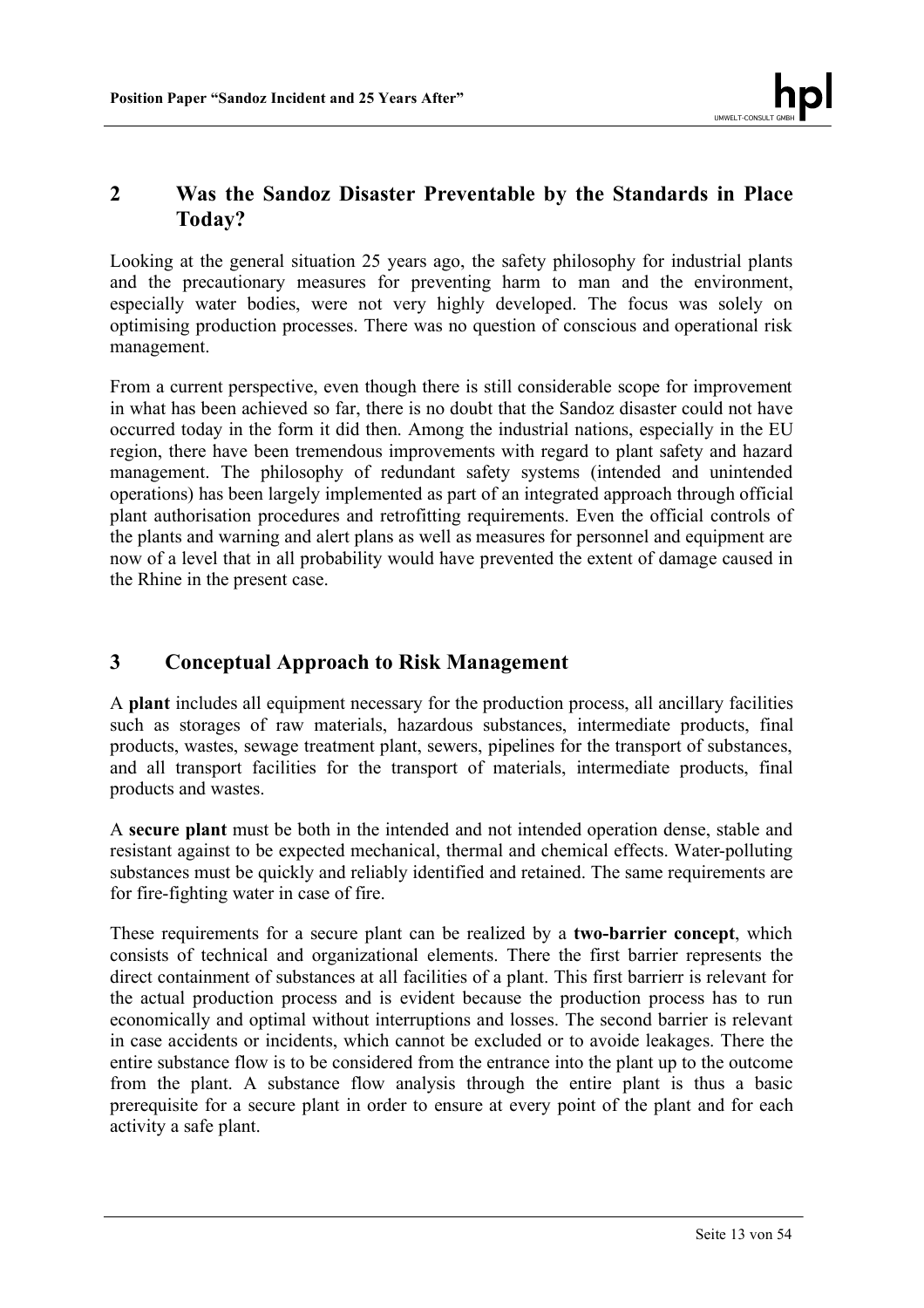The strategy of this concept is "zero emission". And a zero emission can be achieved in the plant-related handling with substances by technology and organization at any time. It is merely a question of socio-political consensus and economic costs. Immission-oriented approaches regarding the requirements of a secure plant are irrelevant in the connection. They only play a role in case of an accident or an incident or of leakages, where waters are affected. Because the severity of an accidental influx is assessed both on the basis of physical, chemical and toxicological properties of these substances and on the quantities of substances coming into the waters. From this in the view of the waters, warning and alarm thresholds are to be defined.

All arising **production-related emissions** such as gaseous, liquid and solid wastes can be discharged to the corresponding media air and water and deposited in landfills according to the conditional approval of discharge conditions for the plant. For this purpose, the requirements laid down in the relevant laws and ordinances are to be observed. These requirements are based in EU member countries regarding the waters on the objectives of the Water Framework Directive (WFD), which are based on an immission-oriented approach. All first abstract stated objectives such as *protection of ecosystems, promoting sustainable water use, long-term protection of resources, etc.* are concretized on definitions of the *desired state of the waters*. This has to be at the end of both chemical and in environmental terms *"good"*. The definition *"good"* is immission-related. The condition of the waters is characterized by concentration data for the water body and the achievement of the goal that a certain concentration or environmental quality standard (EQS) is met.

Each plant has a different potential risk for human beeings and the environment. Therefore, to realize a secure plant an **active risk management** is to operate, which includes all activities from strategic planning to contingency planning to technical restoration of the status quo. For this, the time-causal flow chart of the **"Safety Chain"** may be used for the path of **"surface waters".** The differentiated scheme of the "Safety Chain" claims to include all essential fields of action of risk management for the path of surface waters. It is solely based professionally to ensure a secure plant. It is independent of the water bodies and thus not immission-related. It is more independent of political and regional responsibilities as well as regional and regional groupings.

The "Safety Chain" is a logical model that is derived mutatis mutandis from the structure of the UNECE Industrial Accidents Convention or the OECD Guiding Principles for the prevention and management of chemical accidents. It also contains all the elements that are directly compatible with the required management plans and measures programs in the area of the European Union under the WFD. These elements can therefore be used directly for the management plans and action programs. Further, the "Safety Chain" also is the basis for actions in the river basin institutions. Of course, it is also the basis for all river basins and transboundary river basins in countries outside the EU area. The ..Safety Chain" provides a common platform for both the licensing and monitoring authorities and river basin commissions, as well as for operators of plants.

The "Safety Chain" is orientated on a timing pattern in the 3 major categories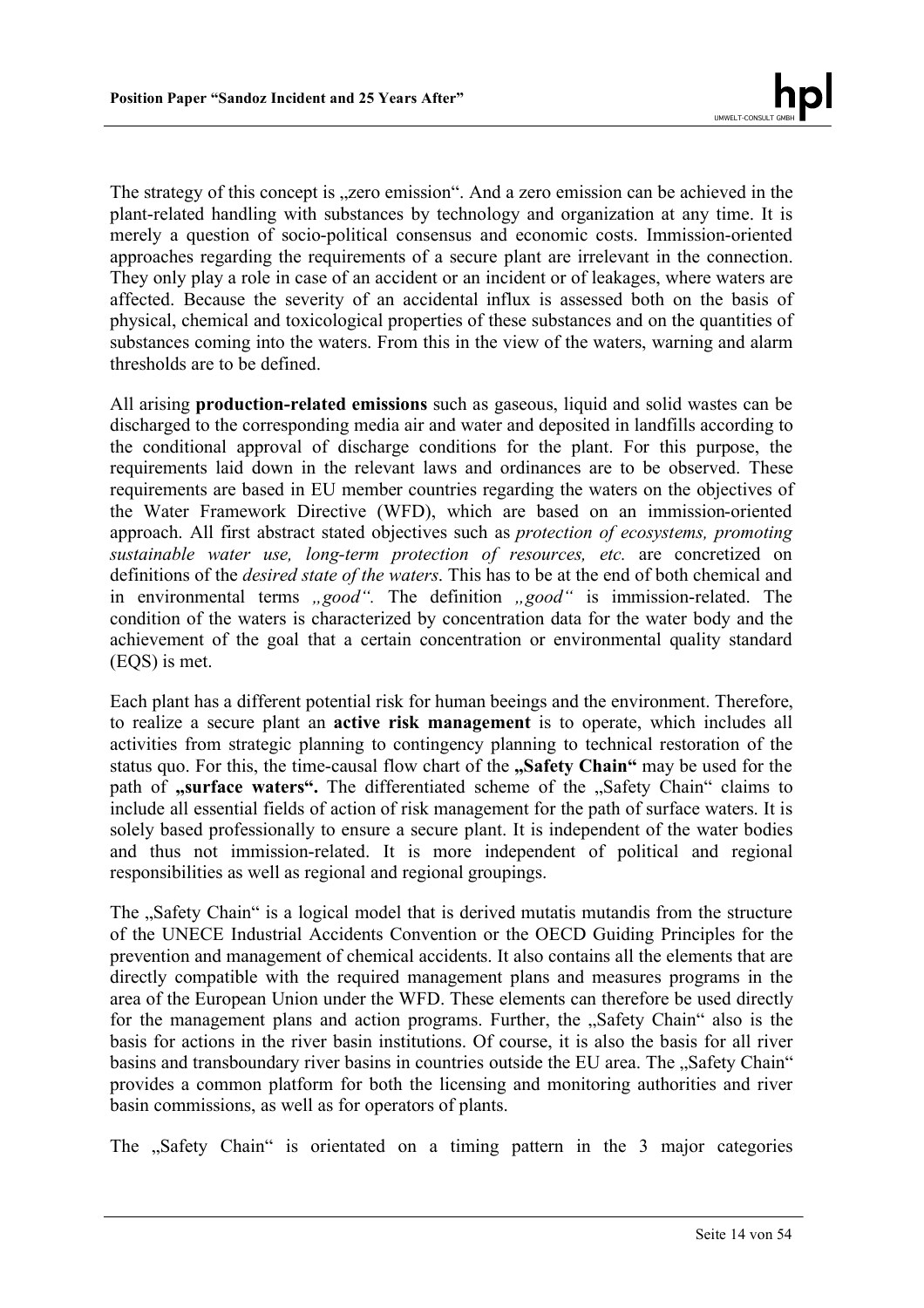"Precautionary Risk Management", "Crisis Management" and "After Care Management", each with two subcategories (**Fig. 1**). They range from the strategic preparation for the incident on the damage control to the aftercare. There are always feedbacks from the various experiences in different areas.



Fig. 1: Structure of the "Safety Chain"

The **Fig. 2-7** further concretize the subcategories. A distinction is to be made whether the authorities and/or the operators (authority  $\Box$  operator  $\Box$  ) are responsible for certain areas. In the following, the individual modules are described in its essential aspects.

## **3.1 Precautionary Risk Management**

The Precautionary Risk Management is principle at the beginning of the risk management for a plant and is to operate consistently, even if there is no incident occurred. This is a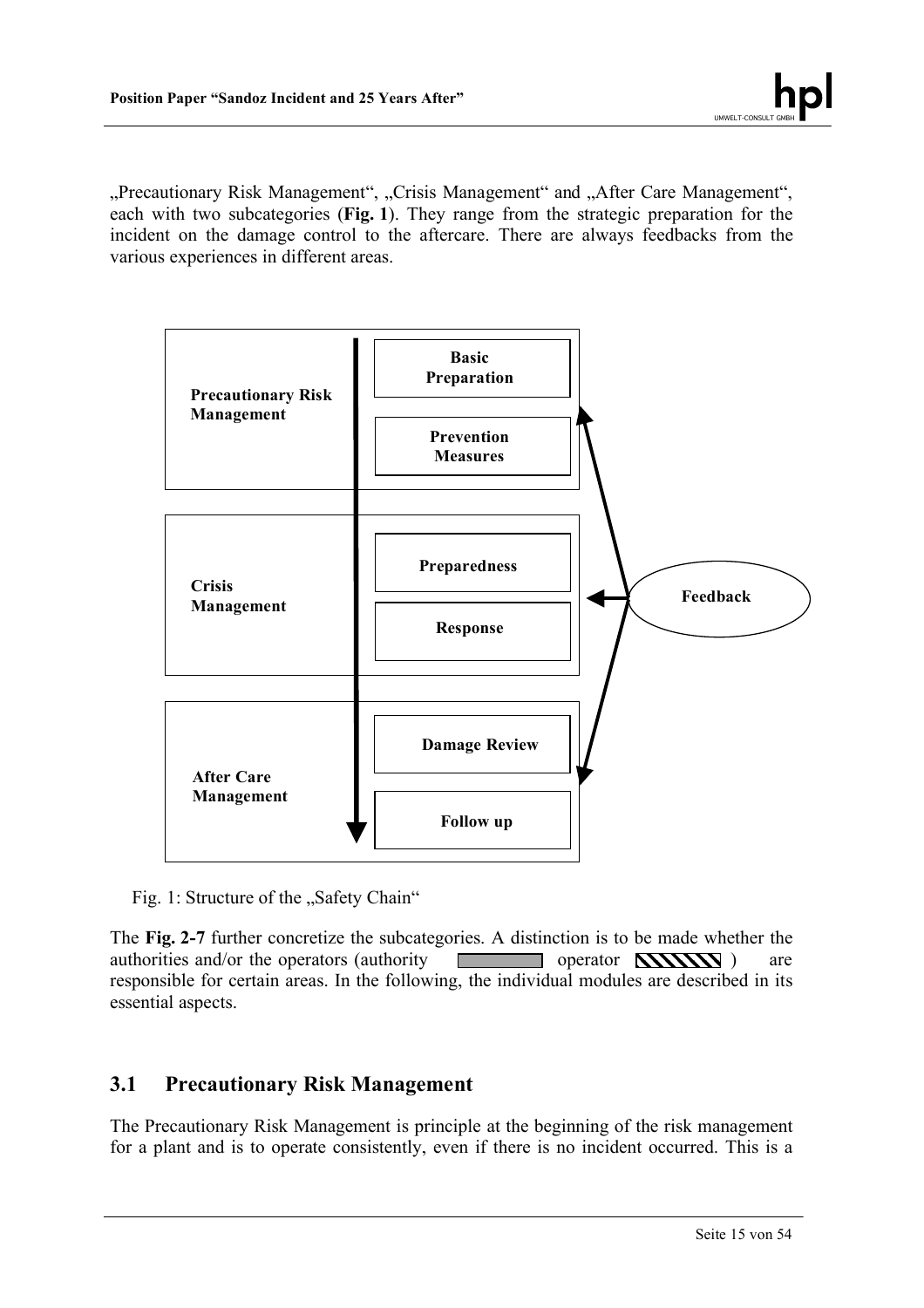strategic area of action within both plant-related and area-related measures play a role. Measures of the Precautionary Risk Management therefore include all strategic measures

to prevent and control the release of pollutants from technical installations and other potential sources,

to protect human beeings, environment, property values and any other protected goods

in case of accidents, incidents and other unexpected contaminations.

Core of the Precautionary Risk Management (Fig. 1) are the ..Basic Preparations<sup>"</sup> and "Prevention Measures". With the results and information from these steps, then the tailored measures for each concrete plant in a river basin can be implemented to ensure risk prevention and to ensure an appropriate crisis management.

## **3.1.1 Basic Preparations (Pro Action)**

With the "Basic Preparations" (Fig. 2) a basis is created, which are required for the effective implementation of the subsequent steps. Here, the relevant legal and evaluation basics are to be defined. They are the requirement profile that must be submitted to a secure plant. Further, the competent authorities and institutions are to determine which are relevant for the plant. Goal of this step is to conduct a specific and continuous **risk analysis** in detail, from which the real and potential hazards and risks posed by the plant within a planning area emerge. Therefore, the relevant protected goods within the planning area are to be included. This then the resulting risk situation is derived.

The risk analysis is therefore an important tool for perception of existing risks and thus contributes significantly to the already increasing awareness of risk and reducing potential damage.

The **inventory of sources of risks** forms the basis for the implementation of measures for incident preparedness and crisis management. A source of risk can be a plant or an activity or a situation, which is able to trigger a damaging event.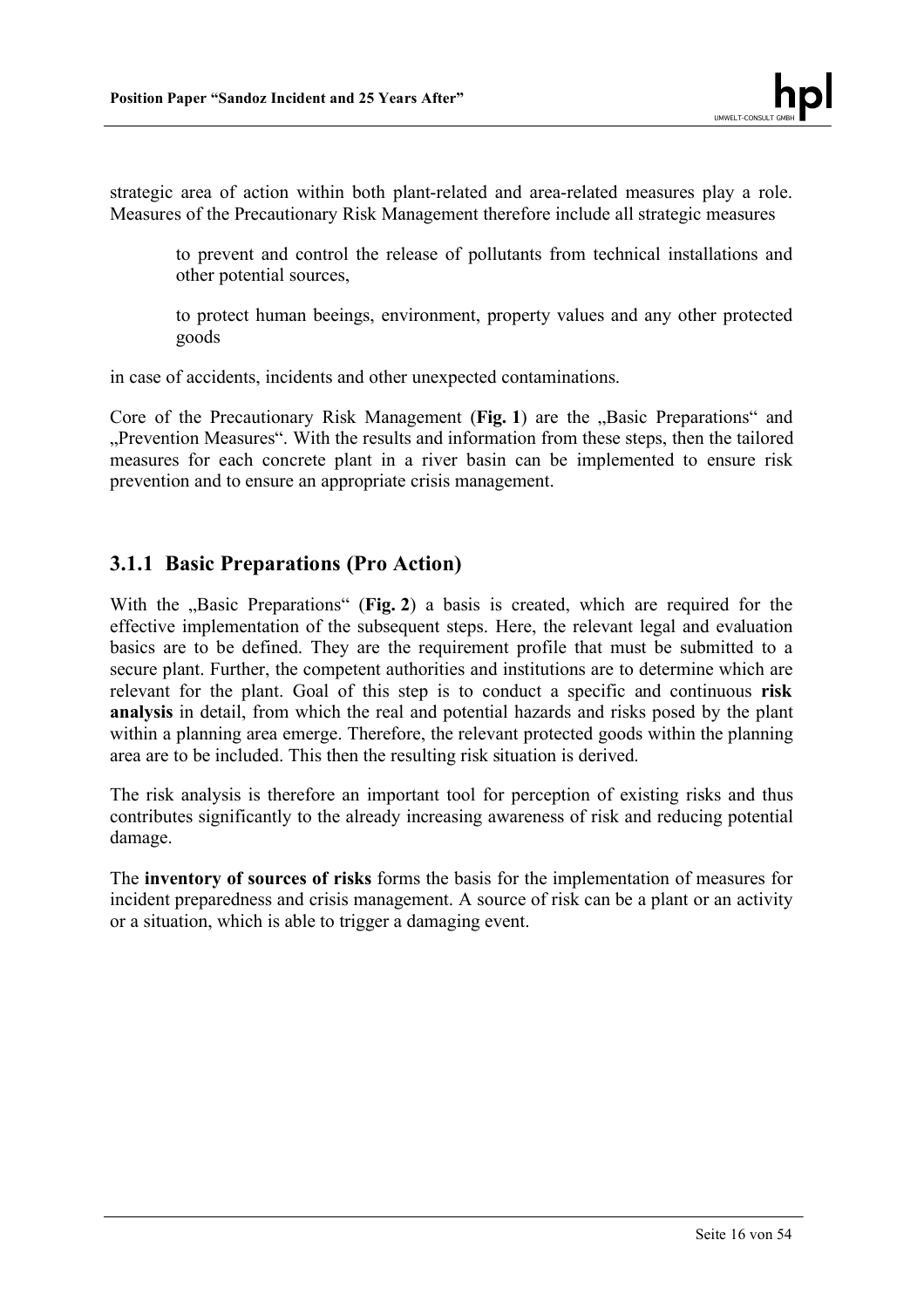# *Precautionary Risk Management*



Fig. 2: Category "Precautionary Risk Management" – Basic Preparations (Pro action)

For the inventory of sources of risks first, the *type and state of the technical plant* and any related substance inventory are important. It is secondary, under which conditions under the plant can develop effects. Plant-related sources of risks can be effective without external influence or in connection with the influence of environmental factors or by interference by unauthorized persons. Contaminated areas and contaminated sites are equally attributable to these sources of risks. The environment-related sources of risks on the other hand, play a role only if their existence at the location of plant-related sources of risks is to be expected or is likely.

UMWELT-CO

hpl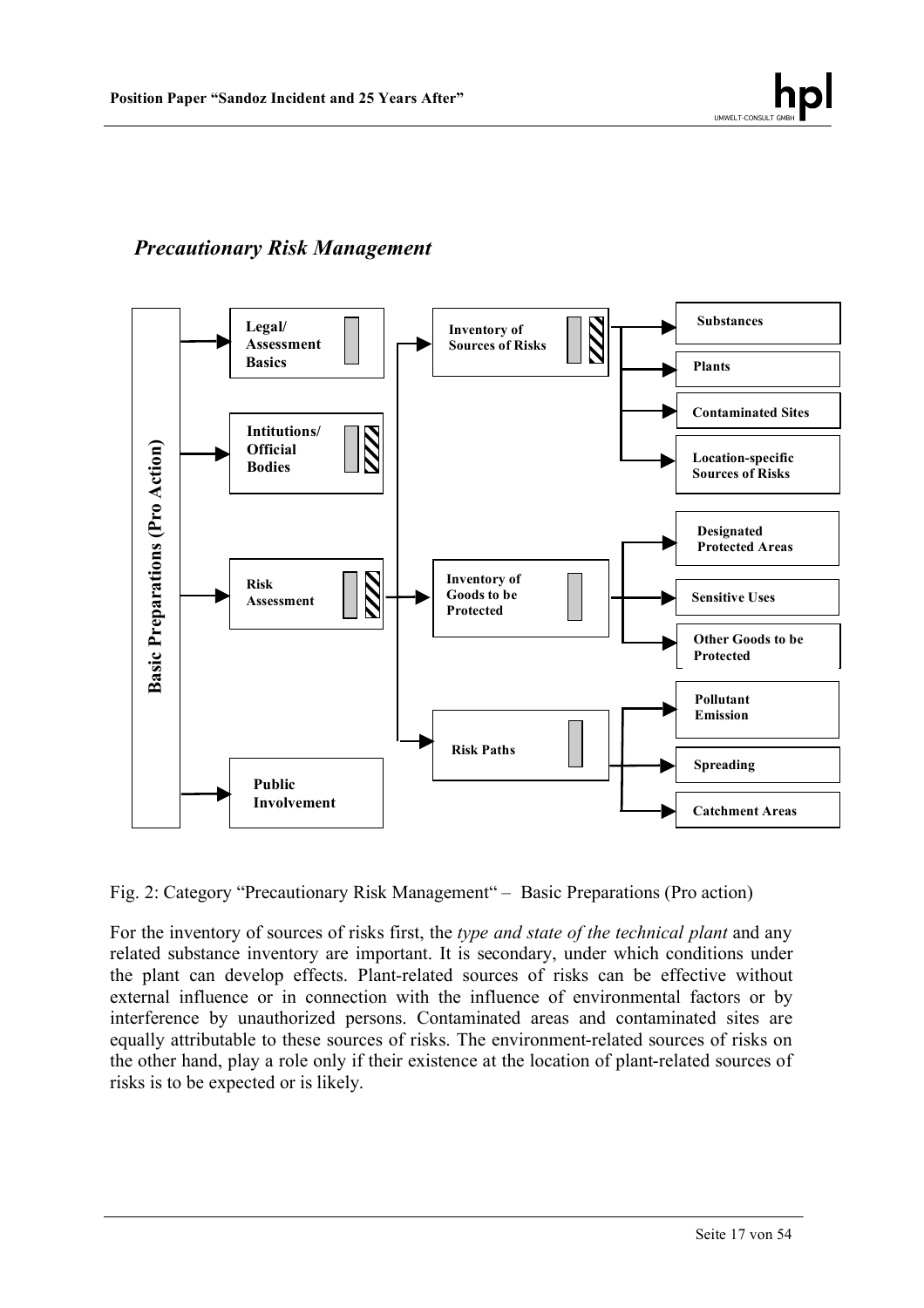In addition to the inventory of the sources of risks factors are to be recorded, which can lead to the release of the substance. Depending on the type of release the course of an event can vary and can lead to more or less dangerous consequences. A plant-related source of risks can become effective as a result of the release of harmful substances by the following aspects:

constructive or technical failure of plant components, failure of certain parts of the plant or individual technical elements, failure of the plant supply of electricity, compressed air, process or cooling water, malfunctioning of monitoring equipment, etc.

improper use or disregard of safety rules in the operation or during maintenance and repair services,

out of control reaction processes caused by involved substances.

With the inventory of plant-related source of risks, a risk register is created with both the operator and the authority an overview the entire inventory of hazardous substances and potential water pollutions in the considered area.

The Water Hazard Classes used in Germany, which characterize the impact properties of a substance permit, in conjunction with the system of **Water-Risk Index** (WRI), the information about the potential danger of an inventory of substances by an index number. With the inventory of the *Accidental Risk Spots* by the IKSD, the system was already applied to river basin level.

In addition to technical facilities *contaminated sites* are classified as surces of risks that can lead to unexpected pollution in the waters. Potential contaminated sites are for example presumed on abandoned industrial or landfill areas and that were previously not subject to specific safeguard measures to prevent outcomes of substances.

In addition to internal factors also external factors are important which result of environment-related sources of risks. They come across from the outside to the operating area and can lead to a impairment of the intended operation or the functionality of safety measures. They can be divided into the following categories:

nature-related sources of risks such as flood events, earthquakes, landslides and wildfires,

adjacent operating areas or plants in the catchment area if a spread over can happen by fire, explosion or critical release of hazardous substances,

traffic areas in the sphere of influence.

With the *inventory of protected goods* specific profile of potential impacts/risks will be created. So, the risk will increase emanating from a source of danger, if there are special protection objects in their particular area.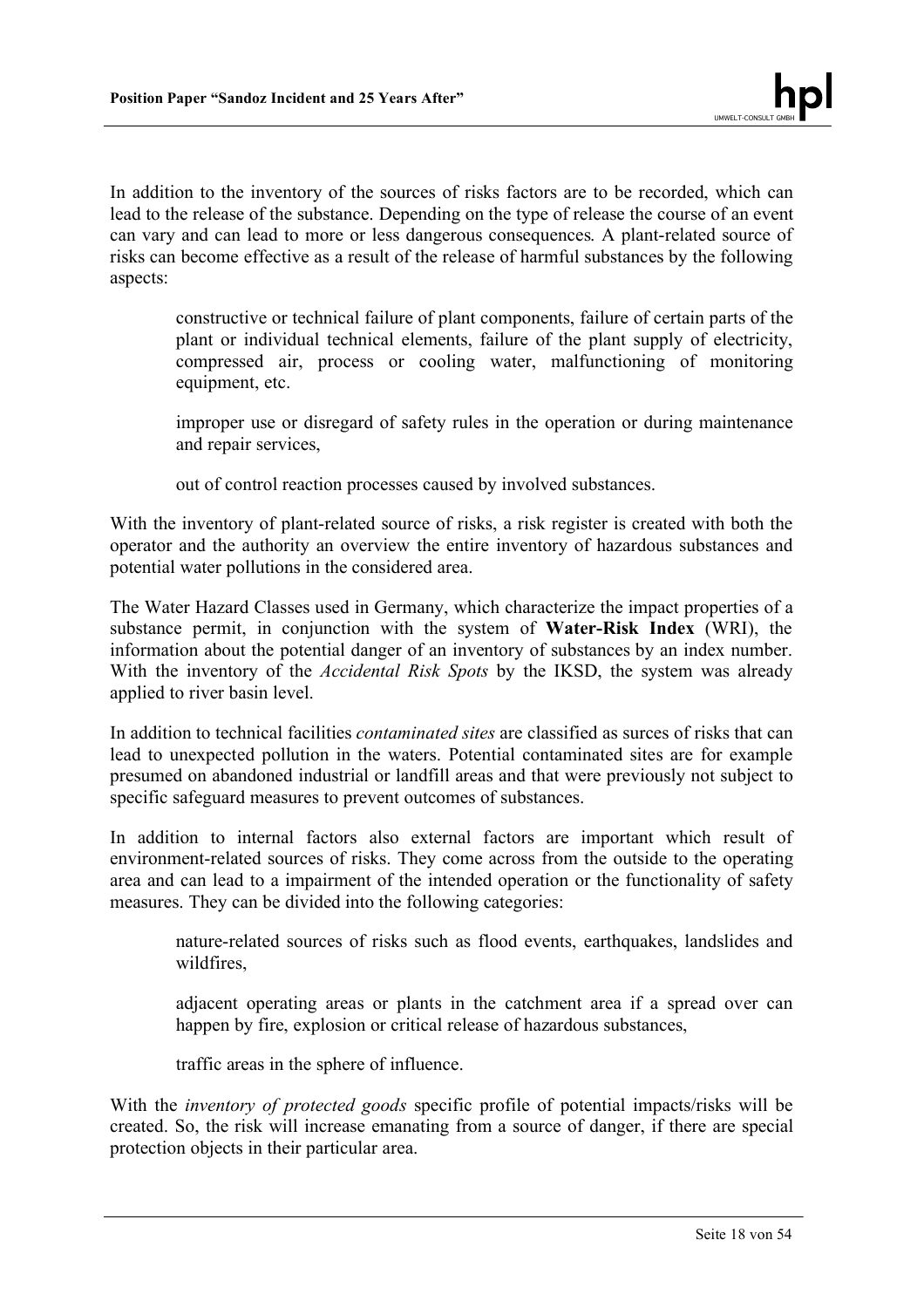*Protected areas* denote areas which, due to environmental protected goods or special use potential have high vulnerability to external influences. Following types of protected areas are considered:

areas for the abstraction of water intended for human consumption,

areas for the protection of economically important species,

waters for social recreation,

areas for the protection of habitats or species in which the status of water is more important protective factor, including Natura 2000 sites.

Also *sensitive uses* such as residential areas or areas of people with permanent residence of the population are potentially at risk through technical systems.

Other *protected goods* are the link between multiple sources of risks, which in case of emergency interdependent (prevention of domino effects).

In the case of damages, special attention should be paid to the *risk paths* in order to detect reliably, through which the paths the pollutants may reach the protected goods and which objects are at risk in each case. There plays the propagation speed and range of contaminants are very important role.

For the analysis of the risk paths it is important to know by which critical paths the pollutant leaves the isolated loop of the plant. Thus, for example, to assess whether the entire inventory of substances or only partial quantities are involved and at what speed (spontaneous release of the entire inventory of substances, gradual release up to the beginning of the interruption process, etc.) runs the process. Differences can be in:

release by leakage, overflowing, filling, etc.

release by explosion or fire; in case of using fire-fighting water is to observe the propagation behavior of the substance,

release by accident, flood, etc.

Depending on the type of release the spread is via the paths of water, soil or air, which ultimately leads to a discharge into groundwater or surface water.

The plant-specific conditions give in connection with the transport medium information about the expected distance traveled by the contaminant, and which way it will do most likely. In the following, examples of some possible propagation paths are:

release after leakage: pollutant contaminate unsealed soil on the site, discharge and spread in the groundwater body,

release after fire: pollutant mixes with fire-fighting water, waste water discharge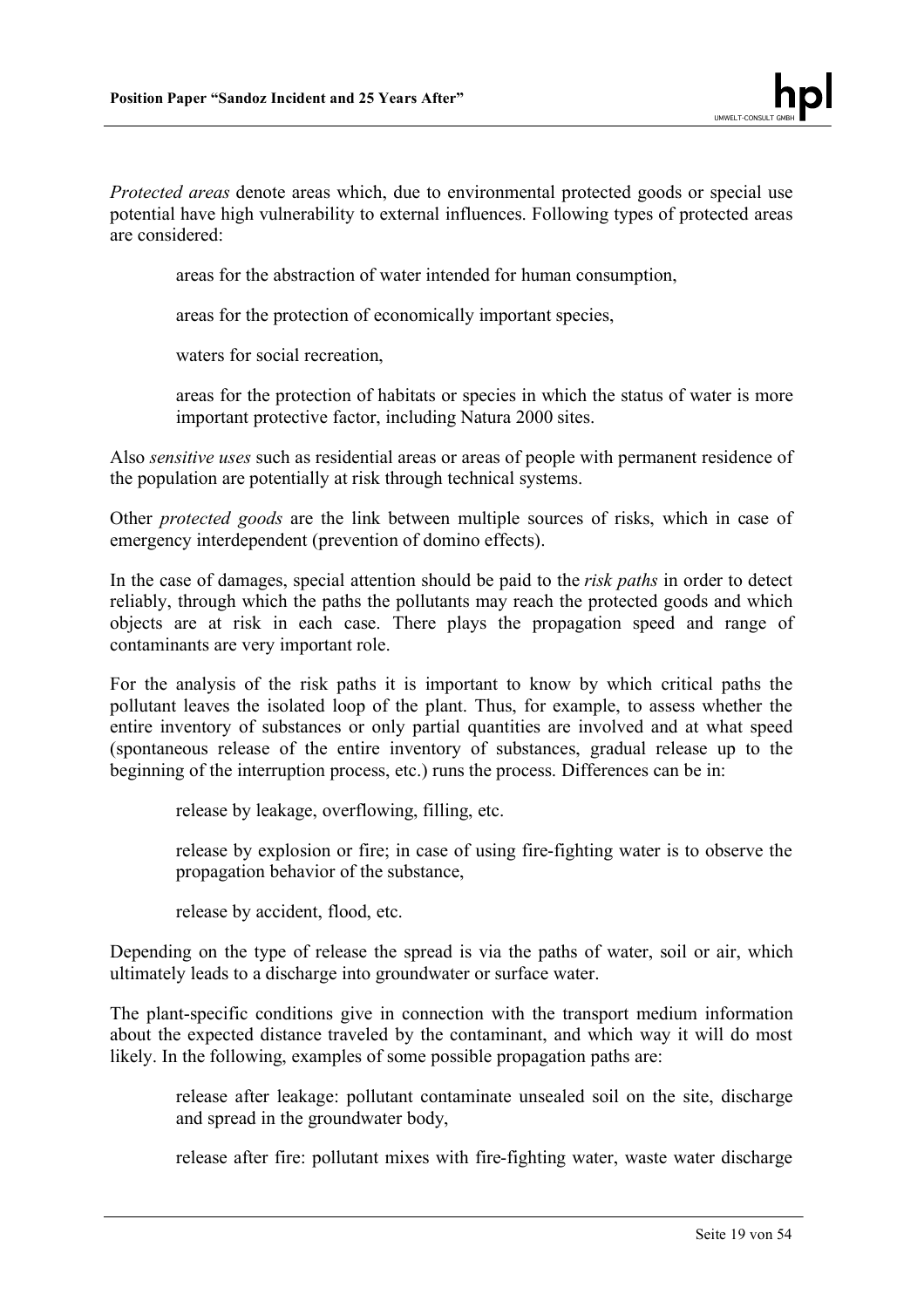within the sewage system and possible entry into the water cycle after passing through the public sewage treatment plant,

release by accident: pollutant mixes with flood water and is spread over to large areas, further spread over soil, groundwater, surface runoff,

release after leakage through the air, entering waters with precipitation.

The above shown examples make clear that it is to be expected a different range of effectiveness for a certain event in all cases. This is largely how big can be this radius in the worst-case scenario.

## **3.1.2 Prevention Measures**

The preventive measures ensures for each river basin a coordinated crisis management and an adequate risk prevention for both area-specific and individually for each plant. Distinction is made between territorial and plant-related measures (**Fig. 3**). For the crisis management must be adapted to both technical planning tools and preventive measures of organizational, technical or operational specific kind.

**Area-related measures** under the precautionary risk management are allocated in the planning and implementation in the tasks of the responsible authorities. Technical instruments, such as pollutant spread models are usually here specifically used to support the operational preparedness of specific risk issues. Spatial planning and land-use planning as well as flood control are common tasks of the public sector, complemented by aspects of precaution from accidental water pollution.

This aspect was initiated as a precaution against accidents with the implementation of the Seveso II Directive, which also provides land use planning. As a key point there are required adequate spacing between plants and potentially affected protected objects.

Flood protection is initially intended as a public task, which takes place independently of a risk prevention management. In particular, the flood risk management plans are understood as an instrument to take into account with regard to an integrated implementation of flood protection measures and territorial aspects for the protection of plants.

The **plant-related measures** are a priority within the risk management. Within the operational structures, it is primarily for the operator of a plant to realize an adequate backup of the existing sources of risks and to protect themselves against external threats as far as possible.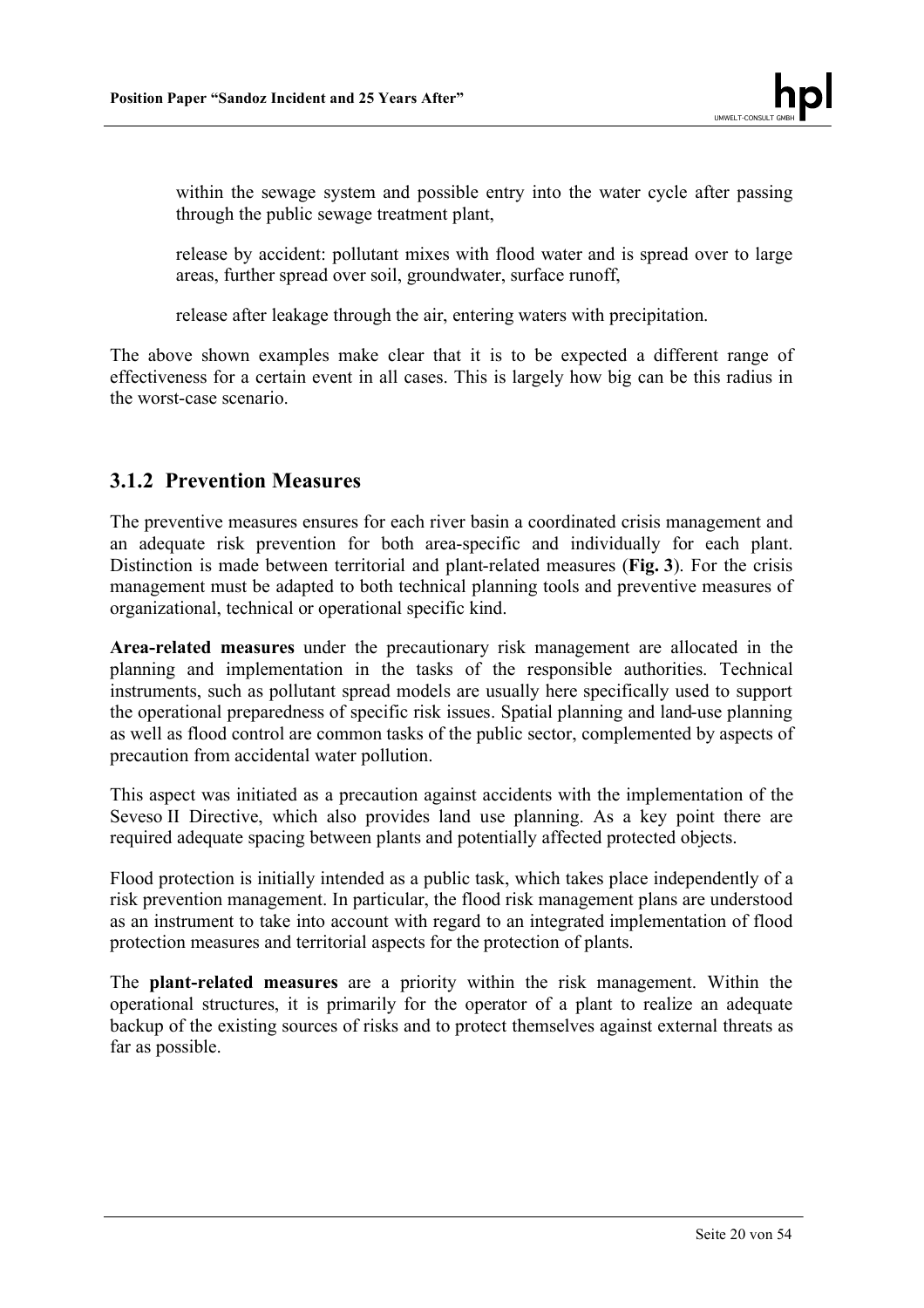## *Precautionary Risk Management*



Fig. 3: Category "Precautionary Risk Management" – Prevention Measures

Strategies for implementing prevention measures may follow different approaches, their effectiveness may be at different levels:

reduction of the existing risk potential,

precaution against the force of push factors (event causes),

precaution for the limitation and control of event impacts.

The *Action-field of the Authority* in the area of the plant-related measures include in particular measures which require the operator to a specific action or to verify this. As a preventive tool comes into play here mainly the approval. Furthermore, it is checked by regulatory control, whether the operator meets with its security obligations sufficiently and whether the legal requirements are met.

For the implementation of agency-side control a "plant-related water conservation inspection" (PCI) is to provide, which can lean on the concept of "Safety Chain". The PCI is used to determine whether a relevant part of the plant can be classified as *water protection compliant*. In particular, the following aspects are examined: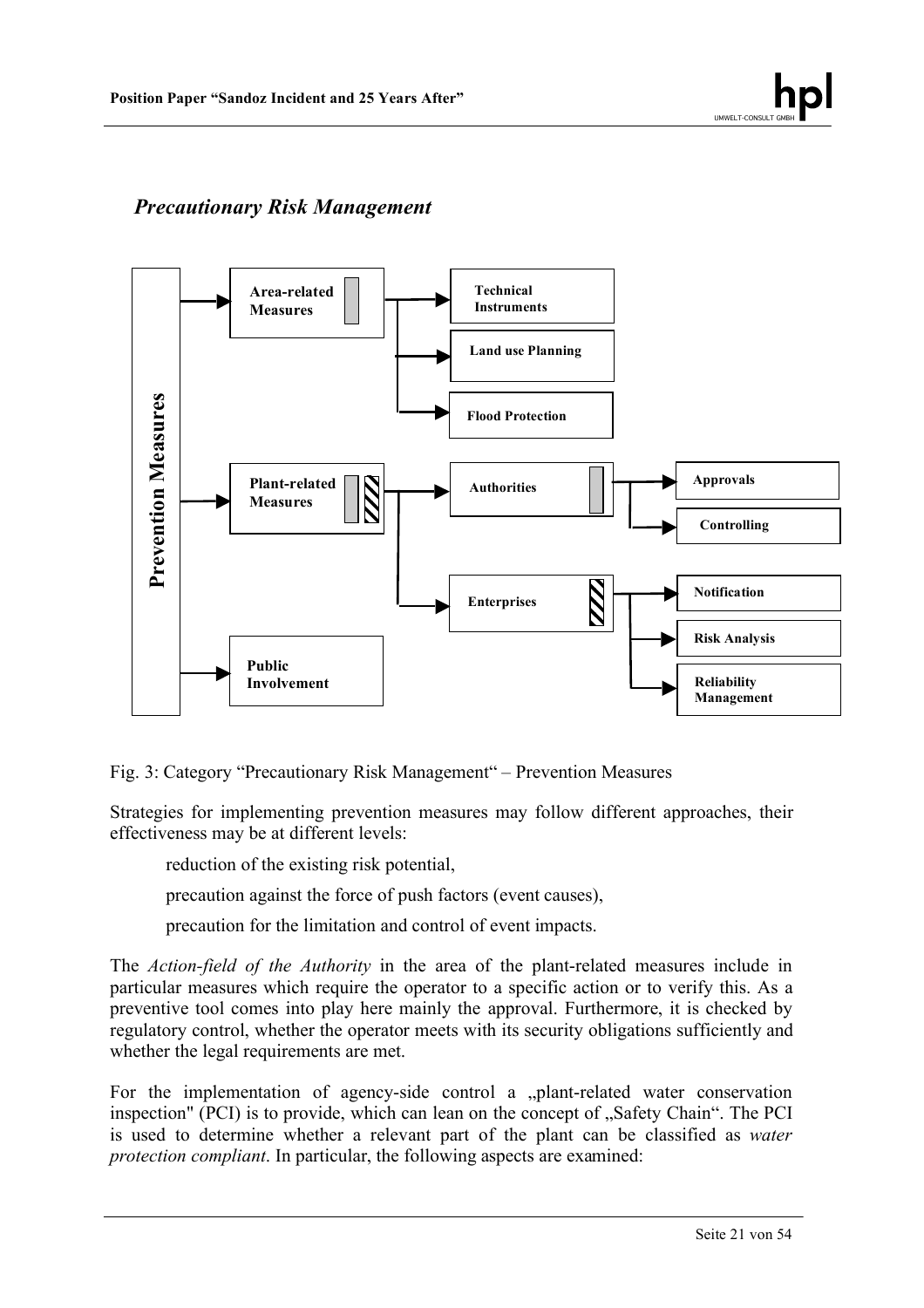security of installations that are eligible for a release of pollutants into account

facilities for the retention of fire-fighting water,

effectiveness of existing warning and alarm devices and other systems to minimize damages,

soil and groundwater contamination.

The main *duties of the enterprises* aim to identify the existing risks and to eliminate or control actively the available possibilities. Here, the operator has the obligation to indicate when plants put into service, be changed or abandoned. The operator must explain in particular the security measures as a result of a previous *risk analysis*. This results in the *security management* of an enterprise which requires a continuous process of periodic review and thus resulting in changes and improvements.

## **3.2 Crisis Management**

The "Crisis Management" in the "Safety Chain" (**Fig. 1**) includes the areas of "Crisis" Management Instruments" (Fig. 4) and "Measures in Case of Emergency" (Fig. 5). While you can define for the first section instruments, measures in respect of a damage event are not to generalize because they depend on each event individually.

## **3.2.1 Crisis Management Instruments**

Essential instruments of disaster preparedness are early warning and emergency plans. **Early Warning Systems** need first, a suitable *organization* (distribution of the measuring devices, networks of stations with each other, etc.) and the other a technical equipment<sup>1</sup> for *event detection* and *assessment of warning and alert relevance*.

Early warning systems are to set up at

 $\overline{a}$ 

the operator (emissions-related monitoring),

state bodies (immission-related monitoring).

In the state-run early warning systems can be divided into *regional* and *river basin-relared*  organizations, while they differ in terms of technical equipment little. However, they differ in their organization and competence.

<sup>&</sup>lt;sup>1</sup> The technical details are also referred to the report of the EASE-project  $/1/$ .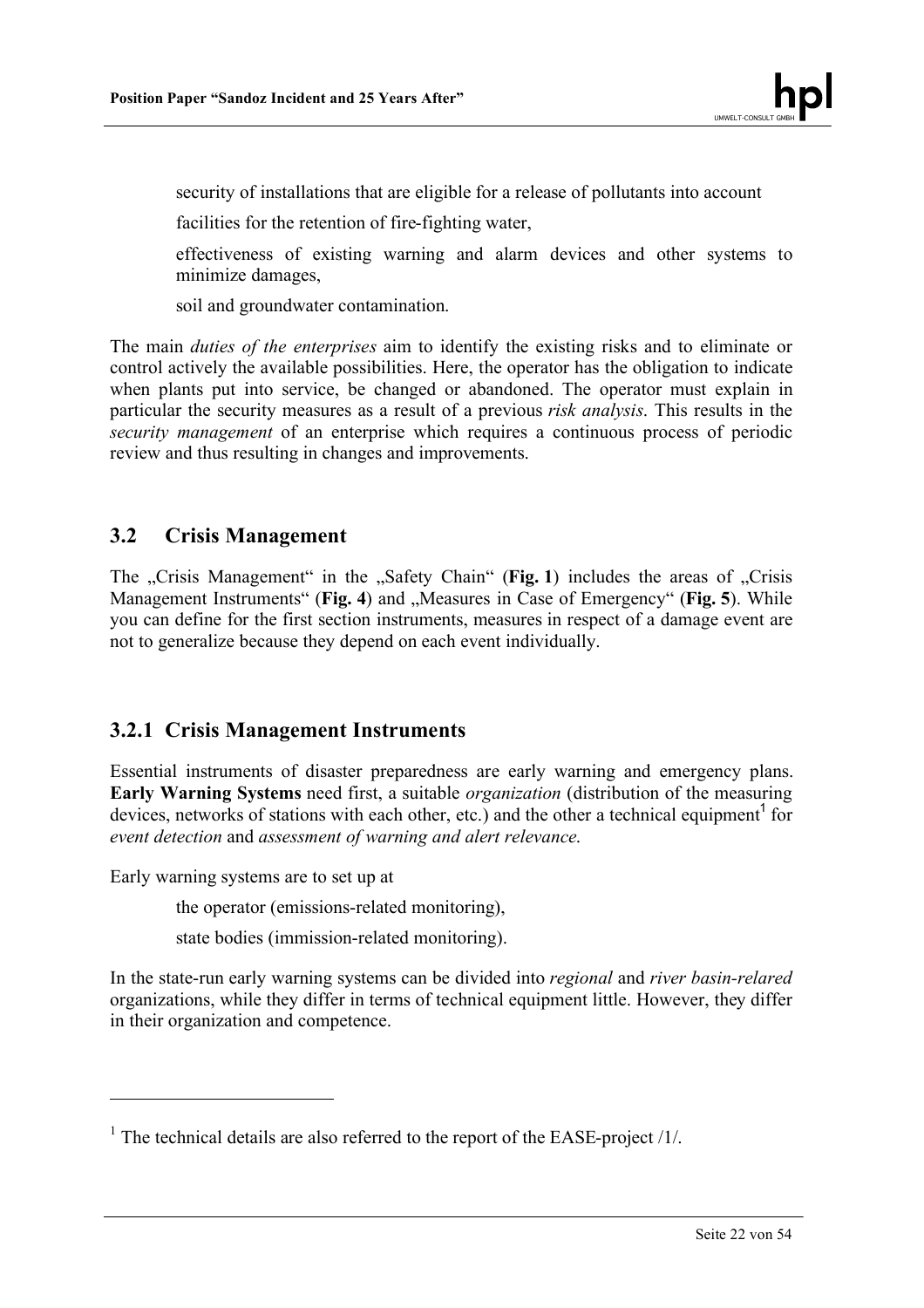For the *immission-related* detection and assessment of damage events measuring devices are to install along the waters, to identify anomalies" in the water quality and to rate them later to as "natural" or "accident-based". Therefore immission-related and substancerelated warning and alarm thresholds are to be defined, to which one event can be classified as "normal" or "unusual/accidental", so that an alarm decision can be made.

A registered procedure by means of detection of unusual prominence must not necessarily point to an accidental discharge to waters. It may also be natural for example by a sudden drop in oxygen concentration by a heavy rain event.

For a comprehensive water monitoring stations are to set up as so-called *survey monitor stations*, which control the major river sections continuously. Basically, the aim is to connect individual stations and regional monitoring networks<sup>2</sup> to a common "information and evaluation platform".

Inventories show that at the enterprise level *"systems for early detection and early warning*" only available in large plants, which are under the Seveso II Directive. They have usually a continuous "online monitoring". There, it is essentially about the identification of events and their evaluation. On the basis of a so called alarm-index<sup>3</sup>, that can be determined from detected abnormalities, an alarm relevance can be recognized.

In the damage event and the triggering of an alarm, the prediction of the spread of pollutants in the waters of particular importance. For this purpose, appropriate simulation models to be developed and made available. As an example to simulate the spread of pollutants with the aim to predict the consequences of accident events quickly, the program  $ALAMO<sup>4</sup>$ , a predictive model, is available. It provides a simple and fast prediction of the temporal and spatial distribution (transport times and concentrations) of dissolved substances. This should enable the riparians to be able to organize the right measures in time to minimize or to avoid damages entirely.

 $\overline{a}$ 

 $2$  One example is the information platform "Undine" (data bases for classification and assessment of hydrological extremes) /2/. It was developed as a consequence of the Elbe flood in 2002.

<sup>&</sup>lt;sup>3</sup> The project developed under EASE /1/.

 $4$  ALAMO (Alarm model Elbe) /3/ was developed as a model for predicting the spread of pollutants in the Elbe. Similar tools are also available for the Rhine and the Danube regions.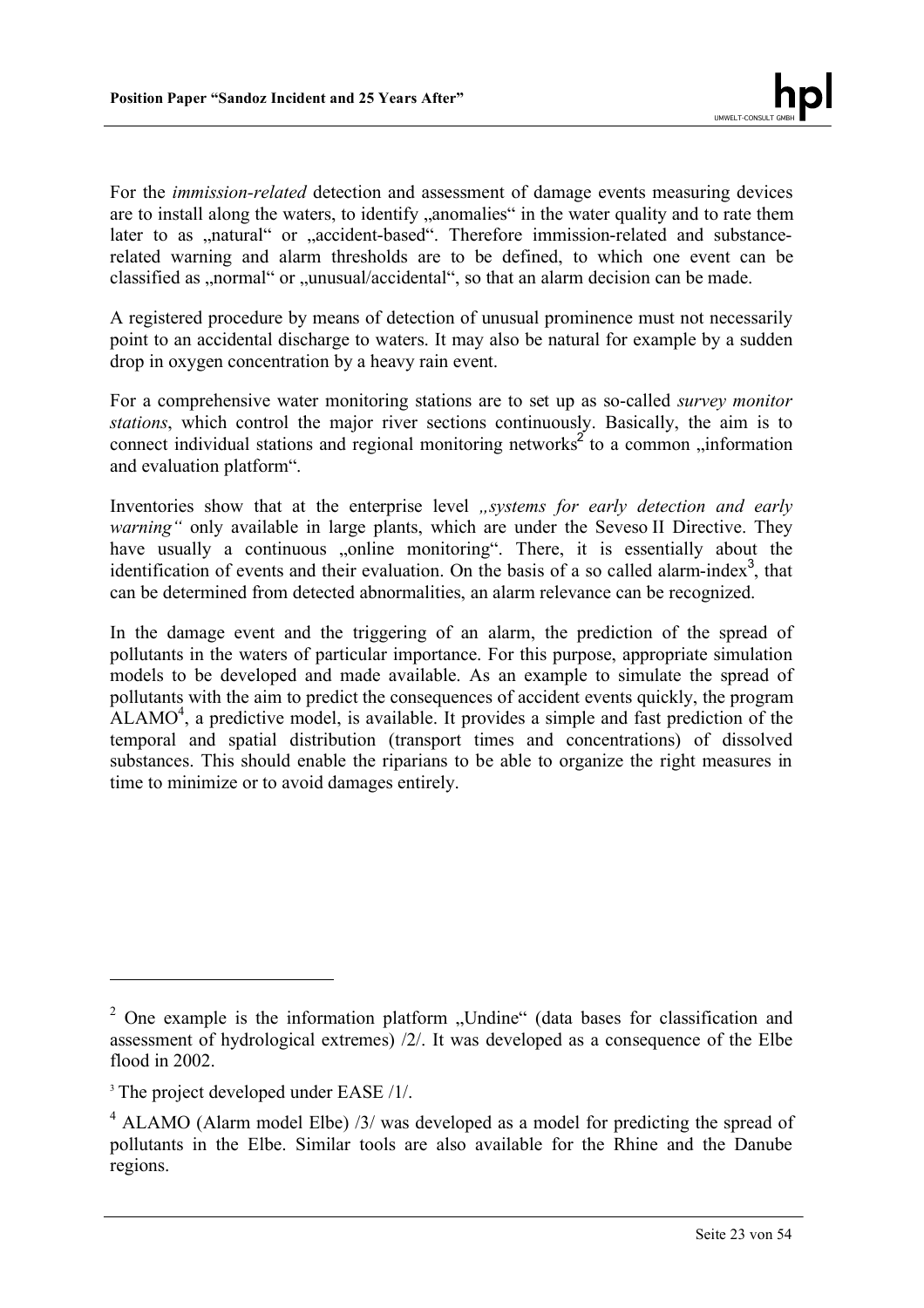## *Crisis Management*

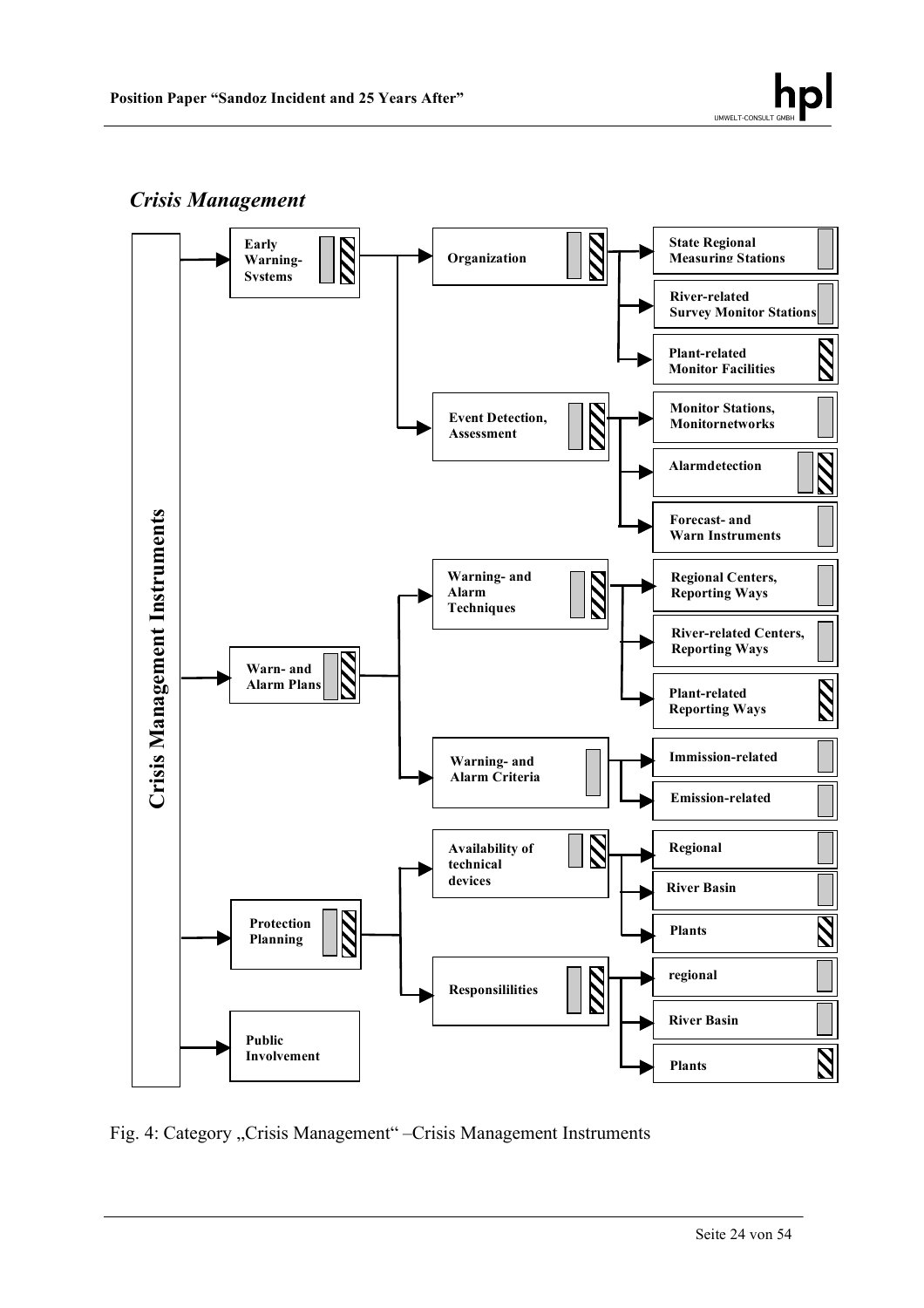The preparation of **warning and alarm plans** first need appropriate criteria and substancerelated thresholds associated with the release of significant amounts of pollutants or unexpected water pollution in the form of quantities of substances, substance loads and concentrations. Exceeding those, trigger alerts or at least emergency actions. Instead of determining the specific substance, alternatively the detection of changes in other parameters or effects may be a cause for an alarm setting. There is to distinguish between criteria that apply on the part of potential issuers (*emission-related* warning and alarm criteria) and those found responsible for the water monitoring application (*immissionrelated* warning and alarm criteria).

*Emission-related* warning and alarm criteria can be defined on the basis of water hazard classes (WHC) as used in Germany. The changes arising from the adoption of the GHS Regulation 1272/2008/EC are not contrary to the concept.

*Immission-related* warning and alarm criteria are deduced using appropriate factors generally recognized as legally binding standards that are based on concentration data. Water and water quality standards are available as single substance or substance group related specific benchmarks or limits on the quality of surface waters. They are generally related to protected goods (eg ecology, aquatic life communities, fisheries, drinking water, etc.).

The **protection planning** covers all organizational and technical measures that can be of reacted in the event of an incident quickly and appropriately. It is orientated river basinwide as well as to plant-related sources of risks and protected goods along the river basin. This, responsibilities and obligations are to settle. Further technical facilities and devices as well as acting staff is to provide and keep in readiness. This must be the goal, to align it river basin-wide, regardless of national borders. This requires the realization of an institutional collaboration and networking (national and international) of authorities in the areas of plant security for water pollution control and for homeland security/disaster protection.

## **3.2.2 Measures in Case of Emergency**

This part of the "Safety Chain" deals with the measures (**Fig. 5**) to be taken in a particular event occurs immediately. These measures include the operation of the alarm and the short-term reactions, such as harm reduction measures to protect human beeings and animals, of uses and other protected goods as well as the immediate damage repair. There are no measures in the strict sense of the management planning. Three areas are to provide:

alarming process: i.e. the regulated course of the procedures laid down in the warning and emergency plans,

reaction process: i.e. all short-term measures to

damage control (regional, river basin-based, plant-related),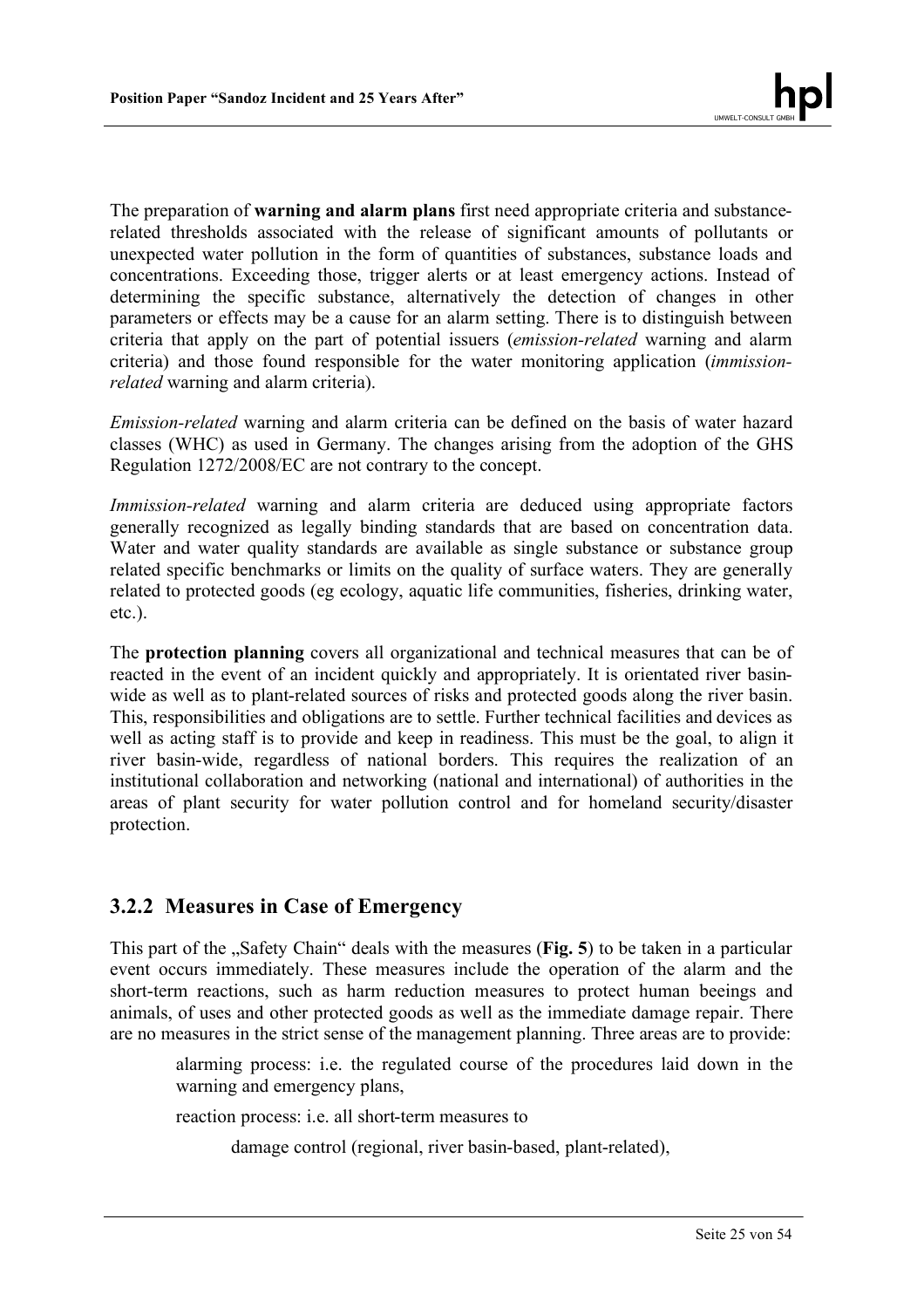rescue/protection of uses and protected goods,

damage repair (short-term measures until the onset of follow-up measures),

crisis communication.





Fig. 5: Category "Crisis Management" – Measures in Case of Emergency

## **3.3 After Care Management**

The after care as a result of an accident event means all measures subsequent to the immediate repair action. Here, the areas of *damage review* and *follow-up measures* are to distinguish (**Fig. 1**). The evaluation of an event that occurred at all stakeholder levels is as much a focus as the long-term elimination of the damage, the targeted monitoring of this process and the revision of the general concept regarding the identified weaknesses and failures ( $\mu$ lessons learned"). This approach may also get importance with regard to *"accidents that were not reasonably foreseeable".* Following the occurrence and management of such an event is to examine whether the classification of the *"unpredictability"* of future events of the same type can be maintained.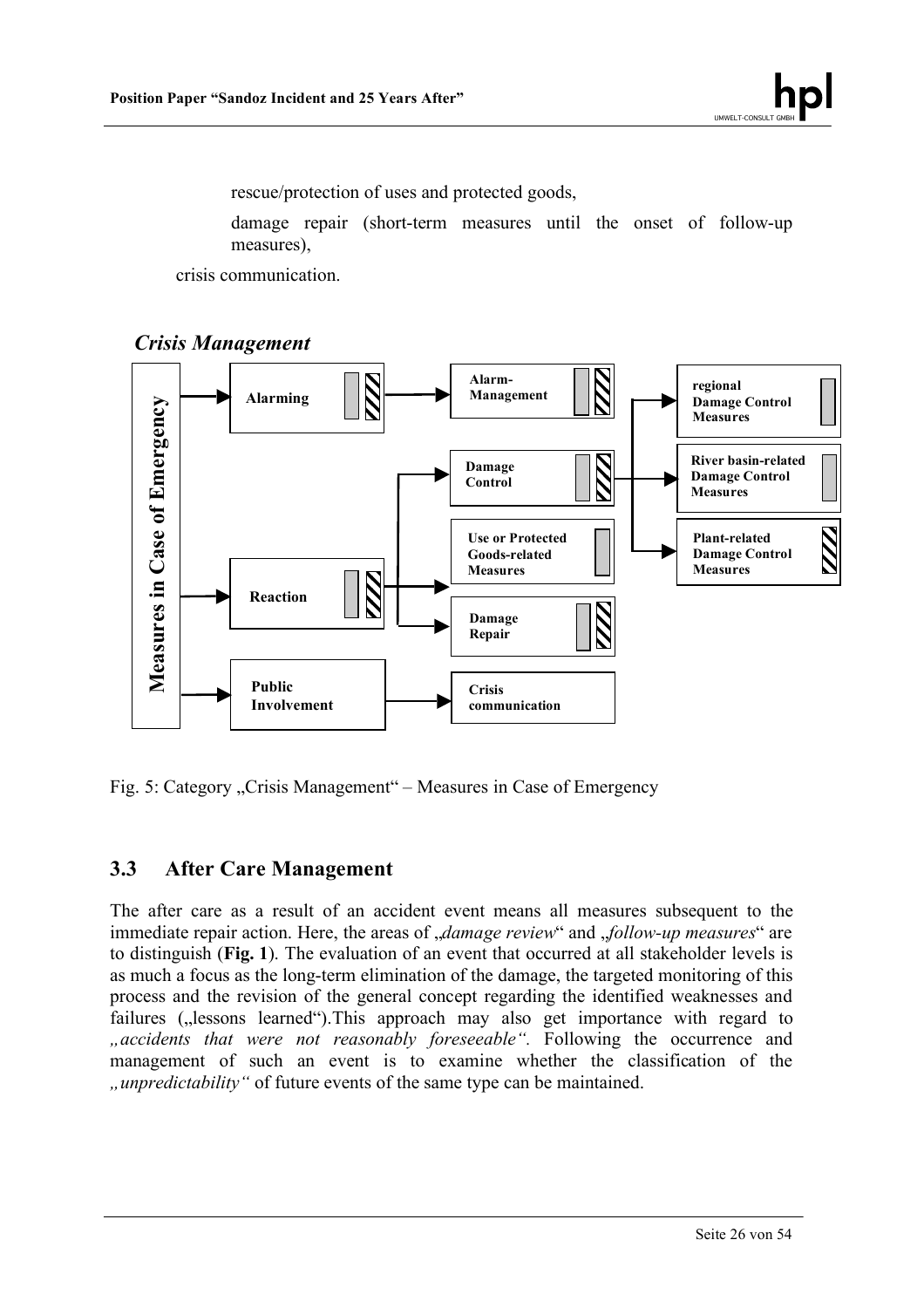## **3.3.1 Damage Review**

The **damage review** (**Fig. 6**) follows the course of an event to the immediate activities of crisis management. Having been fighting for the causes of the incident and brought under control and the spread of the acute release of pollutants has been interrupted, the factors and circumstances must be analyzed, which led to the development. It is to find out how severe the impact and the damage to be assessed effectively.

The analytical damage review is

to prevent future incidents of the same kind or at least mitigate the consequences

and

to estimate and to assess the damage extent.

In this case, both the **authorities** and **the operator of defective plants** are to be taken in to obligation.

The aim of the **official damage review** ultimately is the profit of knowledge regarding the secure handling of sources of risks in the field of safety-relevant plants. Of prime importance for the authorities are such events whose impacts cause negative consequences for human beeings and the environment. beyond the shere of influence of the operator. For this, the *operational safety management* is to analyze and evaluate. The authority registers in cooperation with the operator of the plant the circumstances of the event, the operational safety management regarding the lack of actions, malfunctions or failures that have contributed to the initiation and propagation of the incident.

Even the *official crisis management* is to be analyzed with regard to the proposed allocation of tasks and the effectiveness of the various instruments and bodies for crisis management. Based on the findings from the evaluation consequences can be drawn for the improvement of emergency planning or for a change of use of crisis management **instruments** 

The recording of the *damage extent* is ultimately the completion of damage review. This concerns with relevant damages to the environment with regard to the protection of waters as an integral part of the event analysis in addition to damages to persons and belongings.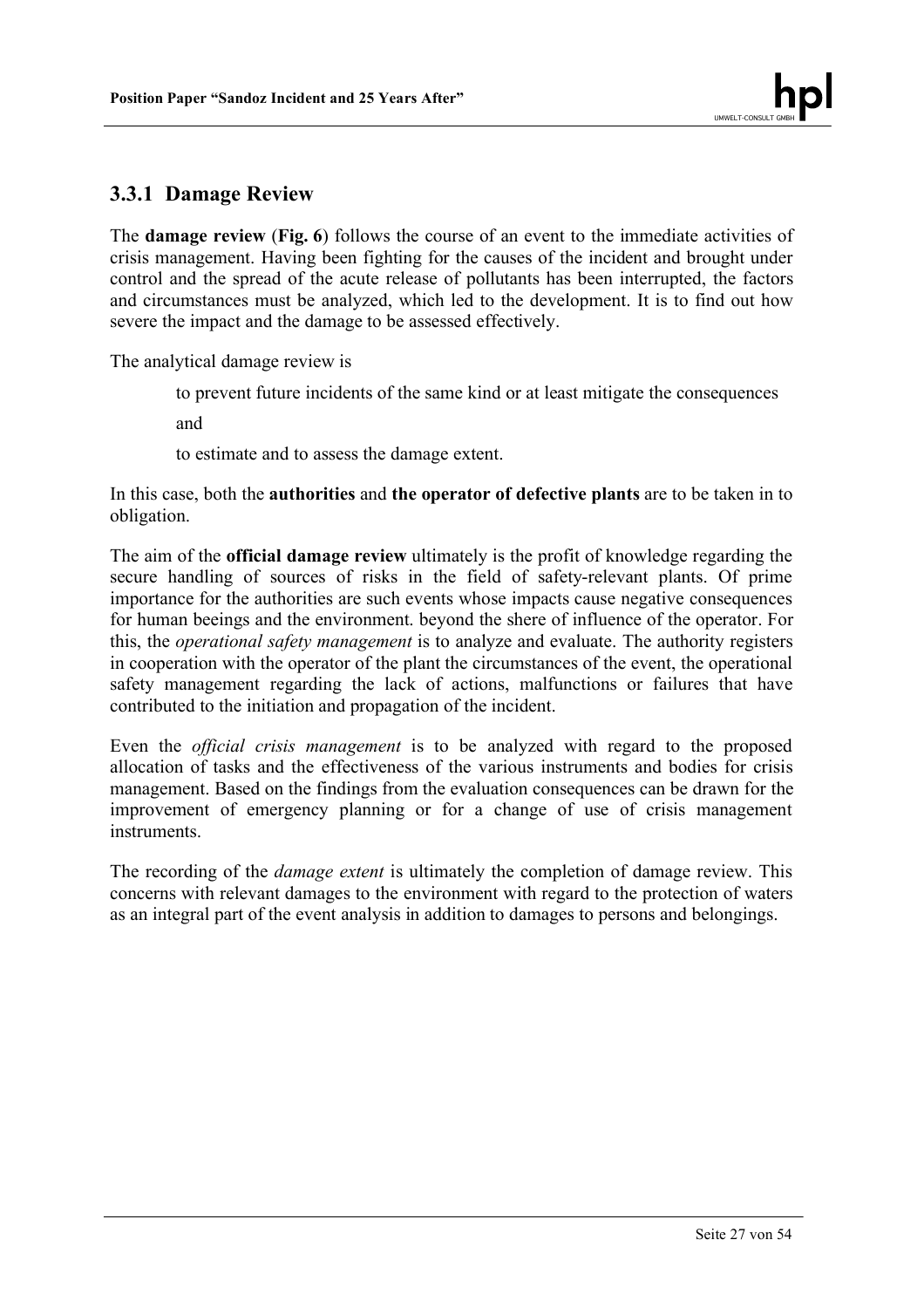

# *After Care Management*



Fig. 6: Category "After Care Management" – Damage Review

Regarding the arised environmental damages, especially to waters, shall be registered and analyzed

pollutant spread (Which media on which paths are affected with what affected area?)

spheres of influence (Which protected goods were affected?)

extent and direct consequence of environmental damages (In whatever form, the environmental damages (contamination, species extinction etc.) express? Is the natural function of a protected good endangered from the impairment and can be expected a regeneration without intervention? Did uses (eg drinking water extraction) temporary or long term be stopped?)

expected long-term effects (Are expected to find beside temporary impairments long-term effects of exposure of the pollutant?)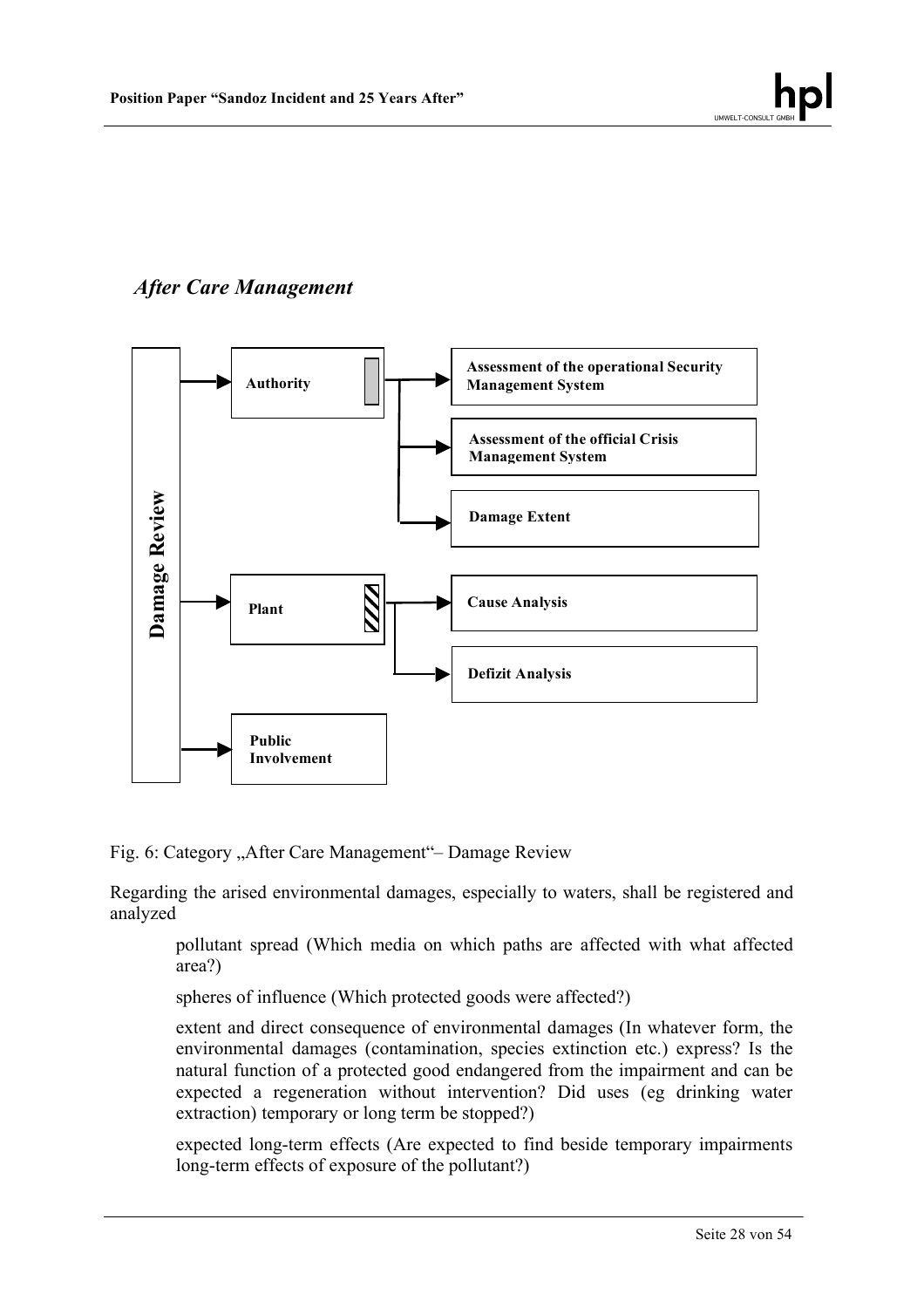Aim of the *operational damage review* is to determine whether there are technical and/or organizational or human error which led to the incident. The detailed findings are of great importance particularly significant for the development of the state of safety concerns and the intensity of the safety quality control. The *cause analysis* triggers automatically a deficit analysis with the aim of closing the gaps to make the plant safer fort he future.

## **3.3.2 Follow-up Measures**

From the damage review results in the **follow-up measures** (**Fig. 7**) for the crisis management with the goal of reducing the likelihood of similar events for the future and to improve the efficiency of actions in the case of an incident further. For the arised damages has to be evaluated in addition to what extent these require a permanent monitoring and whether actions should be taken to restore the original long-term status of the affected water bodies. In this case, both the **authorities** and the **operator of the damaged plants** are to be hold to account.

The responsibility of the **authorities** are the analysis of events with "relevant" scope and the warranty that information from various events are collected in a similar manner. The aim is to question in connection to what extent the information gained can serve as a basis for a wider scope, so beyond the boundaries of the affected plant also serve can. Questioned here in detail is, whether the event considered is a special case which can not generalize because of its characteristics, or whether can be drawn from the findings conclusions for a variety of applications.

This leads to implications for risk prevention and crisis management. The damages caused in the affected waters may require that the further development of the status is placed under observation. This monitoring provides information on how long the water body is affected by the incident and whether the original status is restored through natural regeneration processes or whether additional long-term measures should be taken to remedy the arised damages.

Also, measures to restore the original status to be defined. Their predictability is limited in some way since the exact circumstances are not predictable. In this context, but strategically to determine who bears the responsibility in case of damage to restore. This can either be a competent authority or in cases where the polluter can be clearly detected, the polluter pays principle is required.

The **plant** must specify from the detailed analysis of operational structures and processes the technical and organizational security issues for the future to avoid the effect of triggering factors for one event.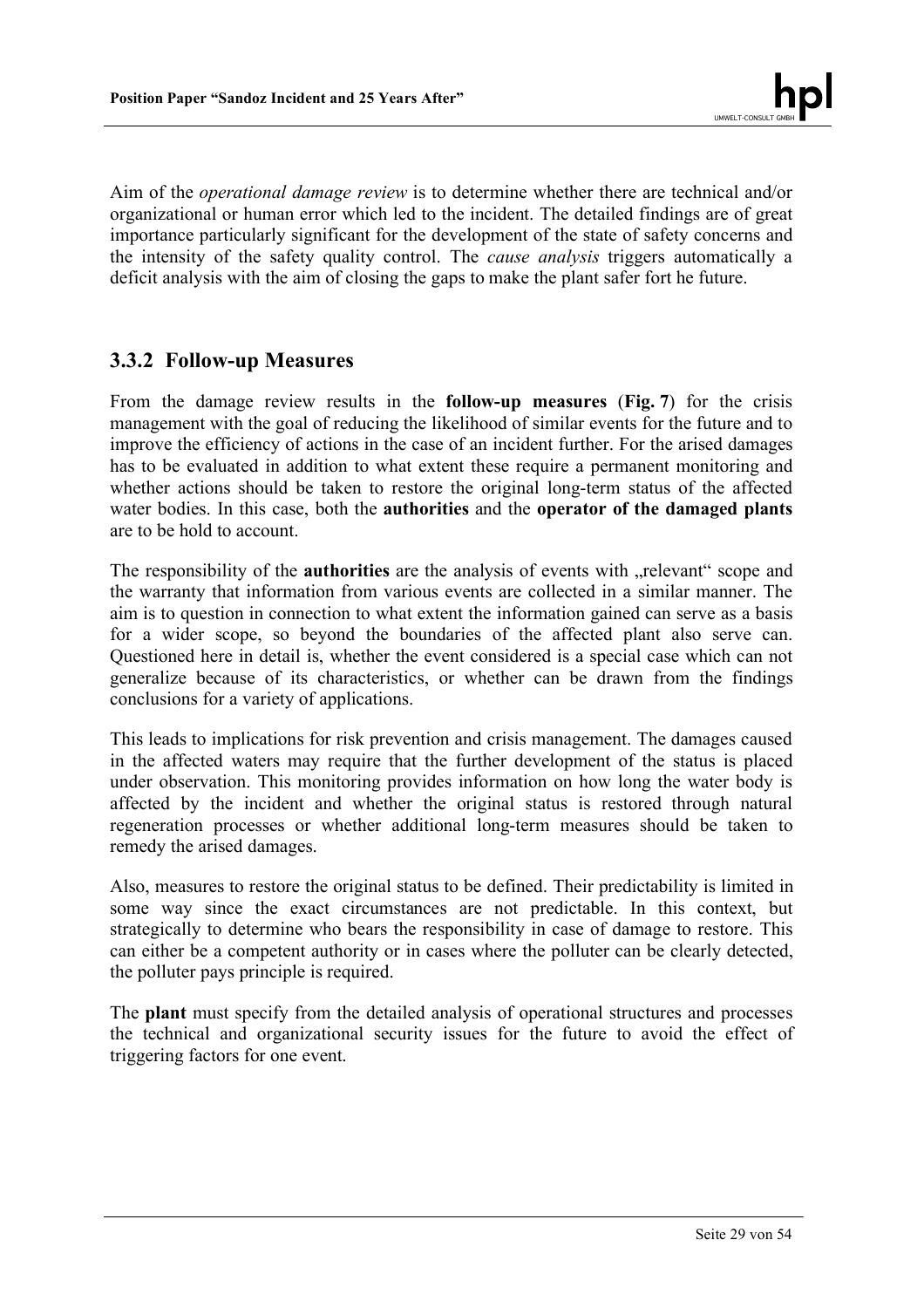# *After Care Management*



Fig. 7: Category "After Care Management" – Follow-up Measures

Depending on the situation may arise follow-up measures in the operational processes for the following aspects:

Reduction of the vulnerability of single safety-related components, changes in operating procedures and maintenance intervals,

customized service instructions as a result of previous operation error,

Review and revision of the conceptual, operational risk prevention at regular intervals, conclusions from past events for its own operating area, enlargement of the scenarios beeing viewed, modification or extension of measures,

regular inspection and review of in-house emergency plans in terms of new findings and identified deficiencies,

adaptation of instruction, training and information activities.

The operator should be made responsible for this "quality management".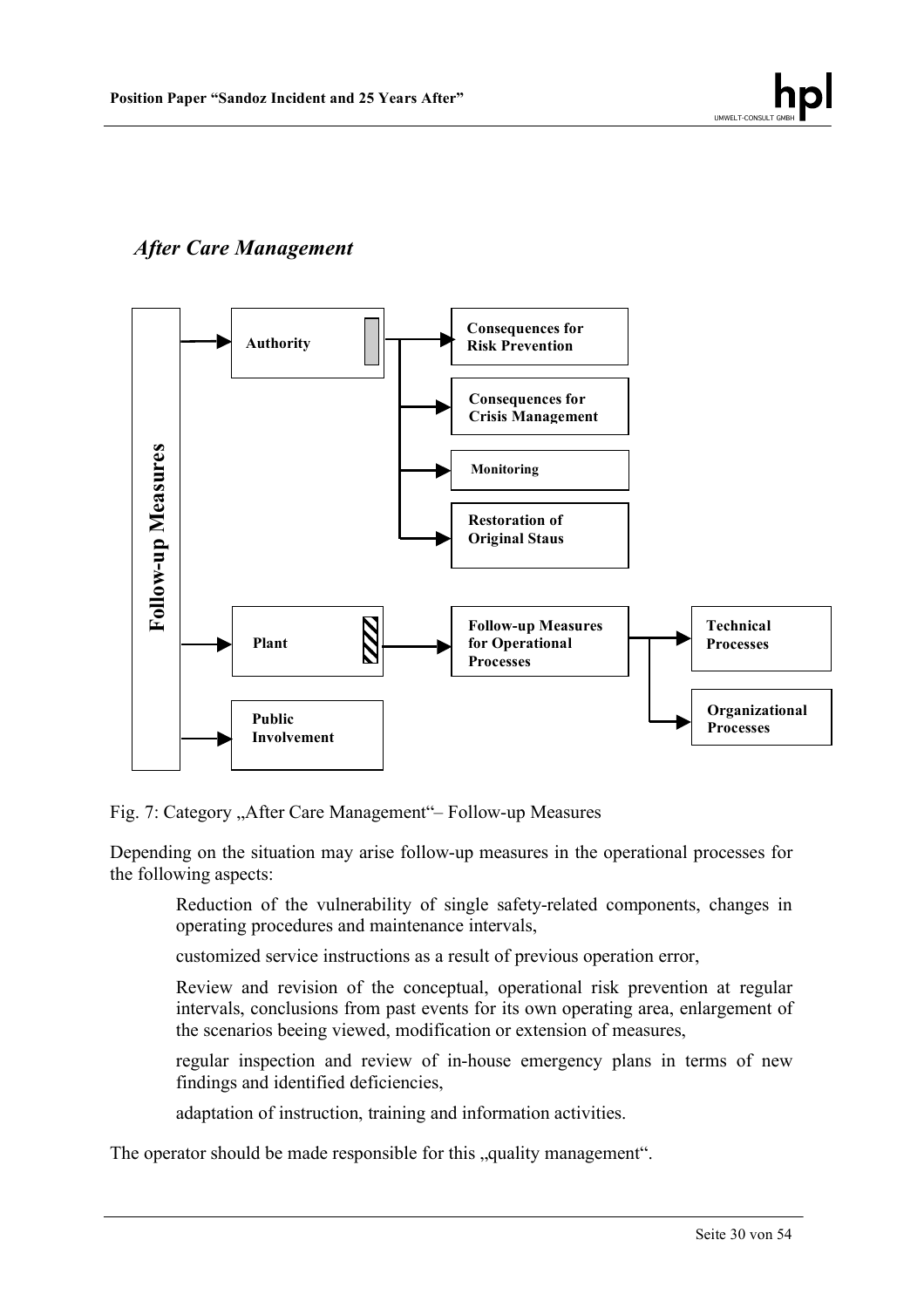## **3.4 Public Involvement**

An important element of the "Safety Chain" is the participation of the public that is demanding in all phases, since damage events don't remain usually hidden and because these events are always given a wide area in the media and press, radio and television. This basic principle should be observed regardless of the claims in the various legal regulations such as in the preparation of management plans, in the environmental impact assessments or in the approval processes. Public participation is an important tool in risk communication and crisis communication.

A successful risk management requires a functioning risk communication throughout the entire chain of action of the "Safety Chain", ie exchange of views and information on risks between those responsible for risk assessment and risk management, econnomy, workers, science, the public, the media and other interested parties. Here, the involvement of the public in case of a specific arised damage event (crisis communication) is one aspect. In the area of control of accidental risks involving dangerous substances, this requirement can be deduced from the Seveso II Directive, also from the UNECE Industrial Accidents Convention and is already implemented in the Member States partially in various individual schemes.

## **Section B**

## **4 Organization Structures for Transboundary Risk Management**

With the Sandoz accident in particular having transboundary repercussions, river basins became the focus of attention. The International Commission for the Protection of the Rhine against Pollution (ICPR), founded in 1963, came into prominence. The *Convention on the Protection of the Rhine against Chemical Pollution*, which had come into force in 1976 as a binding agreement of international law, formed the basis of the ICPR's work. The Convention aimed at improving the condition of the Rhine and reducing chemical pollution in its waters. It however did not assume great significance for international cooperation within the framework of the ICPR, since the signatory states did not fully implement the Convention in their respective countries.

Following the Sandoz accident, the non-binding Rhine Action Programme was adopted in 1987 by the countries bordering the Rhine. The Action Programme aimed at improving the condition of the Rhine and its eco-system, and enabling the return - by the year 2000 - of more sensitive species such as salmon, which had grown extinct.

With due consideration to all earlier conventions, the representatives of the governments of the five Rhine-bordering states – France, Germany, Luxemburg, the Netherlands and Switzerland – together with the European Community signed the *Convention for the Protection of the Rhine* in 1999. From then on, the Convention formed the basis of international cooperation for the protection of the Rhine within the ICPR.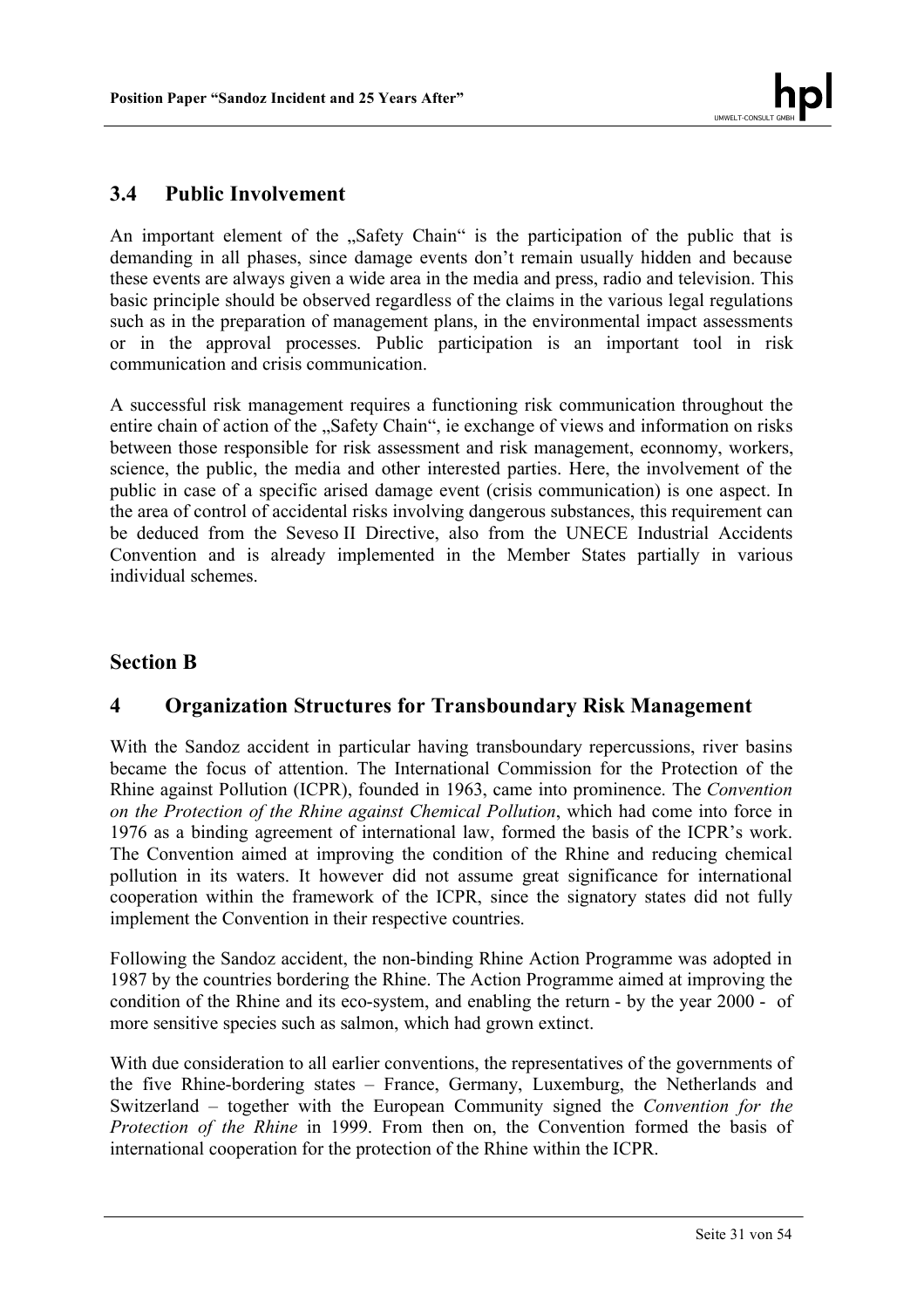In doing so, the Contracting Parties formally reiterated their resolve to further protect the valuable character of the Rhine as well as its banks and floodplains by strengthening cooperation between themselves. Among the objectives set down by the Convention, particular emphasis has been laid on the preservation, improvement and sustained development of the Rhine ecosystem. This objective was adopted in view of the Rhine being one of Europe's most important waterways, which should ideally be suited for varied use even in the future. The restoration of the Rhine eco-system assumes yet another international dimension in light of the preservation and improvement of the North Sea.

The aims of this Convention are, among others:

- sustainable development of the Rhine ecosystem by maintaining and improving the quality of the Rhine's waters,
- ensuring the safety of plants and preventing incidents and accidents,
- maintaining, improving and restoring the natural function of the waters,

conserving, improving and restoring the most natural habitats possible,

ensuring an environmentally sound and rational management of water resources,

taking ecological imperatives into account when implementing technical measures to develop the waterway, as for instance for flood protection, shipping or the use of hydroelectric power,

ensuring the production of drinking water from the waters of the Rhine,

general flood prevention and protection, with due consideration of ecological requirements.

to help restore the North Sea in conjunction with the other actions taken to protect it.

To this end, the Contracting Parties shall be guided by the following principles:

precautionary principle,

principle of rectification, as a priority at source,

polluter-pays principle,

principle of compensation in the event of major technical measures,

principle of sustainable development,

use and development of the state of the art (best available techniques) and best environmental practice,

principle of not transferring environmental pollution from one environment media to another.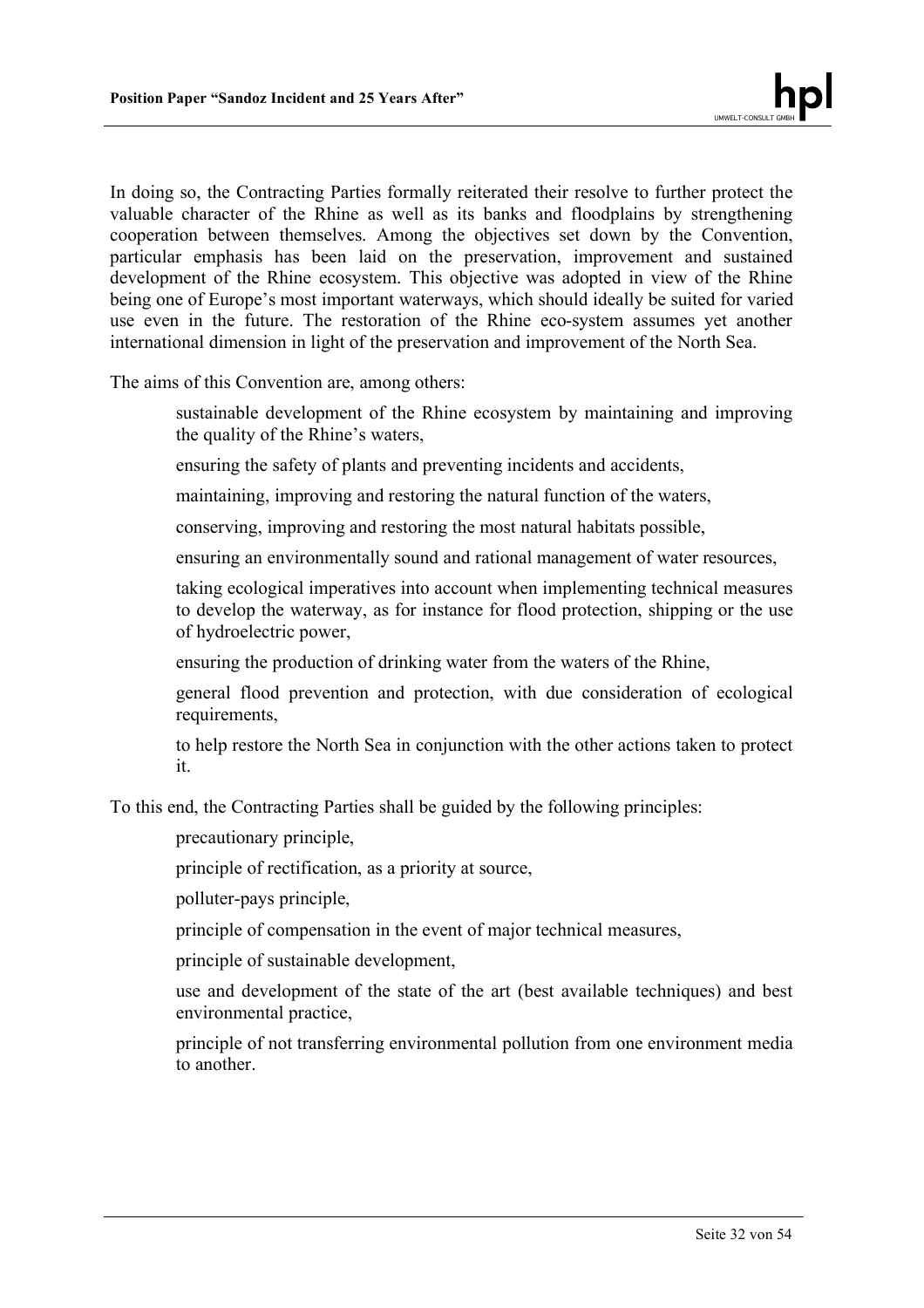To achieve the above aims while abiding by the said principles, the Contracting Parties undertake

to step up cooperation and to inform one another of actions taken in their territory to protect the Rhine,

to implement the international measuring programmes agreed upon by the ICPR and to inform the Commission of the results,

to carry out analysis with a view to identifying the causes of and the parties responsible for pollution,

to examine permits and adjustment of the plants to developments in the state of the art,

to reduce risk of pollution from incidents or accidents and take requisite measures in the event of an emergency,

to immediately inform the Commission and the Contracting Parties in the event of incidents and accidents or in the event of imminent flooding in accordance with the warning and alert plans coordinated by the Commission.

Subsequently, other river basin commissions modelled on the ICPR were established on the lines of the ICPR. These were:

The International Commission for the Protection of the Elbe (ICPE) established in 1980

The International Commission for the Protection of the Oder (ICPO), established in 1996

The International Commission for the Protection of the Danube (ICSD), established in 1998

The International Commission for the Protection of the Moselle and the Saar (ICPMS), established in 1961

The International Meuse Commission (IMK), established in 2002.

In the UNECE region, there are some 100 major transboundary river basins and over 30 major lakes on which several countries border. In the past few years, agreements have been reached by the countries concerned on a number of these shared water bodies, and Commissions for the protection of water bodies institutionalised. Among the river basins that fall within EASTERN EUROPE, CAUCASUS AND CENTRAL ASIA (EECCA) are the Prut River/Danube Delta (Republic of Moldova, Romania, Ukraine)", ...Zapadnaya Dvina/Daugava River (Belarus, Russian Federation, Latvia)", "Zapadnyi Bug River (Belarus, Poland, Ukraine)", "Neman/Nemunas River (Russian Federation, Belarus, Lithuania)", "Narva River, Lake Chudskoye/ Peipsi (Russian Federation, Estonia)", "Dniester River (Republic of Moldova, Ukraine)", "Dnieper/Dnipro River (Russian Federation, Belarus, Ukraine)", "Pripyat River (Belarus, Ukraine)", "Seversky Donets River (Russian Federation, Ukraine)", "Kura-Aras River basin (Armenia, Azerbaijan, Georgia, the Islamic Republic of Iran, Turkey)", "Samur River (Azerbaijan, Russian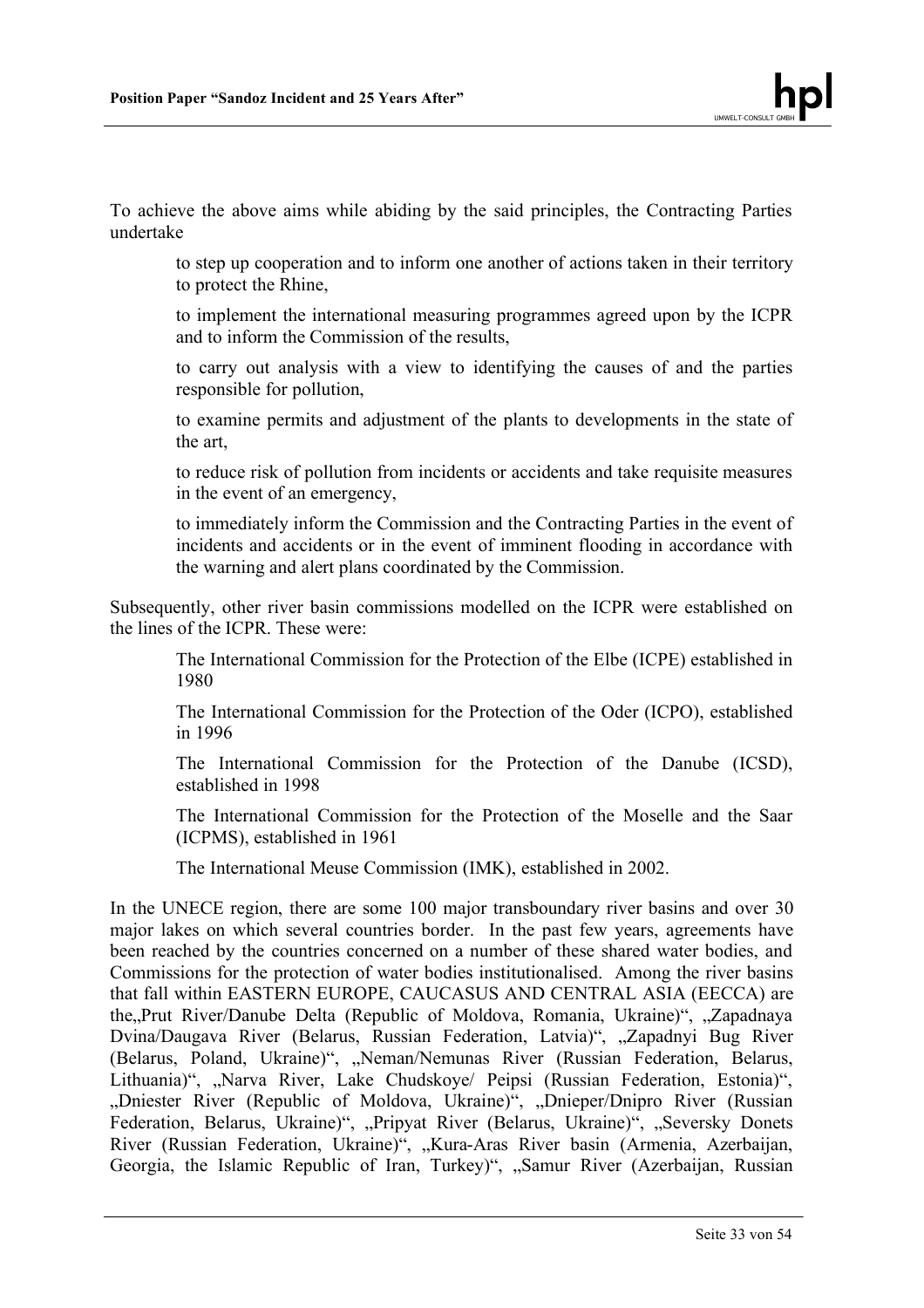Federation)", "Irtysh River (China, Kazakhstan, Russian Federation)", "Ili River (China, Kazakhstan, Kyrgyzstan)", "Amudarya and Syrdarya Rivers (Kazakhstan, Kyrgyzstan, Tajikistan, Turkmenistan, Uzbekistan)", "Rivers Chu and Talas (Kazakhstan, Kyrgyzstan)", "Khodja-Bakirgan River (Kazakhstan, Tajikistan)", "Shakhimardan-Sai River (Kyrgyzstan Uzbekistan)", "Kunduz River, Kukcha River and other tributaries of the Pjanj River (Afghanistan, Tajikistan)", "Zeravshan River (Tajikistan, Uzbekistan)".

The corresponding commissions are, among others:

Joint Finnish-Russian Commission on the Utilization of Frontier Waters,

International Sava River Basin Commission,

Interstate Commission for Water Coordination of Central Asia,

Commission on the Use of Water Management Facilities of Intergovernmental Status on the Rivers Chu and Talas,

Mekong River Commission.

Similar commissions have also been established in North, Central and South America as well as in Africa.

## **5 Status of Risk Management in River Basins**

The international river basin commissions play an important role in developing and updating the state of the art in plant-based water pollution control. With the coming into force of the Water Framework Directive (WFD), the Commissions' range of tasks was extended to include the transnational coordination of guideline implementation. With that, these Commissions form an important bridge between hazard prevention and the WFD, in that they combine competencies in both areas of work.

## **5.1 Present Legal Basis**

Instruments that exist today in the plant-based handling of environmentally harmful substances may be traced back to the

Declaration of the United Nations Conference on the Human Environment (Stockholm Declaration), 1972,

The Rio Declaration on Environment and Development (Rio Declaration), 1992.

The objectives set down for the **UNECE region** in the above two declarations have been elaborated in specific terms in two UNECE conventions. They constitute the framework.

Convention on the transboundary effects of industrial accidents ("Industrial Accidents Convention"), 1992 (signed by 27 countries including the EU),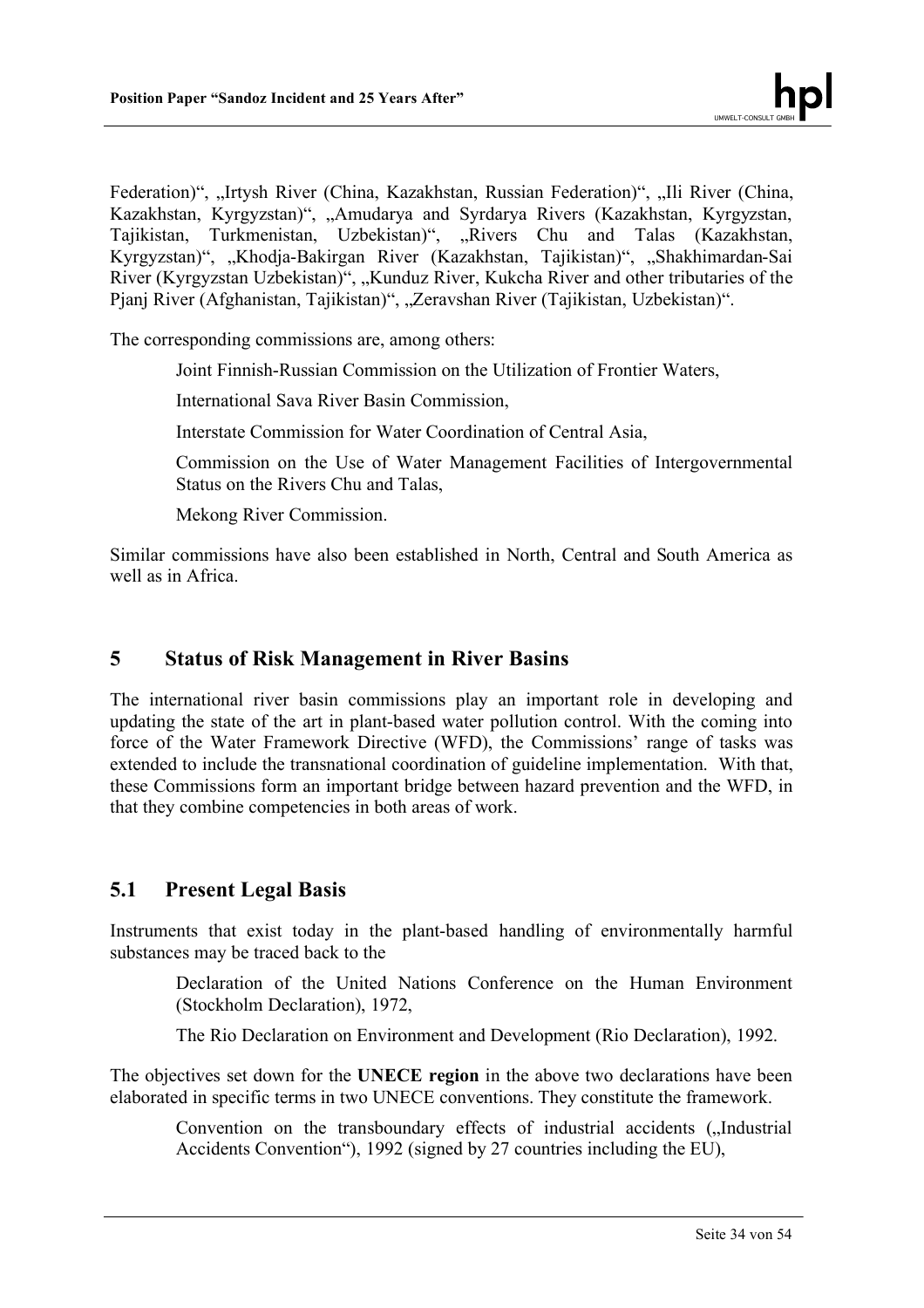Convention of the protection and use of transboundary watercourses and international lakes ("Water Convention"), 1992 (signed by 36 countries including the EU).

Both conventions pursue the same general objective, namely to improve plant safety and prevent the transboundary transfer of pollutants from industrial accidents to water bodies

The **"Water Convention"** is intended to strengthen national measures for the protection and ecologically sound management of transboundary surface waters and groundwaters. The Convention obliges Parties to prevent, control and reduce water pollution from point and non-point sources. It also includes provisions for monitoring, research and development, consultations, warning and alarm systems, mutual assistance, institutional arrangements, and the exchange and protection of information, as well as public access to information.

The **"Industrial Accidents Convention"** aims at protecting human beings and the environment against industrial accidents by preventing such accidents as far as possible, by reducing their frequency and severity and by mitigating their effects. It promotes active international cooperation between the contracting Parties, before, during and after an industrial accident.

For the **EU region**, the European Commission issued a series of EU directives to achieve the objective of protecting man and the environment from potentially damaging industrial accidents. These are:

Directive 96/82/EG, ..Control of Major-Accident Hazards " (Seveso II-Directive),

Directive 2008/1/EG, "Integrated Pollution Prevention and Control" (IPPC-Directive).

Directive 2000/60/EG, "Water Framework Directive" (WFD),

Directive 85/337/EWG "Environmental Impact Assessment Directive" (EIA Directive).

The **Seveso II-Directive** 96/82/EG replaced Directive 82/501/EWG of 1982, "Directive on the Major Accident Hazards of certain Industrial Activities" (Seveso I-Directive). It aims at sustainable risk management for dangerous installations and gives emphasis to environmental protection. For the first time it lists in its area of application substances regarded as being harmful to the environment, particularly for water. The Directive also included new requirements for safety management systems, contingency plans, land-use planning and a reinforcement of the provisions on inspections and a system for informing the public.

The **IPPC-Directive** 96/61/EG, recast in 2008, aims at a high level of technological protection (best available techniques) for certain industrial activities. For certain branches of industry, it contains measures for preventing or reducing emissions to air, water and soil as well as for avoiding and reducing waste. Furthermore, it sets down general principles governing the basic responsibilities of plant operators, their authorisation, terms of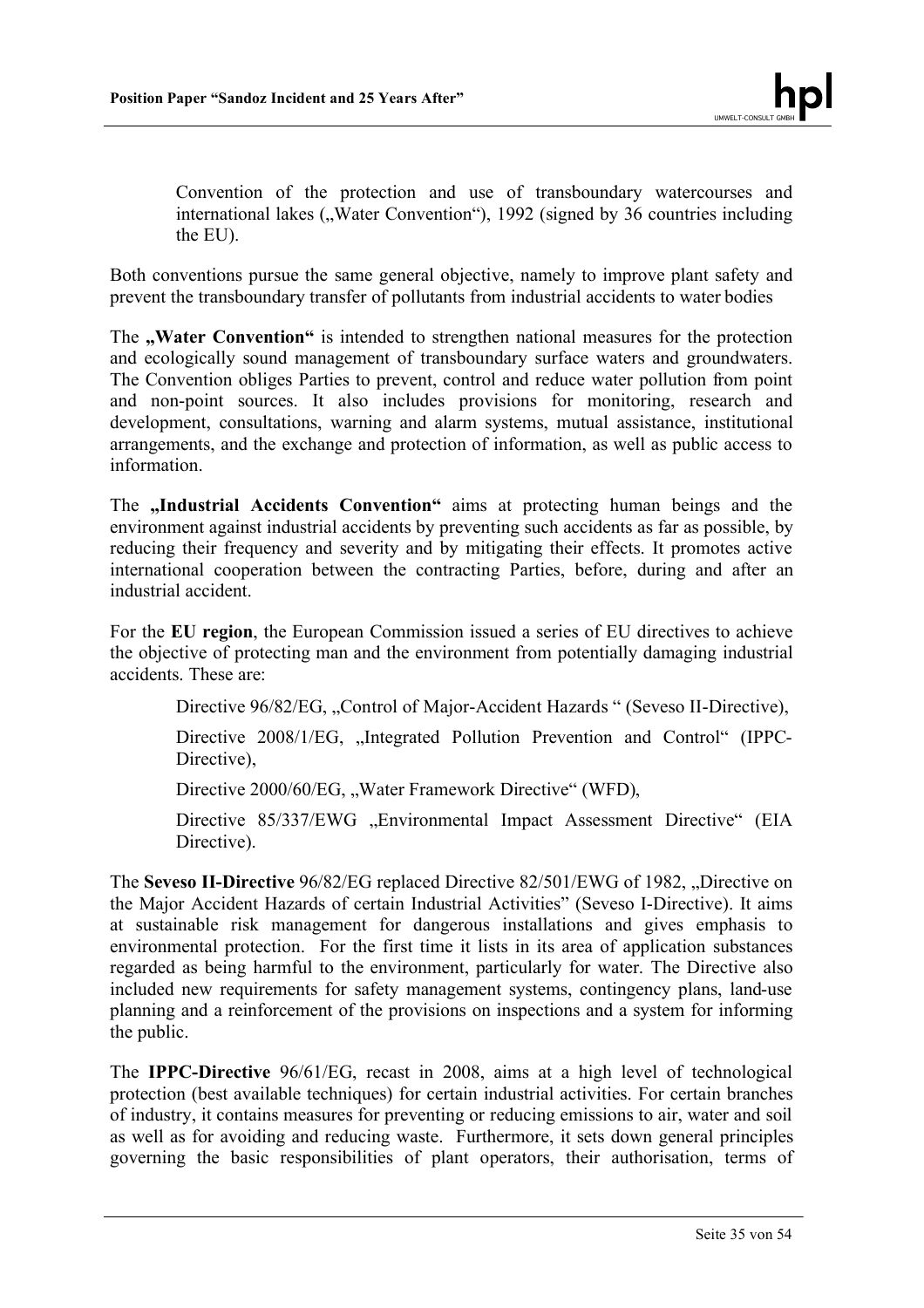authorisation, procedures for authorisation as well the information and participation of the public.

In this connection, the "Best Available Technique Reference Documents" (BREF) constitute a very important part of practice. The – as per the present state of the art – ecologically and economically most beneficial technologies and procedures are described and evaluated for individual types of plants and branches of industry. The **BREF** are to be applied by local licensing and regulatory authorities in all EU countries.

The **Water Framework Directive (WFD)** 2000/60/EG has several objectives such as the prevention and reduction of pollution of water bodies, promotion of the sustainable use of water, protection of the environment, improving the condition of aquatic ecosystems and mitigating the impact of floods and drought. The objective here is to achieve a good ecological and chemical status of all water bodies in the Community by 2015. It has also laid the foundations of a general crisis management for water bodies in accordance with Article 11 (3) l.

The Directive contains a list of the major pollutants that pose considerable risk to the aquatic environment. Besides, it also contains measures to limit these most frequently occurring substances as well as quality standards.

Further, a management plan as well as a measuring programme are to be drawn up for each river basin; these shall be examined after 2015, and then once again in six years. They aim:

to prevent a deterioration in the status of all surface water bodies, to improve and restore them, achieve a good chemical status as well as good ecological potential by the end of 2015. Besides, pollution caused by the discharge and emission of hazardous substances shall be controlled,

to protect, improve and restore the status of groundwater bodies, prevent their contamination and deterioration and ensure a balance between groundwater withdrawal and replenishment,

to conserve protected areas.

The WFD stipulates that water bodies in the EU be managed within a uniform legal framework. Further, the management of water bodies shall no longer fall within administrative boundaries (national states, administrative regions and such like) but shall be tackled at the river basin level. Measuring programmes which form a part of management plans are a crucial instrument for realising the set objectives.

The basic measures as per Article 11 (3) l of the WFD shall include:

*" ...any measures required to prevent significant losses of pollutants from technical installations and to prevent and/or to reduce the impact of accidental pollution incidents for example as a result of floods, including through systems to detect or give warning of such events, including in the case of accidents, which could not reasonably have been foreseen, all appropriate measures to reduce the risk to aquatic ecosystems."*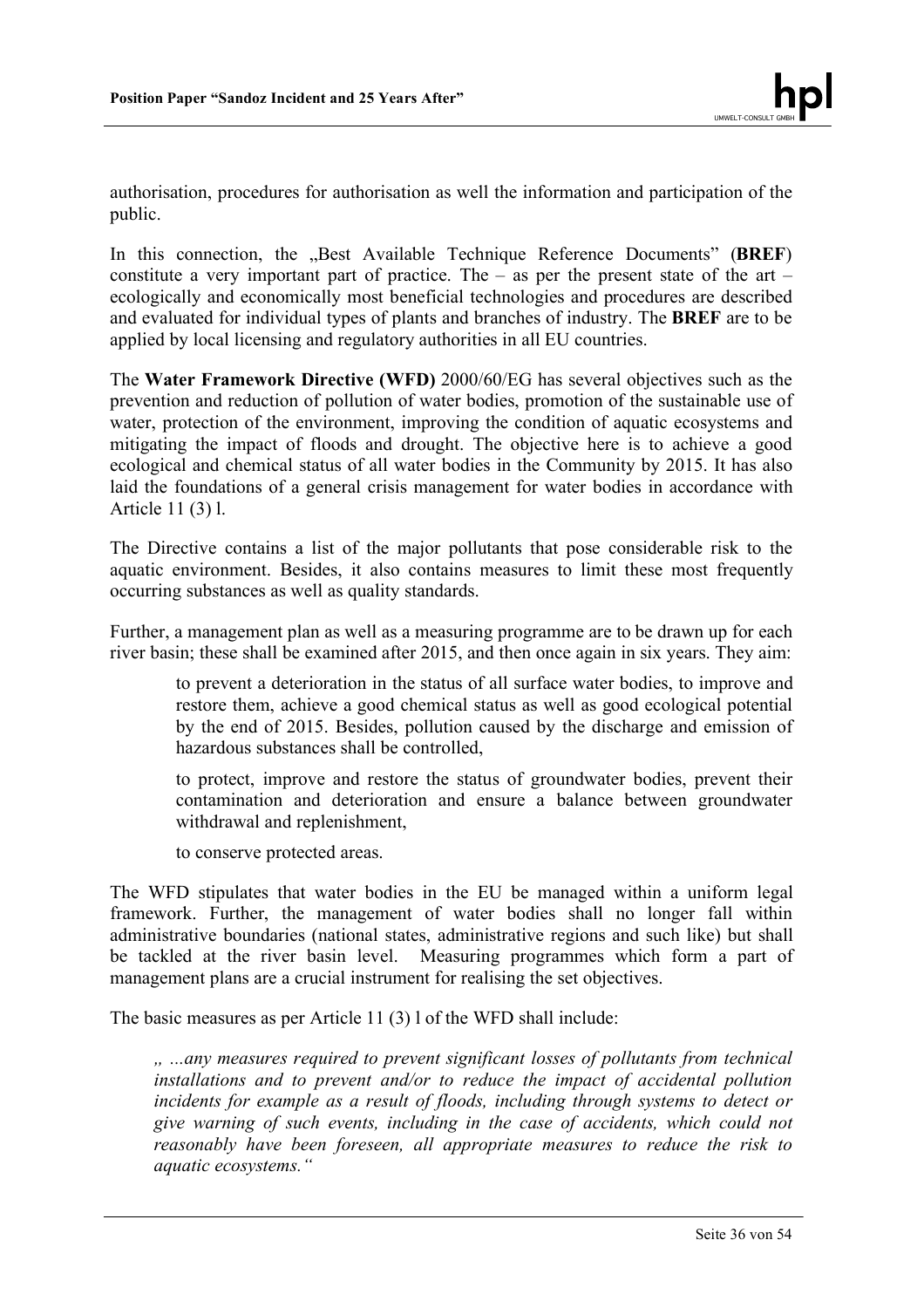The EIA Directive (85/337/EWG), last revised in 2009, lays down that the possibly significant impact of public and private projects on the environment be measured and assessed through an environmental impact assessment.

These framework directives of the European Union have been transposed by the Member States into national law in order to give concrete shape to national plans, authorisations and the monitoring of installations.

Parallel to this, so-called river basin commissions have been established for transboundary watercourses. Some of them had already been in existence. Needless to say, they are also bound by the legal basis of the European Union and by national laws. In effect, elements of plant-based water pollution control have flowed into agreements, programmes or into the guidelines of international river basin commissions which then give concrete shape to collective action.

## **5.2 River Basins of the European Union**

Based on European statutory regulations, the recommendations and activities set down by the river basin commissions for the transnational level aim at the improvement and harmonisation of precautionary measures to prevent severe contamination of water bodies caused by technical plants. The reason for these aspects assuming importance is:

the occurrence of such incidents in the past

Severe industrial accidents that have occurred in the past have made it clear that their impact is not restricted to within national boundaries. Consequently, precauionary measures at the purely national level are not adequate; rather, it is transboundary coordination that is required. It is only through such collective efforts that a uniform level of protection can be achieved.

General plant-related water pollution control (with, for instance, separate provisions in the German Water Law since 1976)

Emissions from even smaller plants could have a severely damaging impact on water bodies. Therefore Germany has for a long time been endeavouring to bring its experiences and insights to bear upon the harmonisation process underway in the international river basin commissions.

The **International Commission for the Protection of the Rhine against Pollution (ICPR)**, established in 1963, is the oldest institution for transboundary activities relating to a river. From the very beginning, the ICPR made an initial impact of sorts with respect to plant safety and accident prevention. Following the Sandoz accident of 1986 and the damage done to the water quality and eco-system of the Rhine, efforts to frame safety recommendations for plants handling water-polluting substances *in no inconsiderable measure*, were duly intensified.

The main documents have been summarised in the "Recommendations of the International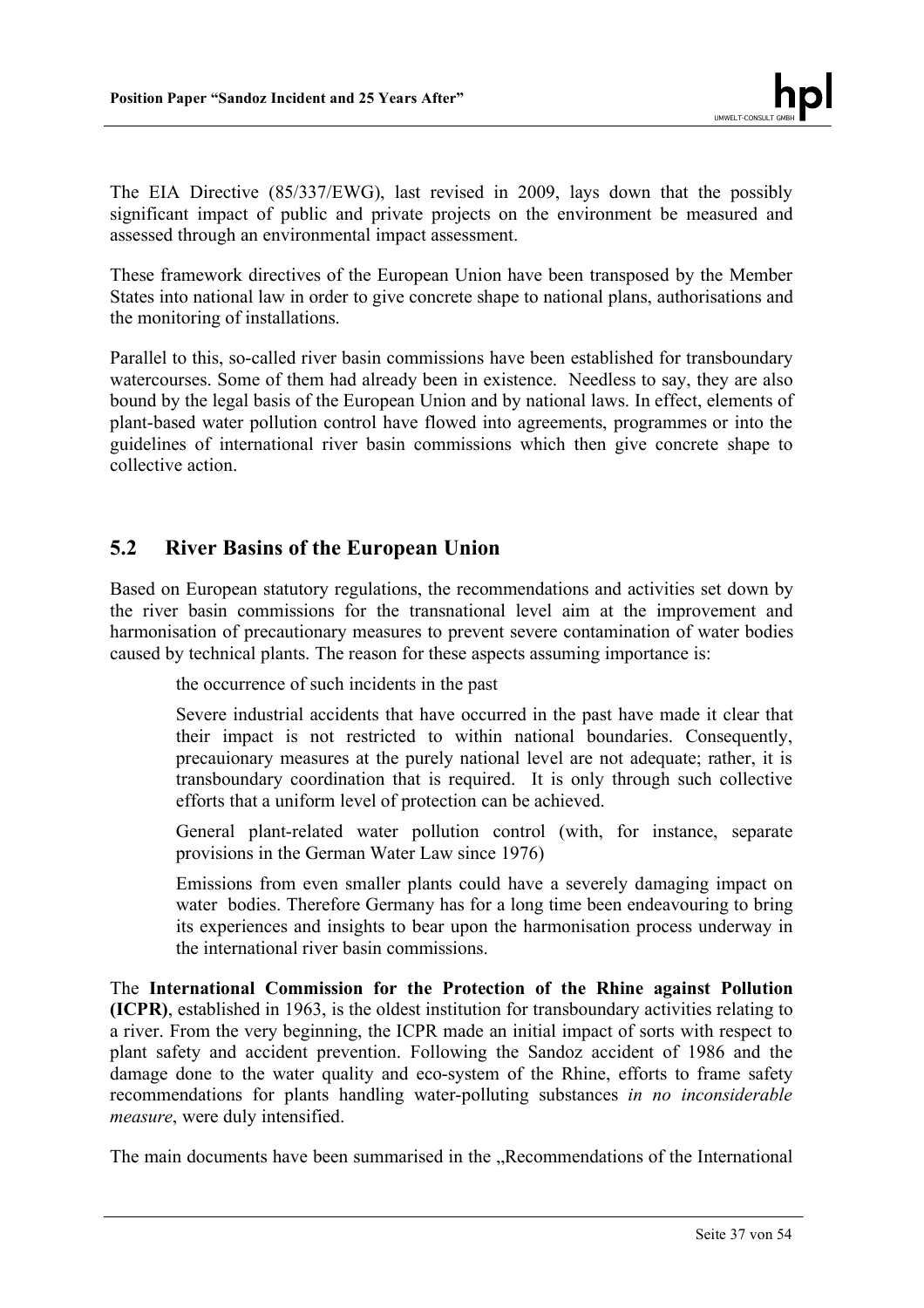Commission for the Protection of the Rhine (ICPR) for preventing incidents and ensuring plant safety". Just the title alone indicates the extent and detail of the work undertaken by the Commission.

definition of "substances hazardous to water",

authorisation procedures for plants of industrial accident relevance,

overfill safety systems,

in-plant pipeline safety,

joint storage.

sealing systems in collecting chambers,

wastewater split flows (accidental contamination of in-plant wastewater systems),

transhipment of substances hazardous to water/transhipment points,

fire protection strategy,

plant monitoring,

internal alarm and hazard control planning.

The **International Commission on the Protection of the Elbe (ICPE)** deals with plantrelated hazard prevention. The aim is to harmonise safety standards across borders. To achieve this, the ICPE drew up a series of safety recommendations. These range from basic requirements of a general nature through requirements for specific sources of pollution to options for proceeding in the event of accidents and then on to:

problem of fire-fighting water retention,

improving strategies and techniques to fight accidents,

basic structure of safety reports concerning hazards to water,

operational alarm and hazard control planning,

requirements for plants handling substances hazardous to water in flood areas,

overfill safety systems,

organisational measures and material-technical basic requirements for preventing accidents with floating substances hazardous to water,

pipeline safety,

basic requirements for plants handling substances hazardous to water,

facilities for the storage of substances hazardous to water/harmful substances,

equipment for tanks.

The **International Commission for the Protection of the Oder (ICPO**) deals with the requirements of plant safety and accident prevention. The focus of its activities is:

international warning and alert plan Oder,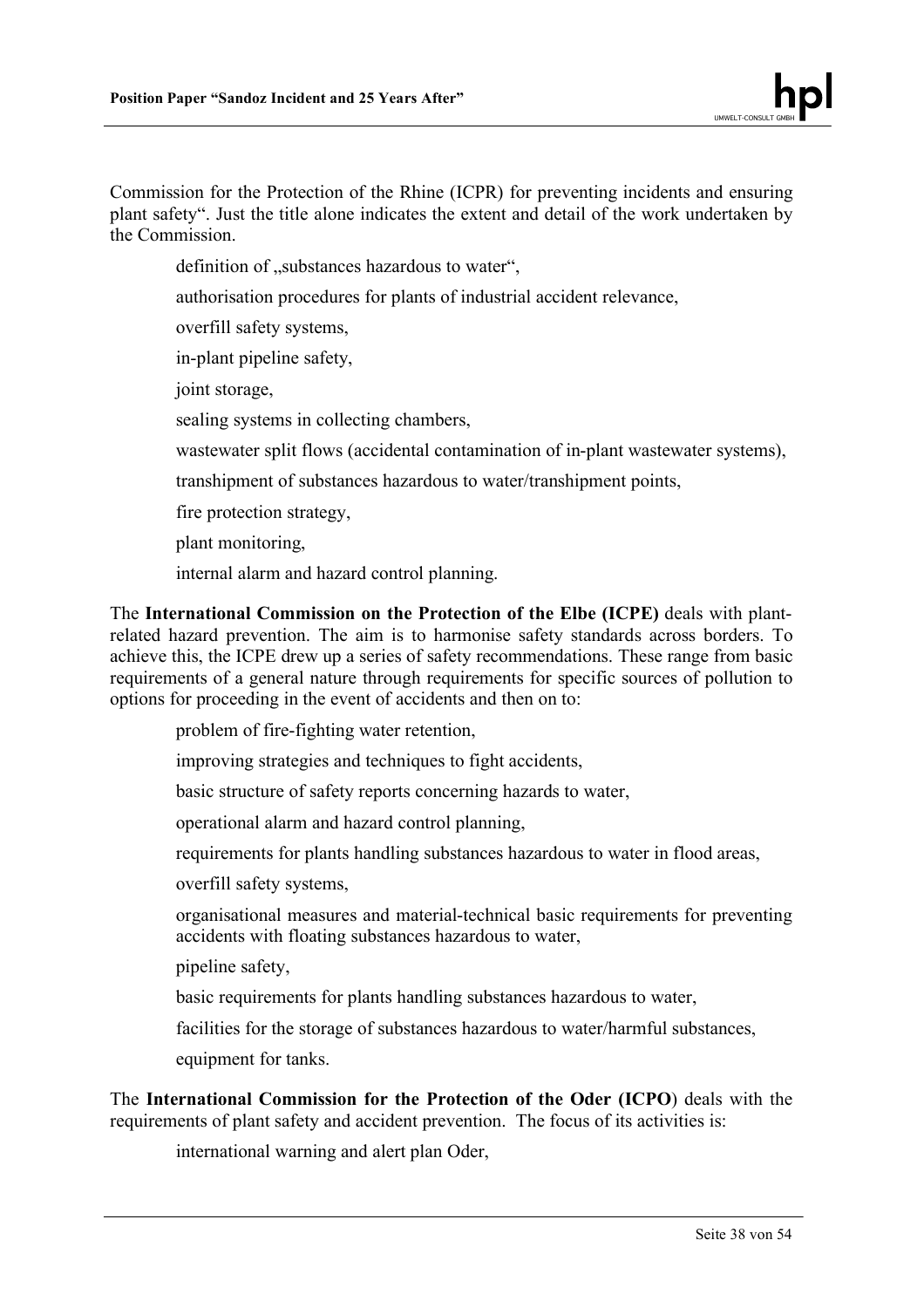international accident plan Oder,

inventory of potential sources of accidents,

precautionary measures,

support in implementing the WFD in the area of the extraordinary pollution of water bodies.

The only publication on the safety recommendations of the ICPO is *"Requiremets for handling substances hazardous to water in flood areas"* (which is identical to the corresponding publication of the ICPE).

The **International Commission on the Protection of the Danube (ICPD)** is the largest international river basin commission with 13 Member States. The Commission's work has three areas of focus:

inventarisation of potential accidental risk spots

the risk potential of plants is assessed on the basis of a classification of the substances and substance mixtures in *water risk classes (WRC)* as used in Germany. Combined with the quantity of the substance involved, the WPC may be used to derive the so-called Water Risk Index (WRI), which represents a comparable reference value for the risk potential of plants.

policy recommendations to the Member States for improving the safety standards of accidental risk spots,

preparation of checklists for implementing and monitoring safety requirements in accidental risk spots.

Concrete recommendations made involve:

safety requirements for contaminated or abandoned hazardous sites in flood-prone areas,

best available techniques (which in terms of emission reduction are directed at specific industrial branches and contain some safety recommendations)

best available techniques in the food industry,

best available techniques in the chemical industry,

best available techniques in cellulose production,

best available techniques in the paper industry,

best available techniques in agriculture.

The **International Commission on the Protection of the Moselle and the Saar (ICPMS)**  focuses on the *"prevention of accidents*", an area of work that addresses, among other issues, safety risks and precautionary measures. As early as in 1995, the safety recommendation "*on precautionary measures for the storage of oil and hydrocarbons in flood areas"* was drawn up. To a large extent, the document corresponds with the relevant recommendations of the ICPE and the ICPO.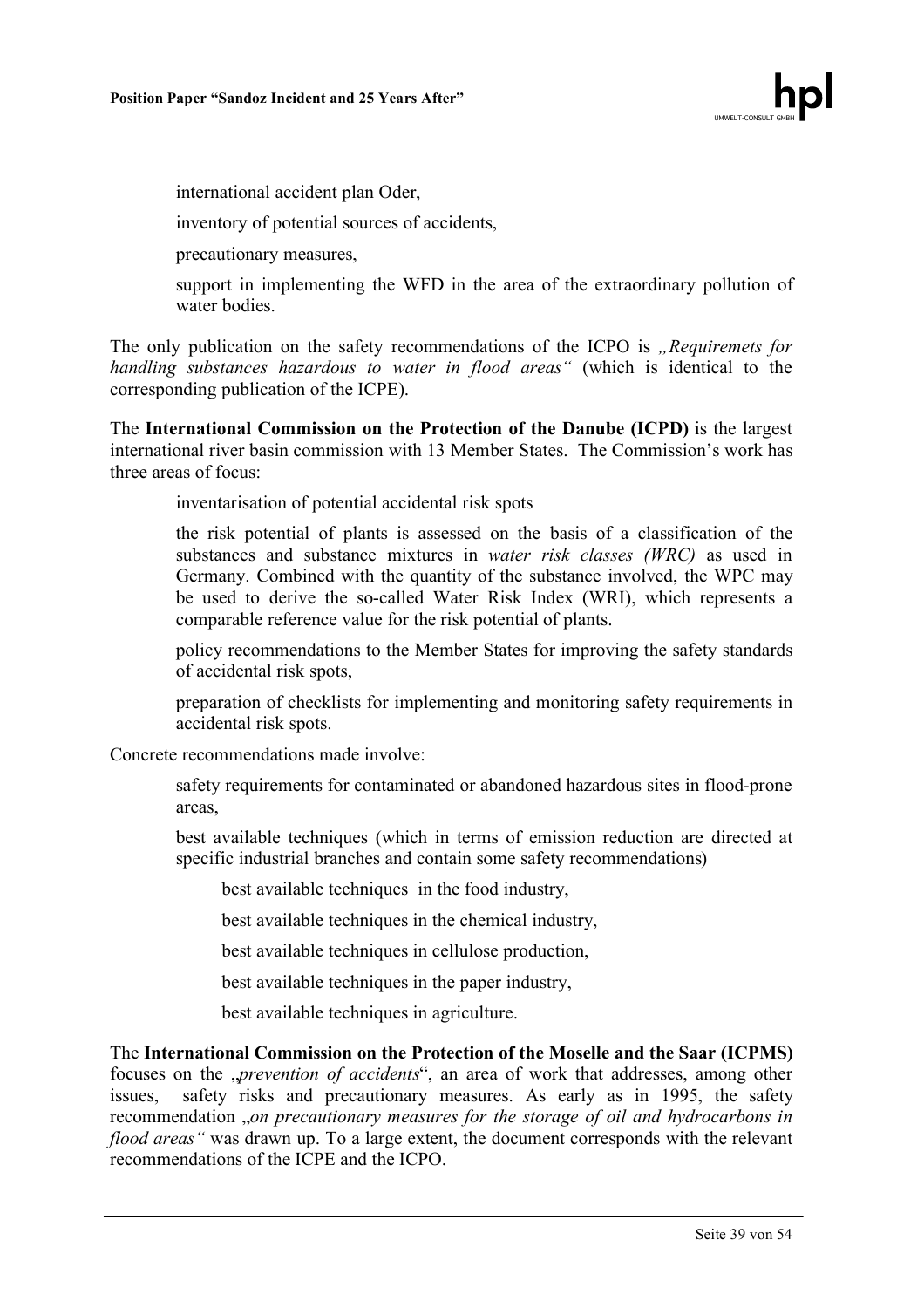The **International Maas Commission (IMC**) aims at achieving sustainable and integrated water management for the international river basin of the Maas.

The major tasks before this Commission are:

to harmonise obligations contained in the European Water Framework Directive

to hand over expert assessments and recommendations to the parties for better flood protection

to hand over expert assessments and recommendations to the parties for preventing and controlling water pollution caused by accidents (warning and alert systems)

Here, the main focus with regard to the Maas lies with the warning and alert system. To date, the IMC has not drawn up any plant-related safety recommendations.

## **5.3 Other River Basins in the UNECE Region**

For the river basins listed in Chapter 4, the countries involved in each case adopted agreements and recommendations within the framework of their cooperation and are currently in the process of drawing up technical and organisational measures. The status of these measures varies greatly between the individual organisations. The measures are oriented to the instruments and documents for transboundary risk management, and were developed and introduced by the river basin commissions of the EU to denote policy direction. The focus of the work here is:

to detect and assess industrial water risk potential,

to undertake safety analysis in water-polluting industrial plants,

to draw up international warning and alert plans,

notification systems,

to ensure the sustainability of transboundary risk management.

To this end, the organisatons were given technical support. Within the framework of the project commissioned by the Federal Environment Agency (UBA) "*Transfer of technology*" *for plant-related water pollution control in Rumania, the Republic of Moldova and Ukraine*", the checklist method was evolved. It serves the purpose of applying and implementing safety recommendations from the river basin commissions and enables a plant to be assessed with regard to its safety requirements. The recommendations of the ICPE and the ICPR form the basis here, and are supplemented by the ICPD's safety requirements for contaminated sites. As in the case of the safety recommendations, the individual checklists can be used independently; they are intended for concrete functional units, branches or hazardous areas.

Industry-specific checklists shall be perceived as a further development of the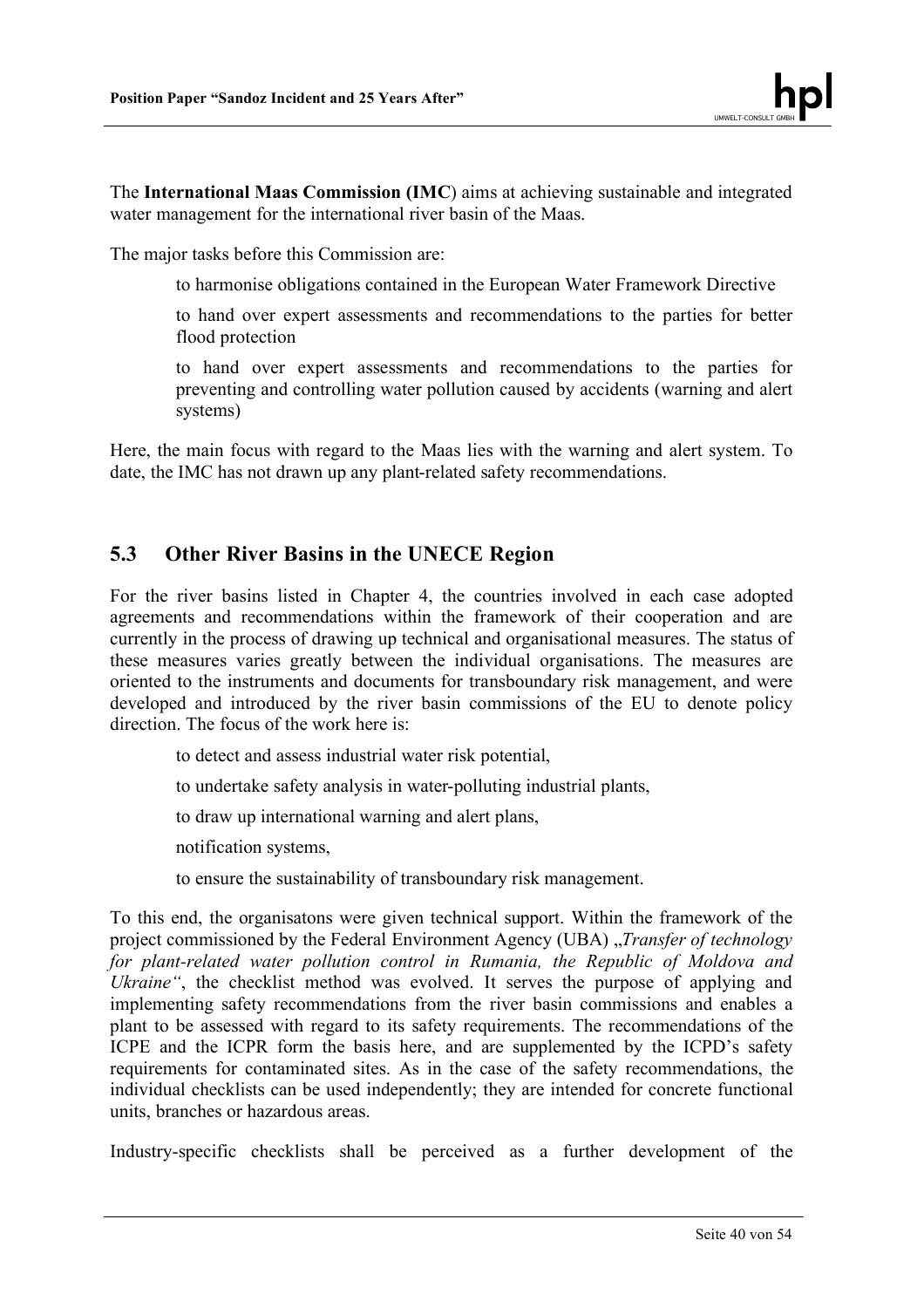recommendations made by river basin commissions. The checklists that have been prepared are for:

analysing and assessing the state of plants handling substances hazardous to water and engaged in preparations in the cellulose and paper industry,

checklists for the safety of refineries.

Likewise, a use-based and more advanced checklist method was evolved as part of another project commissioned by the German Federal Environment Agency, namely *"Development of transboundary cooperation for the prevention of accidents in the Kura river basin".* What resulted were three further checklists dealing with the temporary and permanent closure of hazardous plants as well as the safety of industrial tailings. The ICPD recommends the use of the checklist method to its Member States as the basic method for examining plants with a relevance for safety.

#### **Section C**

#### **6 Risk Management within the UNECE**

## **6.1 Objectives and recommendations of the UNECE Workshop in Hamburg, 1999**

In 1992, two conventions were signed under the impact of chemical accidents in transboundary waters. These were the:

Convention on the transboundary effects of industrial accidents ("Industrial Accidents Convention"),

Convention of the protection and use of transboundary watercourses and international lakes ("Water-Convention")

In 1998, the first joint workshop for both Conventions was held in Berlin at Germany's invitation. Just a year later, a second joint workshop was held between  $4<sup>th</sup>$  and  $6<sup>th</sup>$  October 1999 in Hamburg, again at Germany's invitation. At the latter workshop, specific conclusions were drawn and recommendations for the Contracting Parties adopted, with the findings of the international river commissions that already existed also being taken into account.

The primary objective was to develop a long-term programme for implementing common provisions both from the Convention on the Transboundary Effects of Industrial Accidents as well as the Convention of the Protection and Use of Transboundary Watercourses and International Lakes, and to draft guidelines and recommendations for improving the technical standards for the safety of industrial plants in order to prevent the transboundary pollution of water.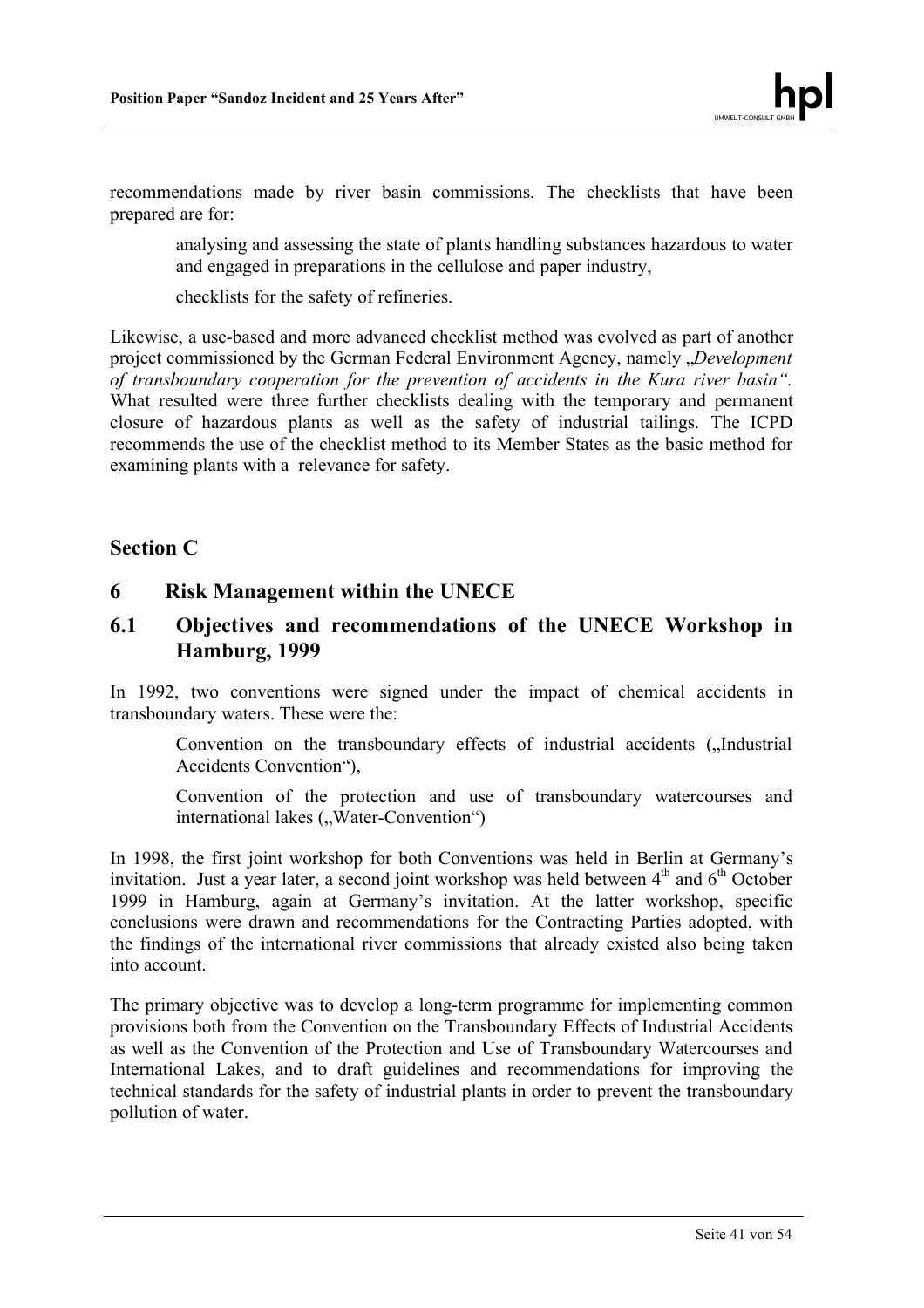The main areas of focus in the programme were:

- technologies, including safety measures and technical standards, in order to prevent transboundary water pollution through industrial accidents,
- early warning and alarm systems, including networks of contact points, to enable speedy and effective response,
- notification procedures and mutual assistance in the event of an industrial accident,
- methods for determining dangerous activities along transboundary rivers,
- promoting the exchange of safety equipment and further technological developments.

A long-term work programme for improved safety equipment in hazardous plants was adopted as part of the conclusions and recommendations (SEVESO II-plants). In this connection, a "long-term" period of five years was set down for implementation in industrial countries and ten years for countries in transition to the market economy, with the adjustment of the national legal systems, the establishment of administrative procedures and the implementation of technical measures for industrial plants and production processes also being included therein.

The ...long-term" work programme involves the following areas:

waste water, fire protection, transhipment, flood-prone areas, choice of site location.

The "short-term" measures adopted fell under the following areas of work:

alarm criteria,

- information criteria,
- exchange of information,

notification procedures,

methods for identifying accidents,

studies of impacts on the environment,

common procedures.

It is also assumed that the exploration and transportation of oil by ship and in pipelines and tailings can potentially have a serious impact on transboundary watercourses in the event of an accident. Further, attention should also be paid to plants that lie below the quantity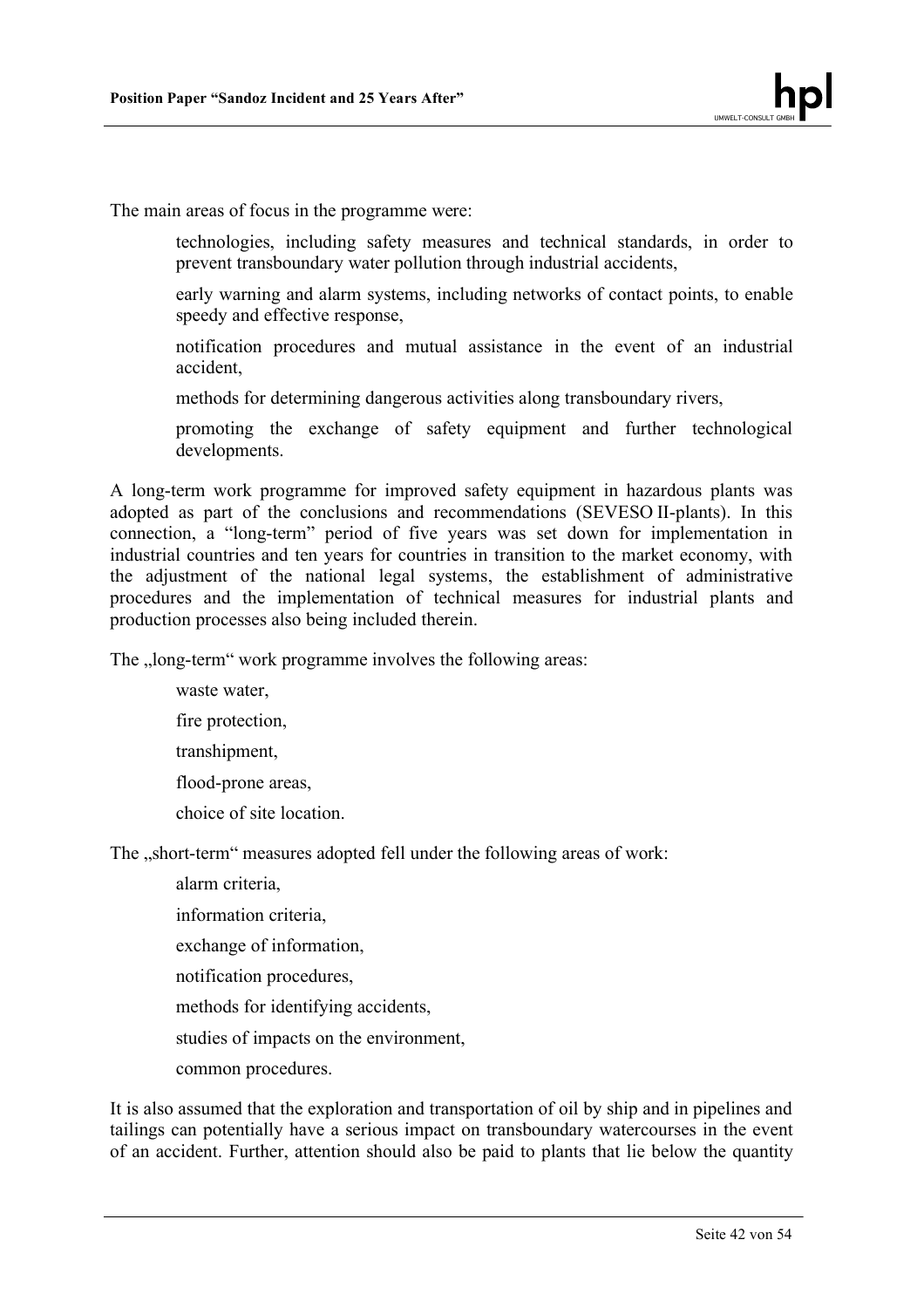thresholds set down in Annex I of the Industrial Accidents Convention – the so-called "small plants" – since these could also be the source of considerable risks to the water bodies. Therefore it is proposed that measures also be taken in future to examine these hazards and possible protective measures in transboundary water bodies.

## **6.2 Conferences Held and Resolutions Adopted**

At the Conferences of the UN/ECE Water Convention that followed from  $23<sup>rd</sup>$  to  $25<sup>th</sup>$ March 2000 in Den Haag, and the UN/ECE Industrial Accidents Convention from  $22<sup>nd</sup>$  to 24<sup>th</sup> November 2000 in Brussels, the recommendations of the "Hamburg Workshop" of 1999 were adopted:

implementation of the agreement,

fixing liabilities and responsibilities,

introduction of the UN/ECE Industrial Accident Notification System as the early warning system,

guidelines for determining hazardous activities with possible transboundary impacts,

procedure for reporting and its monitoring,

compiling and analysing the hazards posed by serious accidents that occurred in the industry in the past,

pipeline accidents and pipeline safety,

prevention of accidental water pollution in concurrence with the UN/ECE-Convention on the protection and use of transboundary watercourses and international lakes.

In the year 2000, the Joint Expert Group (JEG) for both Conventions was entrusted with the task of converting these recommendations into a work plan. It has, in the meantime, conducted 9 meetings.

At the first meeting of  $18<sup>th</sup>$ -19<sup>th</sup> October 2001 in Berlin, the following points were adopted:

Drawing up an inventory of already existing safety guidelines/best practices for the prevention of accidental transboundary water pollution and making these guidelines/best practices available to the competent authorities and focal points designated under this Convention.

Assisting in the adaptation of these guidelines/best practices to the specific needs and circumstances in river basins in the UN/ECE region.

Drawing up safety guidelines/best practices concerning installations or activities for which they are not available so far, such as: tailing dams, pipelines and the navigation of ships on rivers, to be used by UN/ECE member countries and/or joint bodies.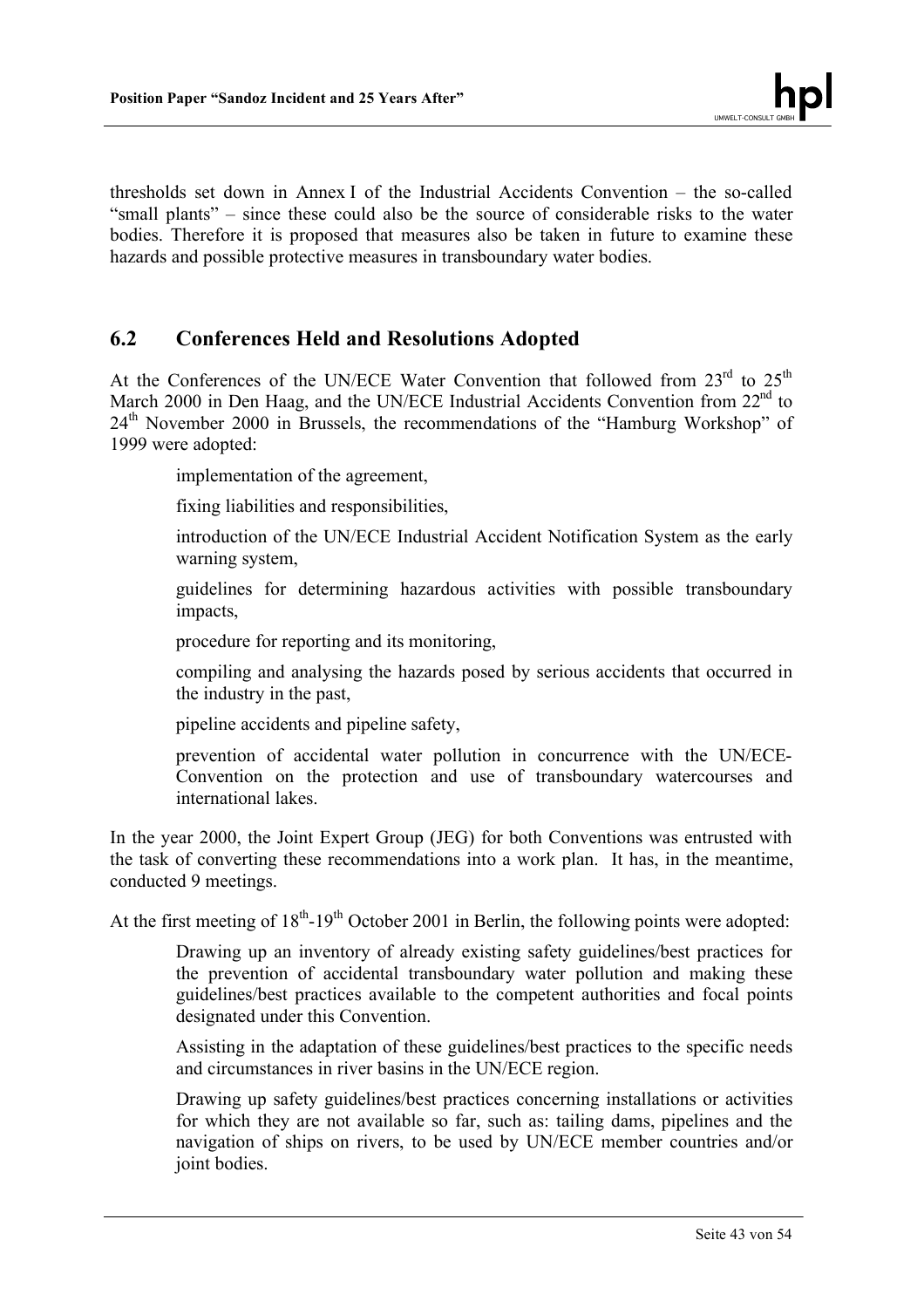Facilitating the exchange of information on the functioning of existing alarm and notification systems at national, regional and local levels within the framework of this Convention and the international river commissions (Rhine, Elbe and Danube) through joint consultations of points of contact and river alarm experts.

Initiating of an international response exercise within the framework of this Convention and one of the international river commissions.

Drawing up guidelines for establishing model cross-border contingency plans and disseminating them widely among UN/ECE member countries. This work will be based on experience gained with the pilot study to draw up a joint contingency plan for the Samos River shared between Hungary and Romania.

Drawing up guidelines to identify dangerous facilities handling smaller amounts of hazardous substances than specified in Annex I to the Convention.

Alongside the JEG meetings, a series of workshops on special topics were conducted.

from  $8<sup>th</sup>$  to  $9<sup>th</sup>$  June 2005, a workshop on "Pipeline accidents and pipeline safety" was conducted in Berlin,

from  $31<sup>st</sup>$  October to  $2<sup>nd</sup>$  November 2005 on "Early warning and alarm systems" in Tbilisi,

from  $8<sup>th</sup>$  to  $9<sup>th</sup>$  March 2006 on "Gas pipeline accidents and the safety of such pipelines" in Den Haag,

from  $12<sup>th</sup>$  to  $14<sup>th</sup>$  November 2007 on the "Safety of tailings" in Yerevan (Armenia).

Drawing upon the results of these workshops, a series of outlines were prepared for recommendations and guidelines.

A special topic deals with questions of liability and financial compensation in the event of water pollution caused by an upstream polluter. For this, the "Protocol on Civil Liability for Damage and Compensation for Damage Caused by Transboundary Effects of Industrial Accidents on Transboundary Waters" was adopted. This protocol is a joint instrument to the Convention on the Transboundary Effects of Industrial Accidents and to the Convention on the Protection and Use of Transboundary Watercourses and International lakes. The objective of the Protocol is to provide for a comprehensive regime for civil liability and for adequate and prompt compensation for damage caused by the transboundary effects of industrial accidents on transboundary waters.

The protocol represents a declaration of intent. The enforcement of sanctions still remains largely open.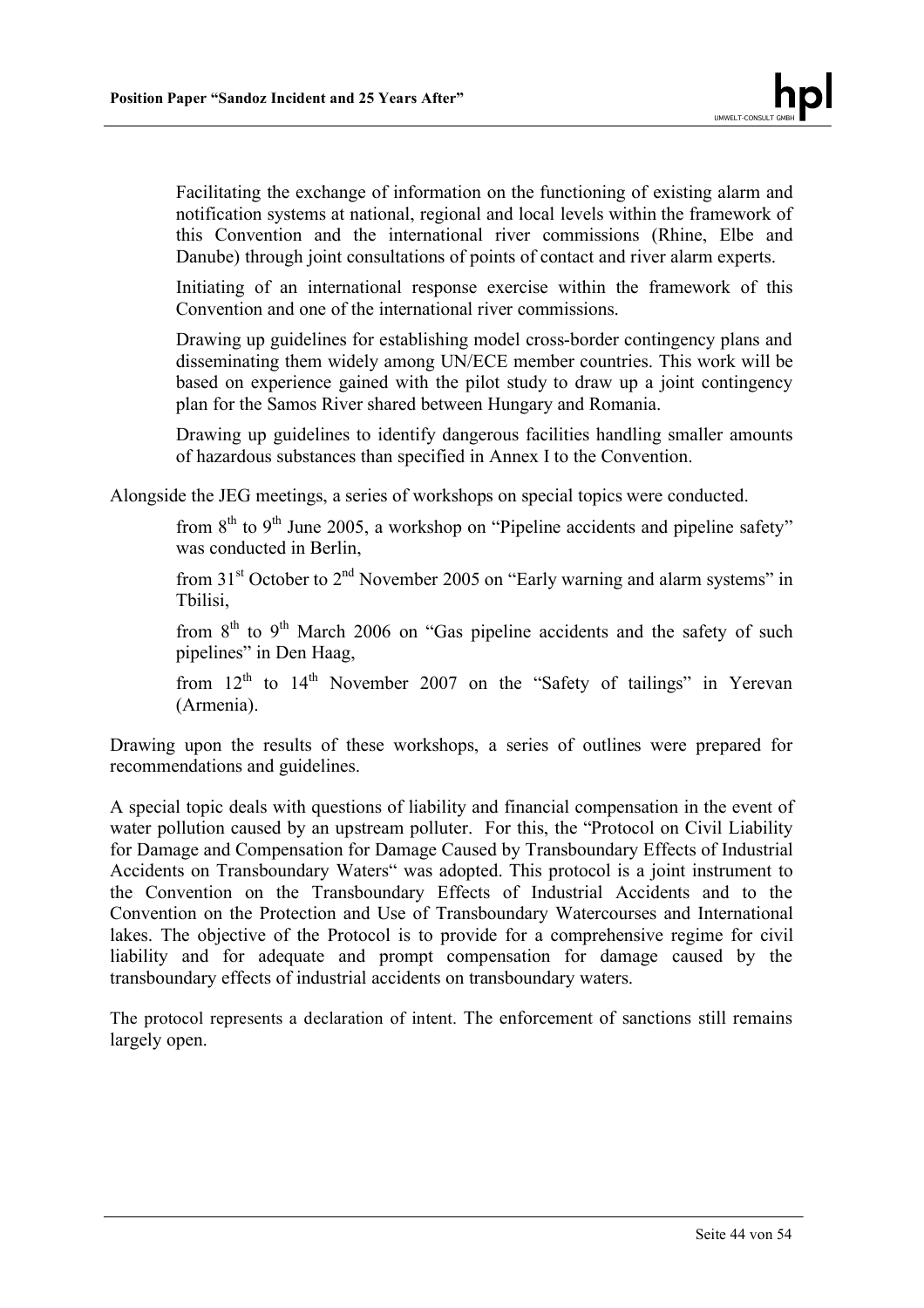## **6.3 The achieved and the yet to be achieved**

A questionnaire circulated in 2010 aimed at determining the status of work in the Contracting States of the "Water Convention" in order to identify the primary activities in the area of water pollution and industrial accidents, and orientate the work more closely to the needs of the concerned countries. The countries invited to participate were asked to express their most important needs with the help of the questionnaire and suggest specific action for water bodies and the prevention of industrial accidents in the transboundary context.

The questions posed were in the following areas:

- institutional structures for transboundary cooperation across the entire river basin,
- monitoring of water quality and quantity; classifications; inter-calibration; compatible data exchange,
- alarm systems, notifications, exchange of information,
- contingency planning and harmonisation,
- management for tailings,
- waste water treatment,
- fire protection,
- pipeline management,
- natural disasters (such as earthquakes, landslides),
- flood management,
- drought management,
- transshipment of hazardous substances along water bodies,
- location of hazardous industrial plants,
- studies of impacts, risk assessments,
- alarm exercises,
- basic safety measures.

The examination of the countries' responses throws up a nuanced picture. It is evident that aspects such as "alarm systems, notifications, exchange of information" along with "contingency planning and harmonisation" as well as "waste water treatment" have been identified by the participating countries as topics of paramount importance. While the last topic was for the most part mentioned by the non-EU countries as being a priority, the first two were mentioned both by the EU as well as the non-EU countries.

The two aspects "alarm systems, notifications, exchange of information" and "contingency planning and harmonisation" were identified primarily as problems that could only be dealt with at the international level and across the entire catchment area.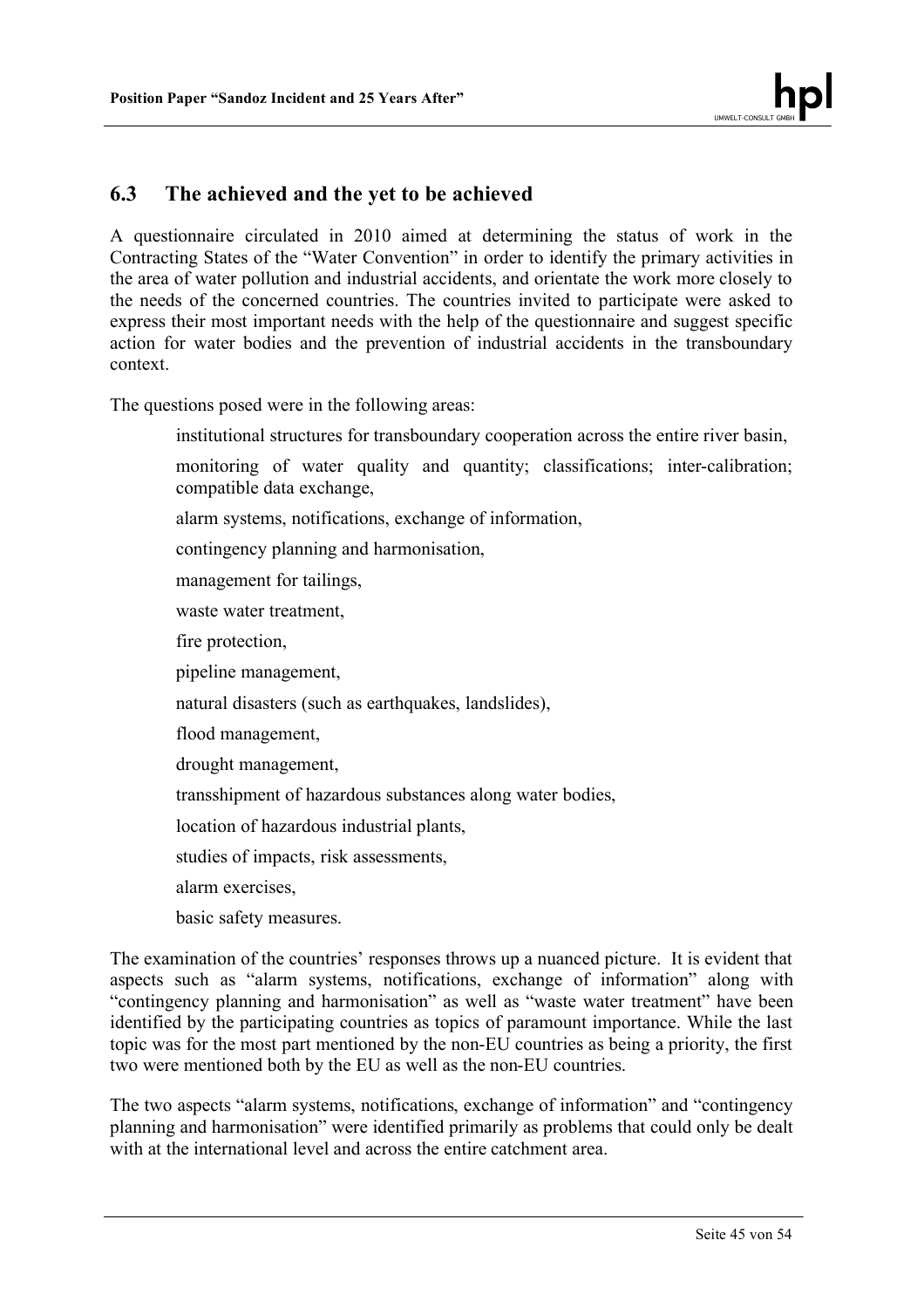More active cooperation between neighbouring states in legal and technical matters was considered to be important. This also includes the organisation of workshops and the establishment of expert groups. The preparation of technical handbooks and political recommendations was mentioned most often. Some non-EU countries also stressed the lack of technical capacities for handling the two aspects mentioned above.

Other aspects having priority are transboundary cooperation in flood protection, the transfer of hazardous substances, alarm exercises and the setting up of institutional structures for transboundary water management (river commissions).

Yet another important subject concerns "basic safety measures" to prevent industrial accidents resulting in water pollution through specific processes, checklists and measures.

If one looks at the work programme for the period 2009-2010, it may be noticed that the following points are still in the process of being actively dealt with:

monitoring the conduct of the Convention and support for the inaugural session,

examining the contents and scale of the Convention,

prevention of industrial accidents,

fixing points of contact and notifying industrial accidents,

fixing responsibilities and liabilities,

cooperation in science and technology, reporting on industrial accidents of the past.

The following areas have been left largely unaddressed:

transport of substances hazardous to water by ship,

industrial accidents in "small" plants (quantity thresholds lie below the Annex I regulation of the Convention on Industrial Accidents).

## **Section D**

## **7 Necessary Measures**

Following the methodology of the "Safety Chain" (here for the path "surface water") as an action plan for an efficient solution of risk management which attempts to link the elements of risk management and crisis management, the result for the individual sections of the chain will be the following measures. The "Safety Chain" is a logical and exclusively technically reasonable approach and can therefore be used for a review as a kind of checklist on all levels (authorities, river basin commissions and enterprises) to determine which necessary measures have already been introduced and the quality they have. It is unlikely that findings from future accidents and emergency situations will change the structure of this approach significantly. Rather, future experiences reinforce the information basis on which the design of single areas can be further improved.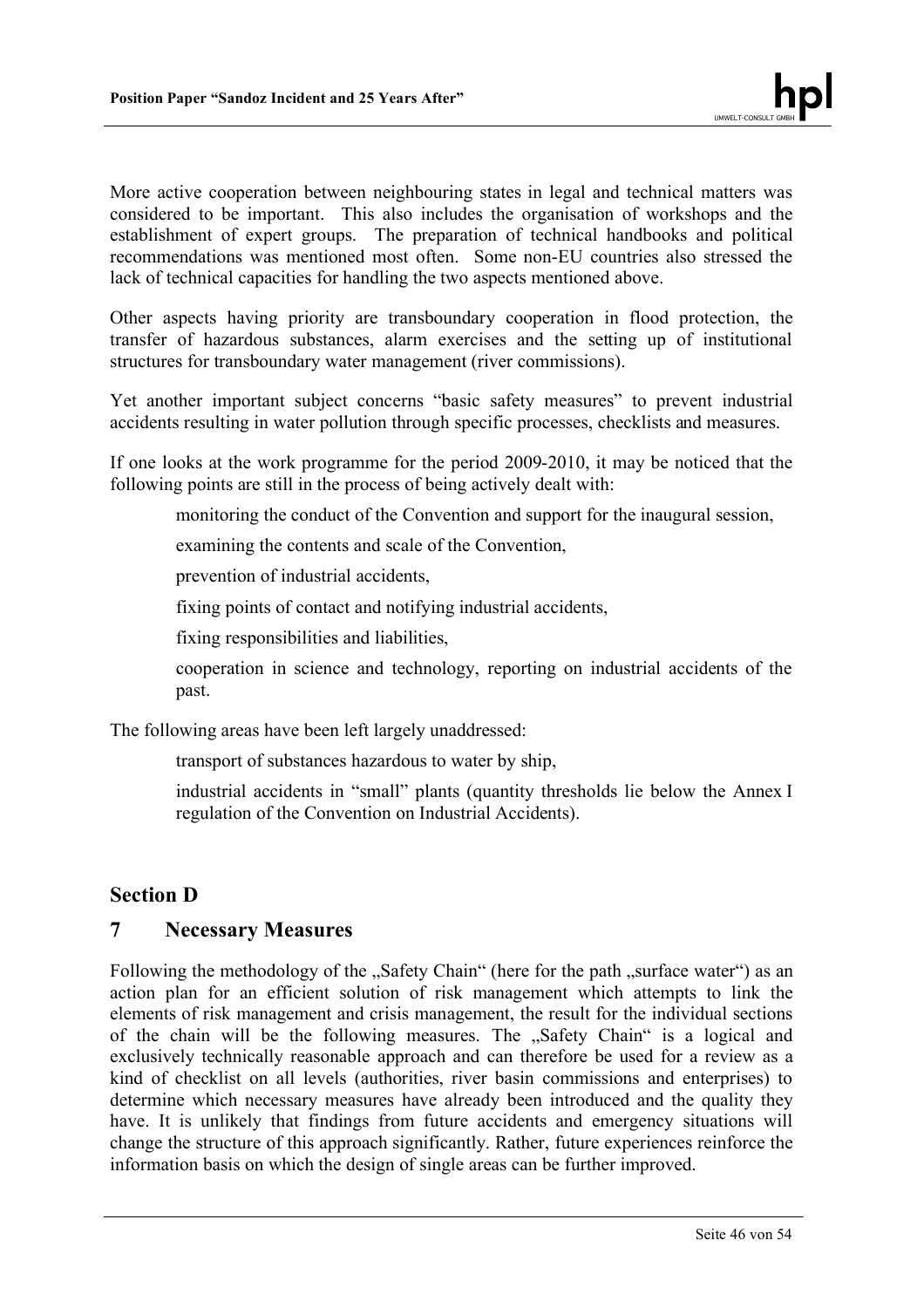Looking for example the action areas for measures to be implemented in accordance with Article 11 (3) l WFD as

to ensure the legal and organizational prerequisites for the implementation of concrete measures in the field of crisis management (legal basis, evaluation criteria, safety requirements, etc.),

analysis of the potential risks (inventory of sources of risk), the protection of potentially affected goods being protected and assessment of risks,

ensuring audit and monitoring of companies on the implementation and compliance of safety requirements resulting of Article 11 (3) l WFD by the authorities,

design and implementation of emission and immission related early warning systems river basin-wide,

design and implementation of river basin-wide warning and emergency plans,

ensuring river basin-wide emergency planning (provision of technical equipment / devices and establishing accountability structures),

implementation of structures for event recording and to assess the extend of damage,

implementation od structures to ensure the inflow of evaluation results into future risk and crisis management ("lessons learned"),

it is easy to read and that these fields of action can be realized on the "Safety Chain".

In the following, a catalogue of measures along the ...Safety Chain" will be drawn up for the main areas (**Fig. 1**) which have no claim to completeness.

#### **Precautionary Risk Management**

#### *Basic Preparations (Pro Action)*

check/create the necessary legal basis,

check/create the necessary criteria,

check/create the basic technical requirements,

set up/commissioning of competent institutions and committees,

analysis of potential dangers

- taking inventories of the sources of risk in terms of
	- o substances
	- o plant site,
	- o contaminated site,
	- o vicinity-related hazards,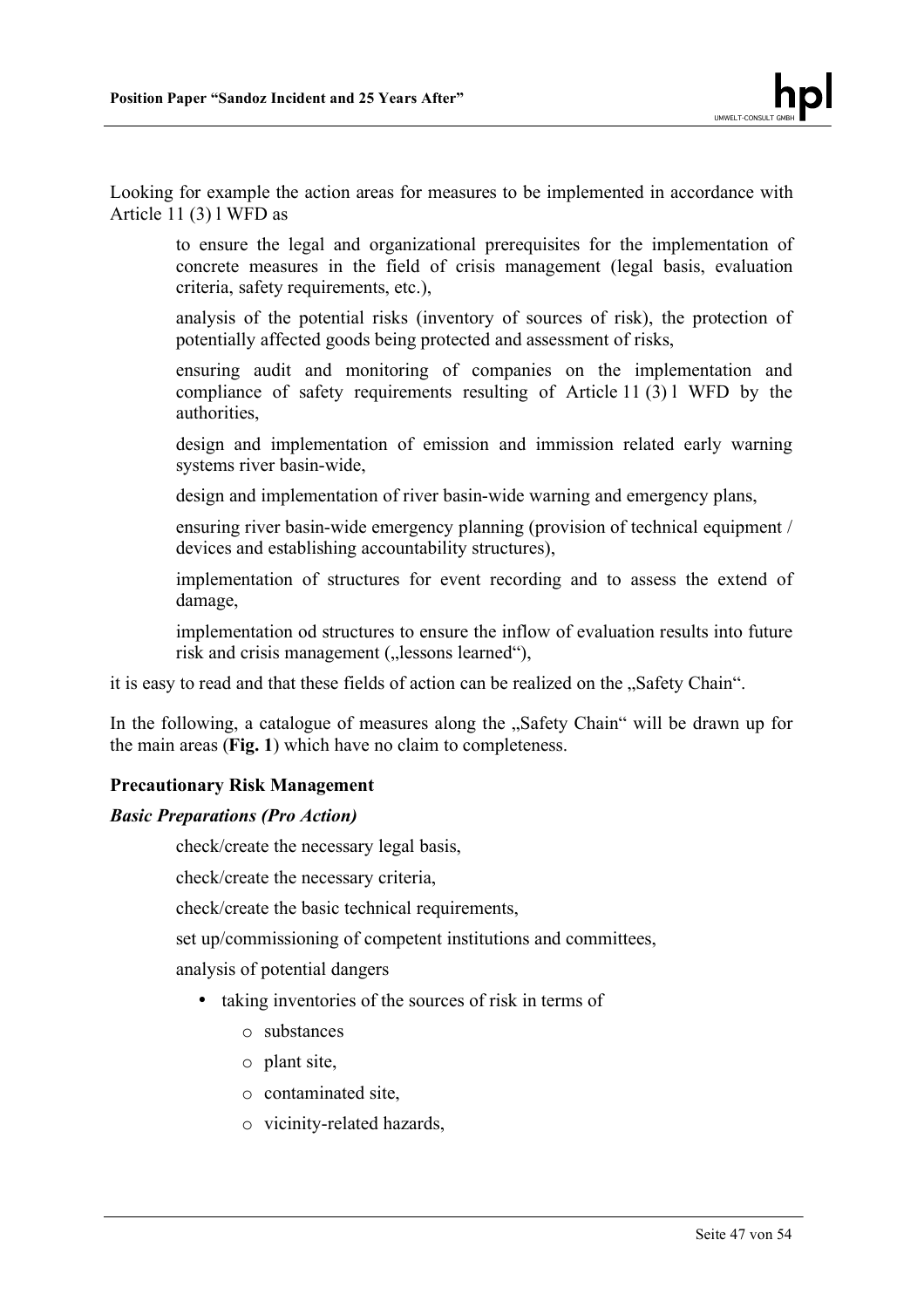- taking inventories of potentially affected goods being protected in terms of
	- o settled protection areas,
	- o sensitive uses,
	- o other goods being protected,
- assessing the risks of exposure pathways
	- o release of pollutants,
	- o spread,
	- o areas of influence.

#### *Prevention Measures (Prevention)*

provision of technical planning tools,

obligation to integration of requirements (e.g. under Article 11 (3) l WFD) in the regional planning and area planning,

area-based test for existing sensitivities and deficits,

obligation of the licensing authorities for the integration of requirements (e.g. under Article  $11(3)1$  WFD) in the operating permit practice by permits/conditions/interdicts,

checking and monitoring of plants on the implementation and compliance with safety requirements (inspection intervals),

stimulation/promotion voluntary operationally measures ("responsible care").

#### **Crisis Management**

#### *Crisis Management Instruments*

conception and installation of immission-related (related to waters) early warning systems,

- establishment of continuously working measurement stations,
- establishment of river basin-wide measurement and communication networks,
- development/implementation of event detection technology, assessment and forecasting tools,

conception and installation of emission-related early warning systems in plants with connection to the river basin monitoring network and communication network,

conception and implementation of river basin-wide warning and emergency plans

• establishment of warning and emergency centers,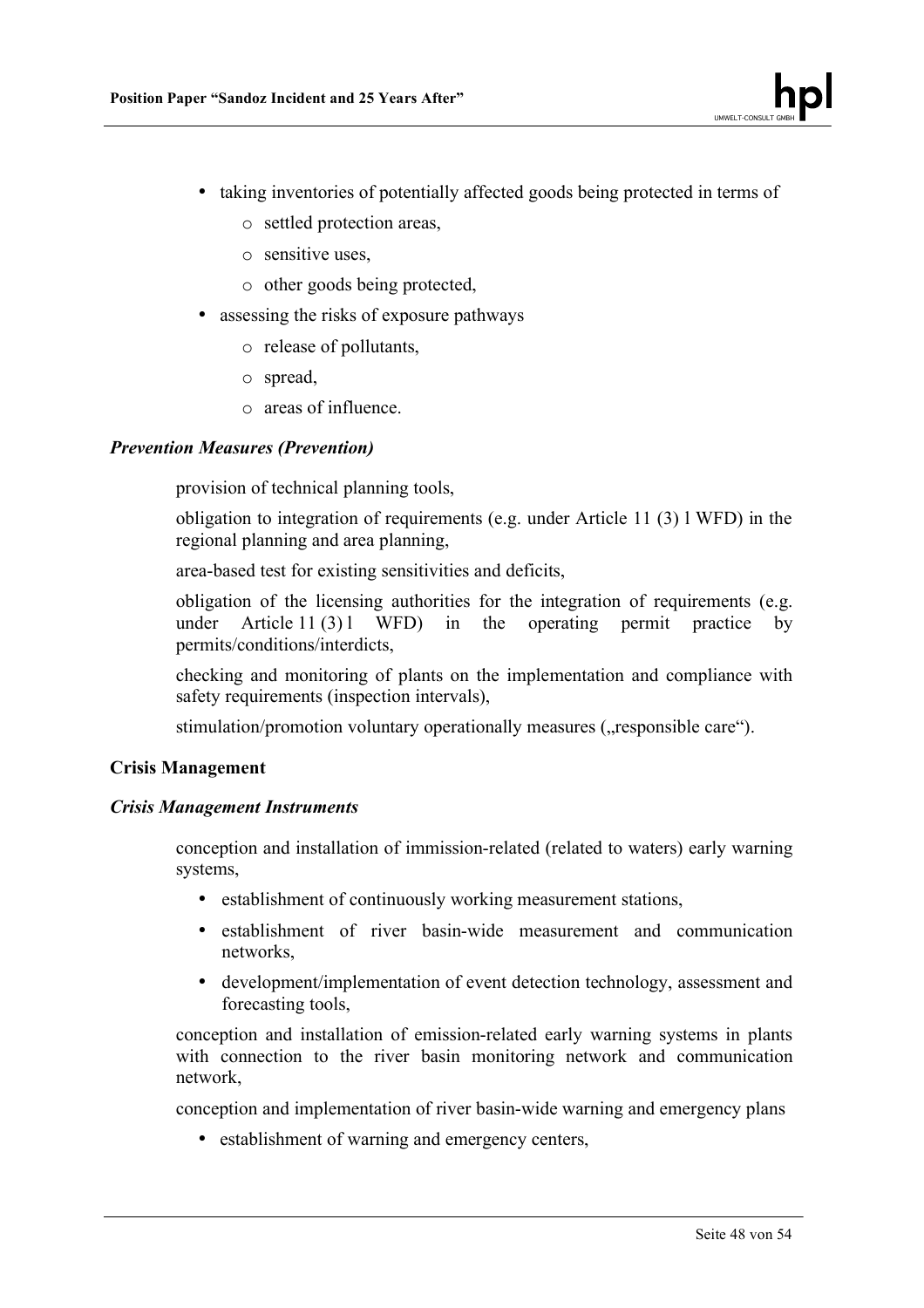- establishment and technical implementation of warrning and alarm channels,
- definition of emission and immission-related warning and alarm thresholds,

conception and implementation of desaster plans, accident management plans, etc.,

provision of technical facilities and equipment for averting danger and damage control

- at public level.
- at enterprise level,

ensure the readiness and function of the instruments of crisis management

- at public level,
- at enterprise level,
- crisis communication across all levels.

#### *Measures in Case of Incidents (Response)*

availability of qualified personnel and appropriate equipment,

professional practice of accident and disaster control,

functionality of alarming instruments, i.e. the regulated cousre of all defined actions fixed in warning and emergency operations plans,

availability of short term measures to

- damage control (regional, river basin-related, enterprise-related),
- rescue/protection of uses and goods being protected,
- damage repair (short-term measures until the onset of follow-up measures)

crisis communication.

#### **After Care Management**

#### *Accounting and Follow-up Measures*

establishing structures to ensure for an event

- regulatory assessments of enterprise safety management,
- assessment of regulatory crisis management,
- assessment of effects occurred,
- reasons and deficit analysis in enterprises.

establishing structures that ensure a flow of the assessment results in the areas ( $l$ essons learned")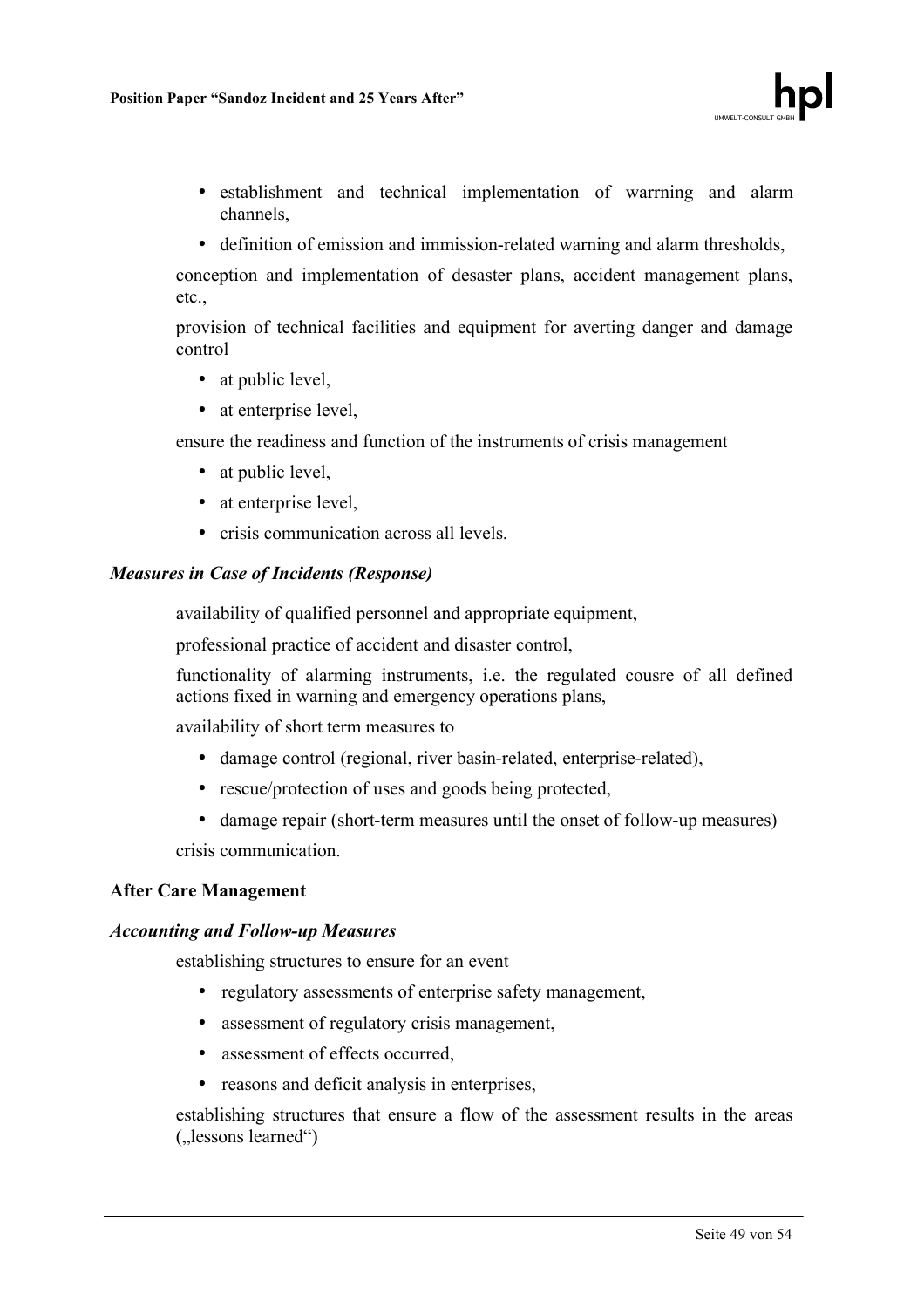- danger prevention,
- crisis management,

establishment of databases.

An evaluation /4/ of a large number of national, international and supra-national documents shows that in terms of the "Safety Chain" a serie of measures are implemented and reflected in relevant documents. These include:

prevention of the release of significant amounts of pollutants from technical installations

- basic requirements (IKSE),
- storage (IKSE, IKSR),
- overfill protection (IKSE, IKSR),
- cover and seal (IKSR),
- sewage and piping systems (IKSE, IKSR),
- dealing with flood risk (IKSE, IKSO, IKSMS),
- dealing with fire water (IKSE).

Prevention against impact of unexpected accidental spills and/or its decrease by early discovery and early warning as well as by measures to reduce the risks to aquatic ecosystems (preparedness to an event)

- other danger sources
	- o pipeline safety (UNECE),
	- o recommendations monitoring and early warning in enterprises (IKSE, IKSR),
	- o recommendations for alarm systems and averting danger (IKSE, IKSR),
	- o international warning and emergency plans (IWAP) of river basins,
	- o list of dangerous plants (in principle available) (IKSE, IKSD),
	- o recommendation for emergency planning (UNECE),
	- o international warning and emergency plans (IWAP) of river basins,
	- o measurement stations exist in principle on the Elbe, Rhine.
- contaminated sites
	- o contaminated areals (IKSD),
	- o industrial tailings (UNECE).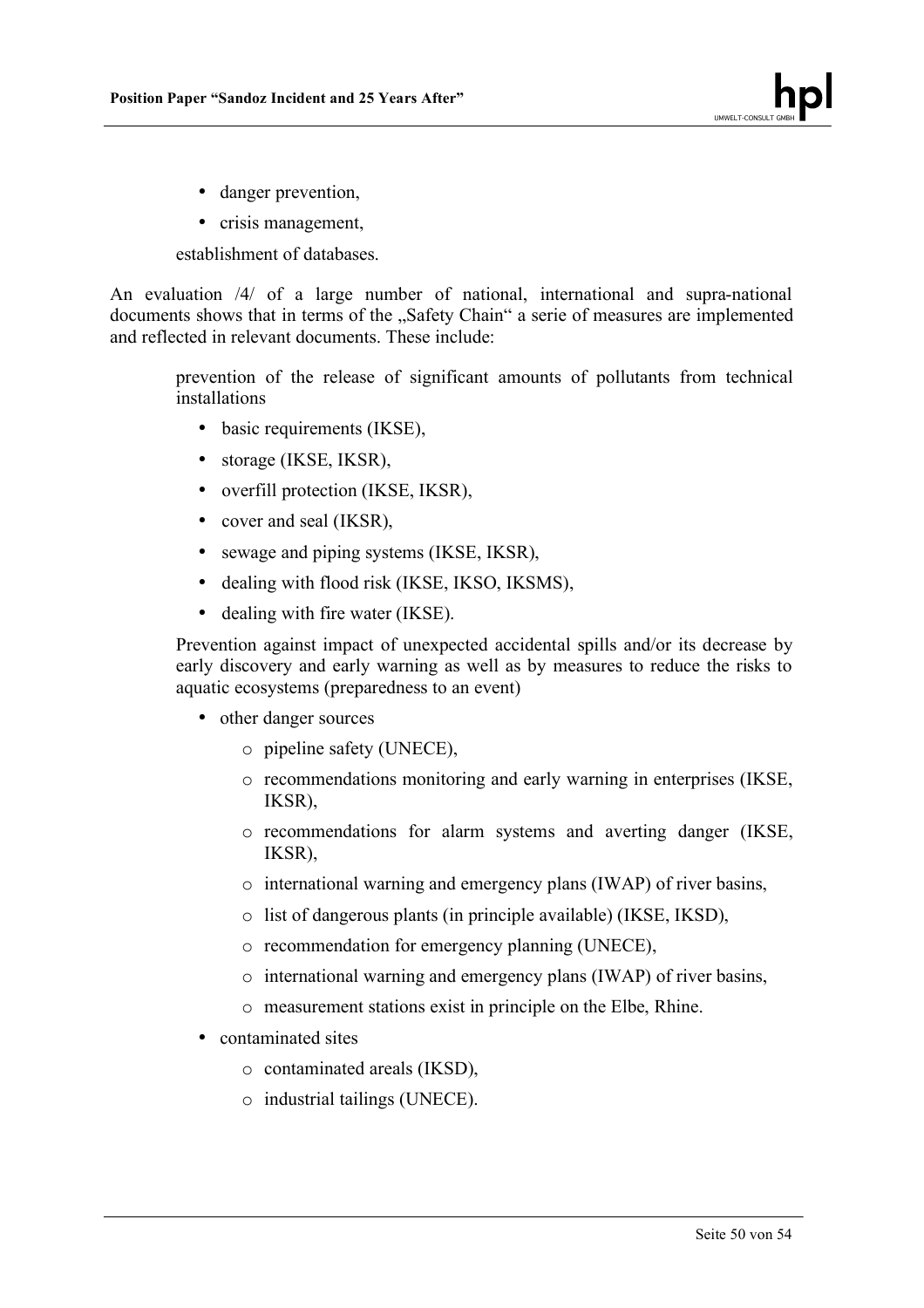## **8 The Deficits**

The analysis /4/, especially in the field of international warning and emergency plans (IWAP) expels clear deficits. Thus, while a number of technical and organizational requirements and affiliated measures are in place, but they are unequal in their precision and depth and not uniform in all organizational structures. This can just lead to incalculable consequences in the area of a cross-border risk management, and is clearly further to develop, to coordinate and to harmonize.

However, as already a cross-border voting is required for the preparation of the documents, these recommendations and guidelines are to be interpreted as a safety standard to prevent accidental water pollution providently and to initiate the appropriate response measures in case of damage. Many of the recommendations relate to the prevention of releases from technical facilities. These documents reflect the expertise and thus form the state of the art in the field of risk prevention. At the same time they are an expression of multilateral consensus.

In the safety recommendations in principle, no concrete definition of the term *"technical facility"* is defined. Also the *scope* to whom the recommendations are adressed, is described incompletely. This leaves open, too, from what quantity threshold the application of the recommendation is relevant.

Overall, deficits are to be found less in the request scope of the recommended measures, but rather in the methodological approach, as these are effectively implemented and how this implementation can be ensured reliably. The most recent serious incident "dam crash of the red mud basin in Kolontar (Hungary)" makes the discrepancy between expectations and reality clearly. Although the "Safety Guidelines and Good Practices for Tailings Management Facilities (TMF)", which is addressed to the responsible authorities and operators of such facilities, is existing and which was adopted by the JEG in 2008, there seems an implementation has not yet taken place.

The preventive measures proposed in the safety recommendations are directed generally to the plant. The question open is, at what amount of a certain pollutant the security measures have to be met and therefore the plant comes under supervision. The aspect to look beyond the borders of each plant is, however, not considered sufficient.

Remains open, which other objects or activities can cause such contamination. In some documents this recommendation has been extended on contaminated sites and on the transport of hazardous substances. For the transportation of hazardous substances the safety of pipelines is under discussion. A similar contemplation relating to flexible transportation that use other transport routes (road, rail, waterway) is missing, which also in this context again is the question what relevance do have the masses transported in an emergency case.

From the inventory of warning and emergency plans of the Rhine, Danube, Elbe and Oder as well as other data from river basin commissions the following shortcomings can be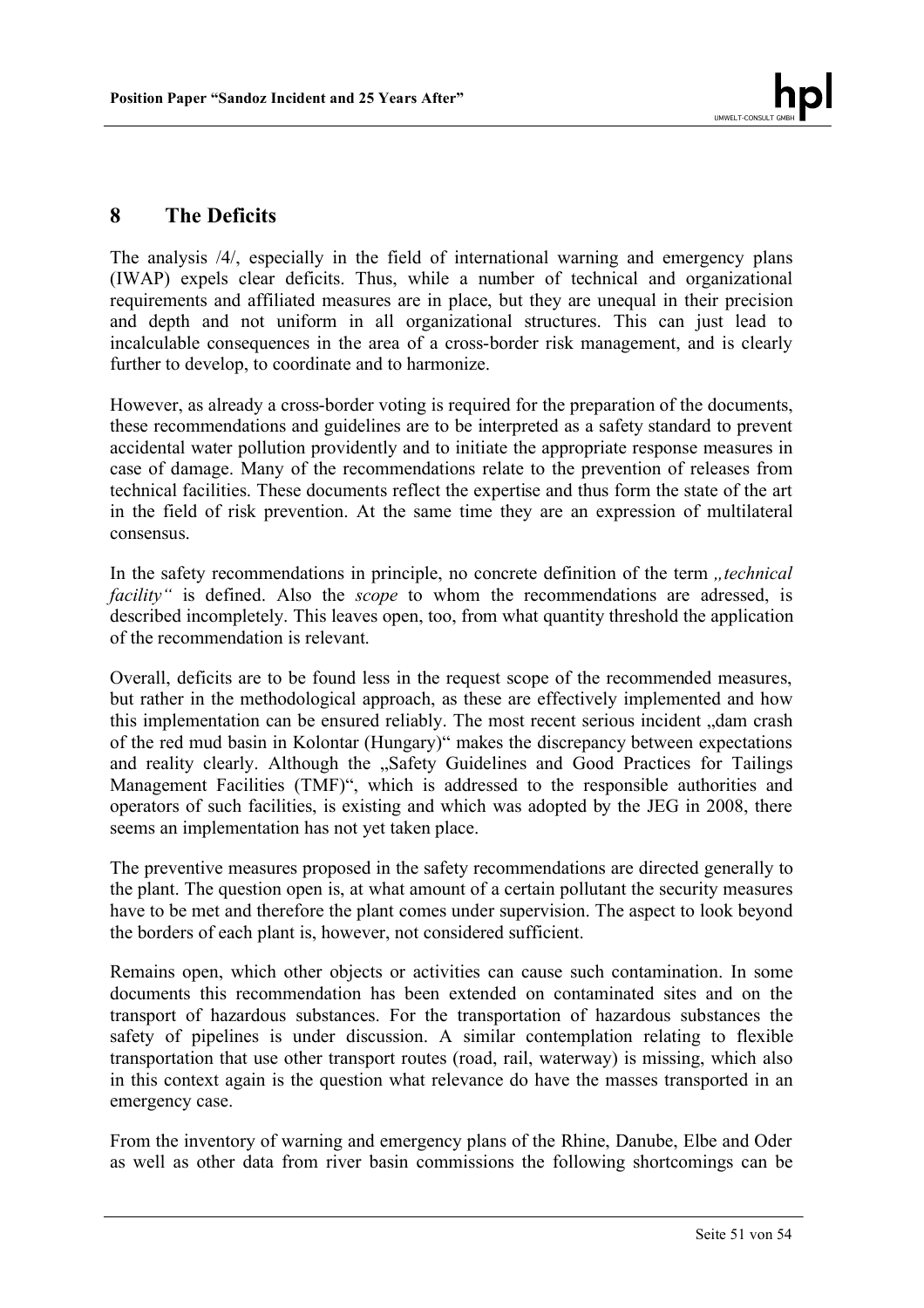identified:

- 1. For the immission-related approach the consideration of results from the observation of the water status by measurement stations, from chemical tests or by apparent observations of unusual water conditions (e.g. dead fishes) are to intensify, even where the technology (automated networked stations) is installed.
- 2. The emission-related warning and alert thresholds on the basis of the released amount of identified substances in connection with water hazardous classes (risk index) are to be harmonize further.
- 3. For the emissions-related assessment of the severity of accident events the consideration of the drainage situation in connection with the inflow amount of material has to be pursued further.
- 4. There are no rules/obligations for the implementation of immission-related ..systems for early discovery" of accidental water events.
- 5. There are no environmental quality standards compatible with immission-related warning and alarm thresholds.
- 6. The integration of plant-internal and regional warning and emergency plans into IWAP has not been provided.
- 7. Quality management is regulated only rudimentary and should also include the areas of the reporting and reaction chain before and behind the responsibility of the actual IWAP as well as the basic rules for the follow-up of events ( $,$ lessons learned").
- 8. The commonly used method of communication could be improved.
- 9. For event messages, for which the polluter (and hence the pollutants) are not known river basin-wide current inventory lists of potential sources of risk and substanaces are to be missing.
- 10. Operational early warning systems are widely unknown in the river basin commissions. Enterprises are not directly involved in the IWAP, but give off messages to the local competent authority in each case.
- 11. The communication with the public is not involved in the IWAP.

In particular, are missing:

methodology for the effective implementation of the measures,

current inventories of sources of risk,

quantity thresholds and de minimis thresholds,

uniform, legally robust approach in the EU under the terms of reference of IPPC and Seveso II Directive,

river basin-related approaches,

multilateral recommendations for alternate transportation of substances on road, rail, waterway,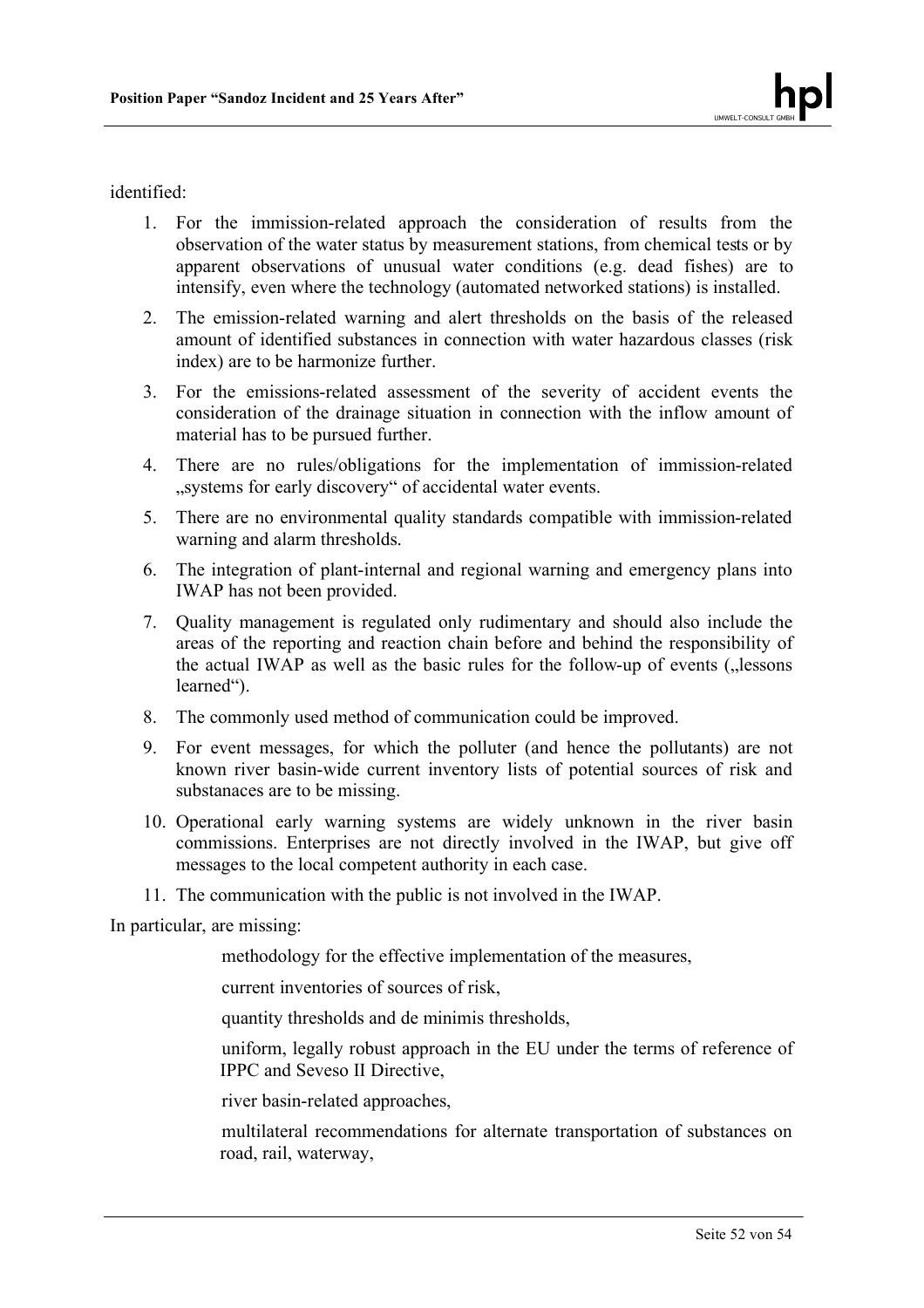security considerations for external influences on plants and transport means, particularly in pipelines,

warning and emergency plans focused primarily on causes messages,

emission-oriented alarm thresholds,

immission-oriented alarm thresholds,

As the damaging effect of substances not only dependent on quantities, but also dependent on concentrations a runoff-dependent factor should be introduced.

immission-oriented water monitoring systems for early detection and early warning or if available, they are not integrated into a risk management system,

unique, assigned responsibilities for the warning and emergency plans,

criteria for reporting to the competent authorities,

integration of enterprise-internal and regional warning and emergency plans into IWAP with river basin-wide uniform criteria for reporting to the IWAP,

criteria for the following process at the end of the warning chain,

Hierarchical consecutive reporting channels extending from the area of the accident site downstream into the direction to offices to be warning with "side steps" into the neighboring regions should be a minimum requirement. for a functioning warning and alarm system.

need of modernization for communication techniques,

quality management systems for the entire reporting chain,

criteria for information and public participation.

Special attention must be placed next to each appropriate instruments on the lack of qualified personnel, the availibility of adequate equipment, to the clear definition of responsibilities and the information and communication among the relevant parties.

Also be noted that there exists a large slope in the relationship between the nations and existing river basin commissions.

## **9 Literature**

- /1/ EASE Entwicklung von Alarmkriterien und Störfallerfassung in Messstationen im Elbeeinzugsbiet für die internationale Gefahrenabwehrplanung www.umweltbundesamt.de/anlagen/EASE
- /2/ Informationsplattform "Datengrundlagen zur Einordnung und Bewertung hydrologischer Extreme" (UNDINE) Bundesanstalt für Gewässerkunde (BfG), Koblenz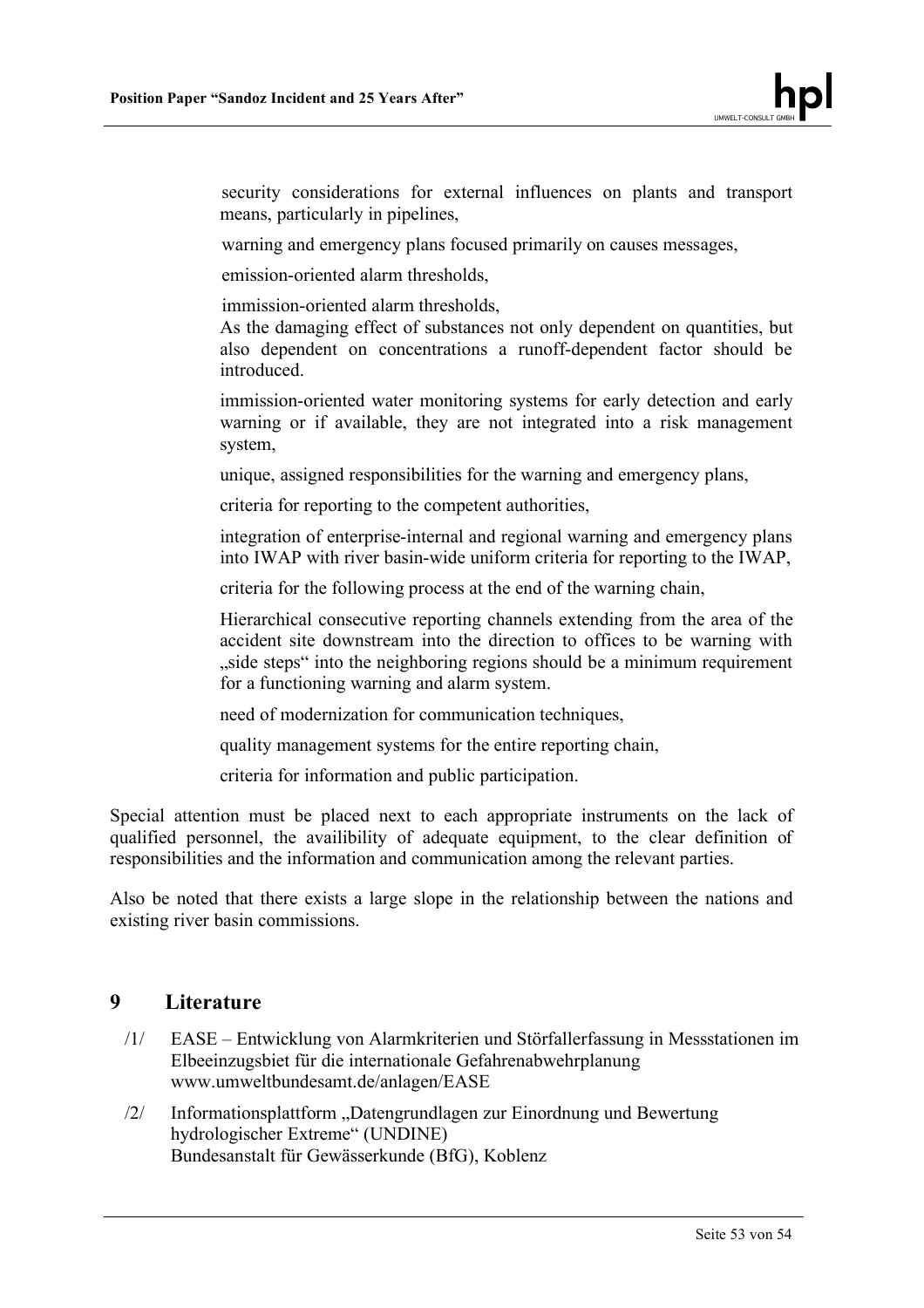www.undine.bafg.de .

- /3/ ALAMO -Alarmmodell Elbe Vorhersagemodell für die Ausbreitung von Schadstoffen in der Elbe Bundesanstalt für Gewässerkunde (BfG), Koblenz (siehe /1/)
- /4/ "Strategien zur Umsetzung der Anforderungen aus Artikel 11 (3) l Wasserrahmenrichtlinie zur Prävention und Verminderung der Folgen unerwarteter Gewässerverschmutzungen aus technischen Anlagen" Umweltforschungsplan des Bundesministeriums für Umwelt, Naturschutz und Reaktorsicherheit (Förderkennzeichen (UFOPLAN) 206 22 300) www.alert-wfd.net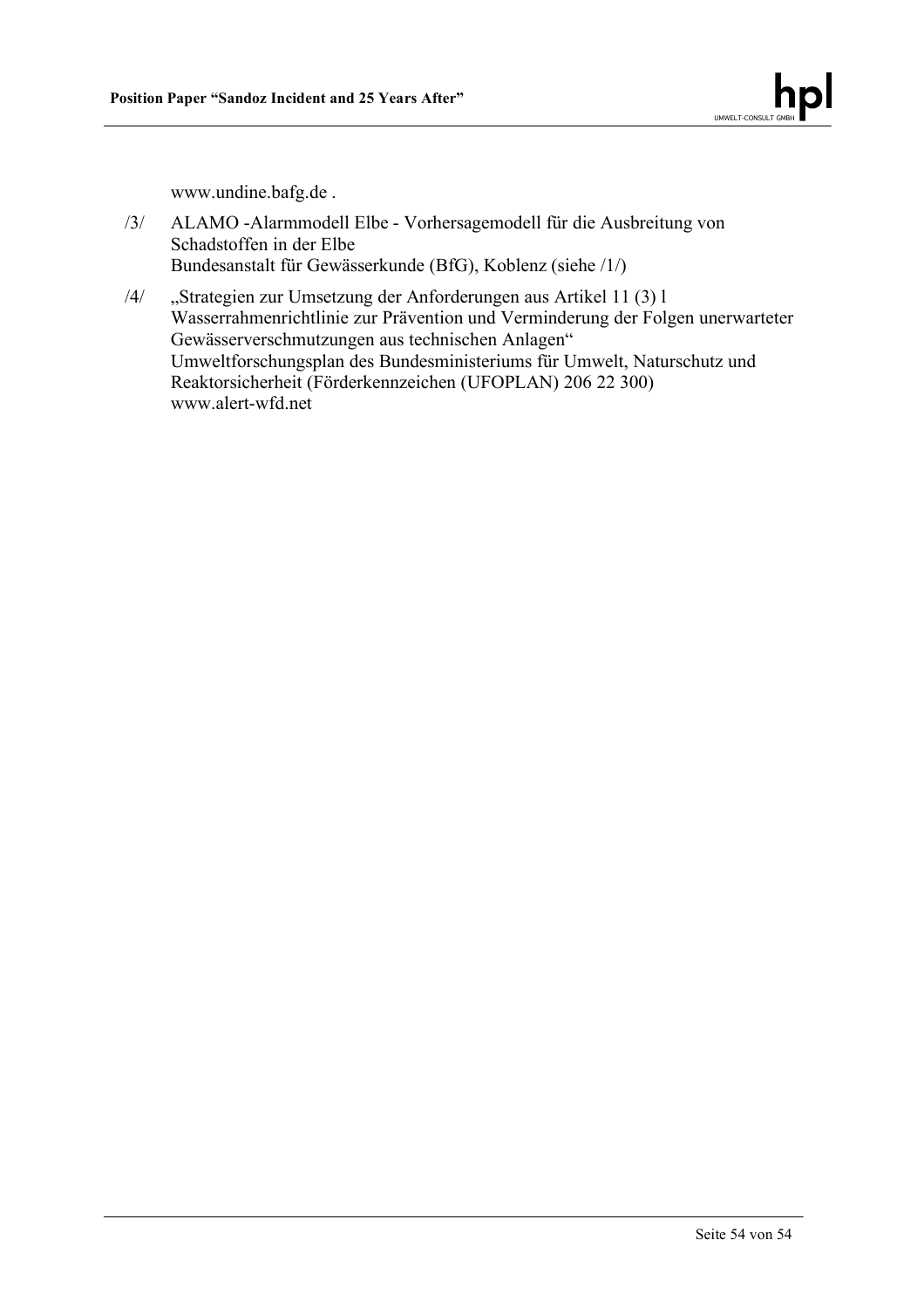# **Catalogue of Measures**

The obligation on the part of the Member Countries to implement the statutory regulations of the European Union has thrown up a series of instruments, recommendations and organisational forms for plant safety and, in the event of polluting incidents along the major rivers, organisational forms for the prevention of hazards alongside the reporting and alarm system. A look at the UNECE region reveals that the slope between the individual countries with respect to the implementation of these instruments, recommendations and organisational forms is extremely wide. Thus, over the last 10 to 15 years, the industrial countries have made substantial progress in the area of plant safety and risk management. Nevertheless, a lot still remains to be done in this area.

Presented in the following are the recommendations for action, divided into four categories:

#### **Category 1: General strategies**

#### *Double Barrier Concept*

An agreement should be reached that safety-related recommendations should basically all follow a single fundamental principle. In other words, that the requirements for plant safety shall be met through a double barrier concept consisting of both technical and organisational elements, in order to minimise the possibility of polluting accidents occurring to virtually nil. The first barrier in this concept entails the substance being securely enclosed during the intended operation. The containment must be designed in such a way that the substance cannot possibly be released without being monitored. This means impermeability and consistency towards all conceivable influences. This requirement cannot be relaxed or made more stringent in individual cases. The second barrier involves taking all possible measures to hold back or collect hazardous substances to prevent them being released in unconventional operation, in the event of the failure of the first barrier. Measures for checking and monitoring operations, for indicating leakages, for instance, or preventing faulty handling, as in the case of storage tanks being overfilled, serve as pointers to perfect, trouble-free functioning. Warning and alarm measures also form a part of this programme.

To this end, a suitable document shall be prepared.

#### *Safety Chain*

An agreement shall be drawn up that active risk management be realised for operation, which will encompass all measures from strategic planning through disaster management to the technical restoration of the original state. For this, the temporally causal flow chart of the "safety chain" can be drawn upon for the path "surface waters". The differentiated formula of the "safety chain" claims to represent all important areas of action for risk management for the path "surface waters". It is entirely scientific in its basis so as to ensure safety in installations. It is independent of the water body and therefore not immission-oriented. Further, it is independent of political and regional authority as well as regional and supraregional groupings.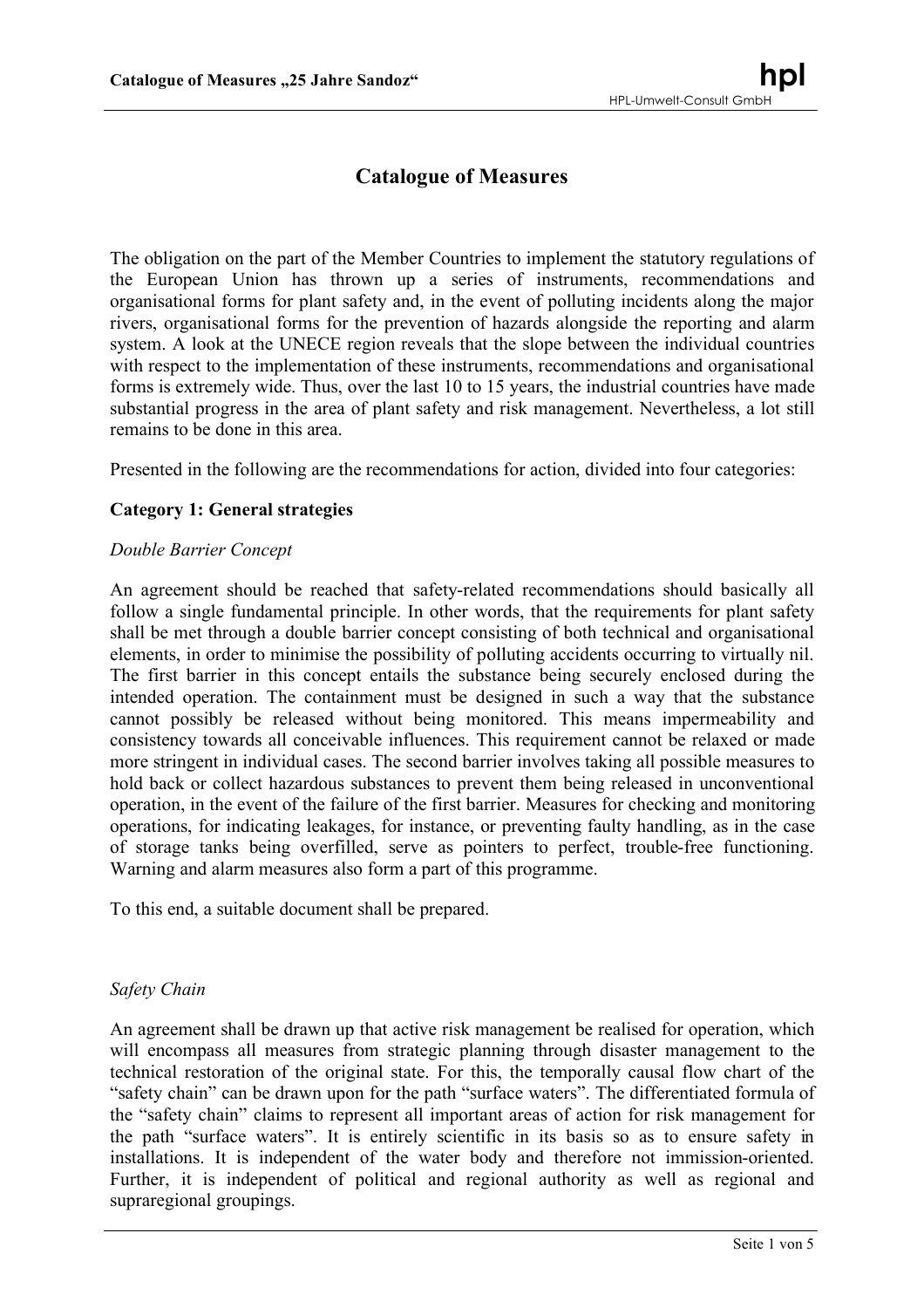The "safety chain" is a logical model that can be rationally derived, for instance from the structural buildup of the UNECE Accident Convention or from the OECD guiding principles for preventing and controlling chemical accidents. Besides, it contains all elements that are directly compatible with the management plans and action programmes called for in the WRRL for the European Union region. These elements can therefore be directly used for the management plans and action programmes. Further, the "safety chain" also forms the basis for measures adopted in river basin institutions. Needless to say, it also forms the basis for all river basins as well as transboundary river basins in states outside the EU region. The "safety chain" provides a common platform both for the licencing and monitoring authorities as well as for river basin commissions and the plant operators.

To this end, a suitable document shall be prepared.

#### *Lifetime Assessment*

An agreement should be drawn up subjecting all plants to a lifetime assessment since it is essentially existing plants which are cause for concern. Since technology advances continuously, existing, notably older, plants should be retrofitted to ensure safety. A lifetime assessment subjects the entire plant to a systematic analysis. Here, specific criteria such as structural analysis, stability, material condition, material compatibility with the fill, quality and security management and locational conditions are used to check how safe the plant is and for how long operating time can be maintained. Like the safety chain, lifetime assessment also represents a logical model which is to be developed differently for each plant type.

To this end, a set of guidelines shall be prepared, which are to be verified by means of a pilot project.

#### **Category 2: Standardised Criteria**

#### *Risk potential of the plants*

A prerequisite for risk management in the river catchment areas is the preparation of an inventory of plants in the concerned areas. The inventory of "dangerous plants" shall be based on clear criteria. For determining the risk potential of plants, which is needed for an inventory of this kind, binding criteria shall be drawn up. This may be achieved by drawing upon the system of the Water Risk Index (WRI), which allows a classification code to be used to denote the risk potential of a substance inventory.

An agreement should be drawn up to introduce and enforce inventories of "dangerous plants" and develop corresponding classification codes for binding use.

#### *Check lists*

Specific check lists shall be drawn up for various sectors which could be potentially damaging to water. These check lists could be used to check technical safety and efficient management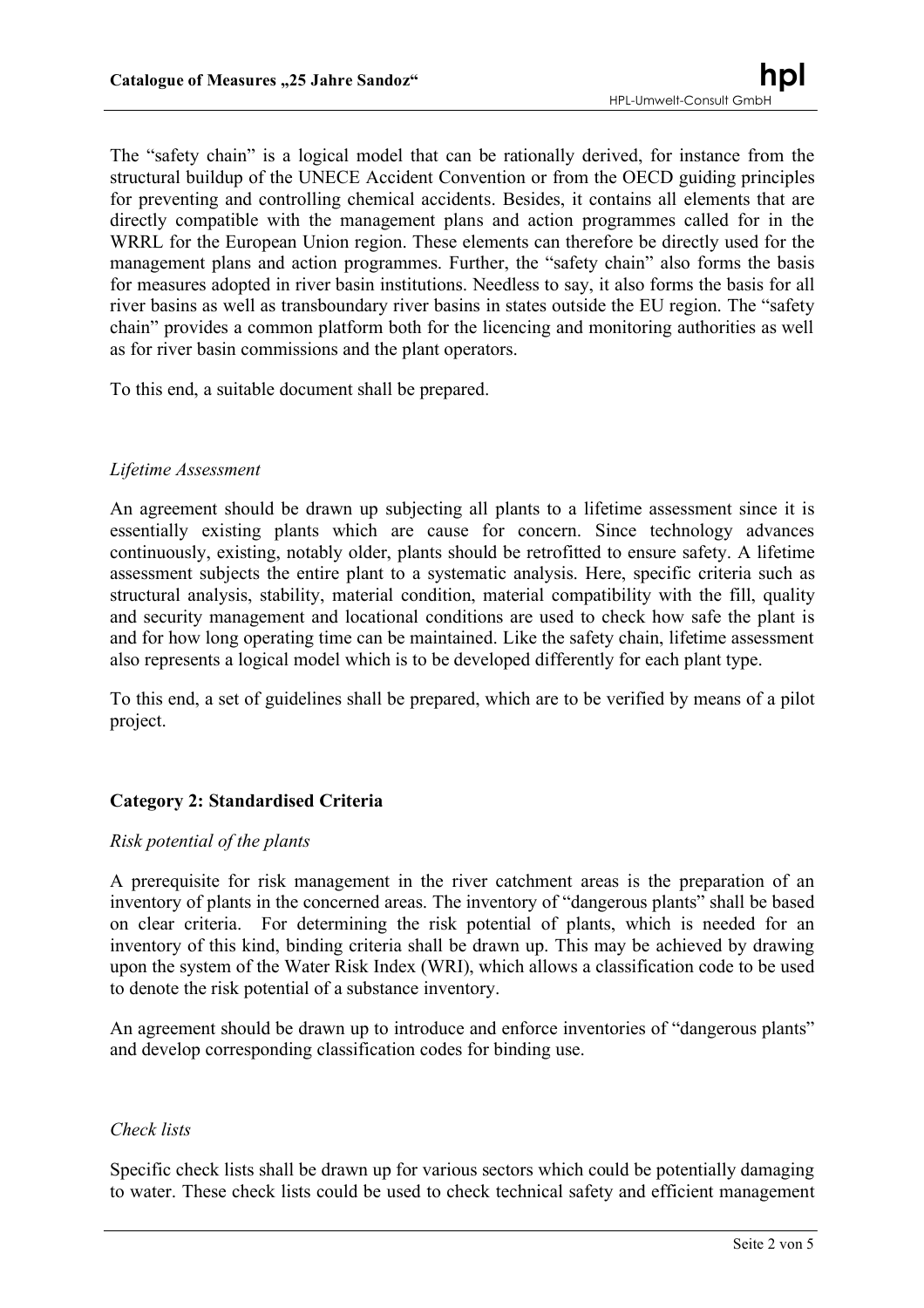systems. They would then form the basis for the requisite retrofitting measures for enhancing and ensuring plant safety.

An agreement should be drawn up to prepare check lists for sectors and industries which are potentially more damaging.

#### *Immission-oriented threshold values*

An agreement should be drawn up to define immission-oriented threshold values for the river catchment areas in order to have specific information on the basis of which warnings and alarms may be issued. This can then also clearly show from when, or at which point, a downstream riparian is affected by a polluting incident. For this, flow times and discharge quantities shall be forecast with the help of appropriate coordinated models. These immissionoriented threshold values must be compatible with the binding quality criteria for the water body concerned.

#### *Sensitivity mapping*

An agreement should be drawn up to undertake specific sensitivity mapping for river catchment areas. This constitutes a basic instrument for quick and effective control and prevention of damage by and in the waters, as well as for securing various uses such as drinking water supply. It further serves to promote an economical and efficient supply of equipment for hazard prevention and control.

#### **Category 3: Operative Criteria**

#### *Monitoring networks*

An agreement should be drawn up to systematically build up monitoring networks in river catchment areas on the basis of uniform criteria and equipped with the same measuring technology. Besides, the monitoring networks shall be connected in such a way as to ensure smooth operation in the event of an incident.

#### *Reporting and alarm system*

An agreement should be drawn up to institutionalise the organisational structures harmonised for the reporting and alarm system. Further, the reporting channels shall be clearly assigned standardised reporting duties.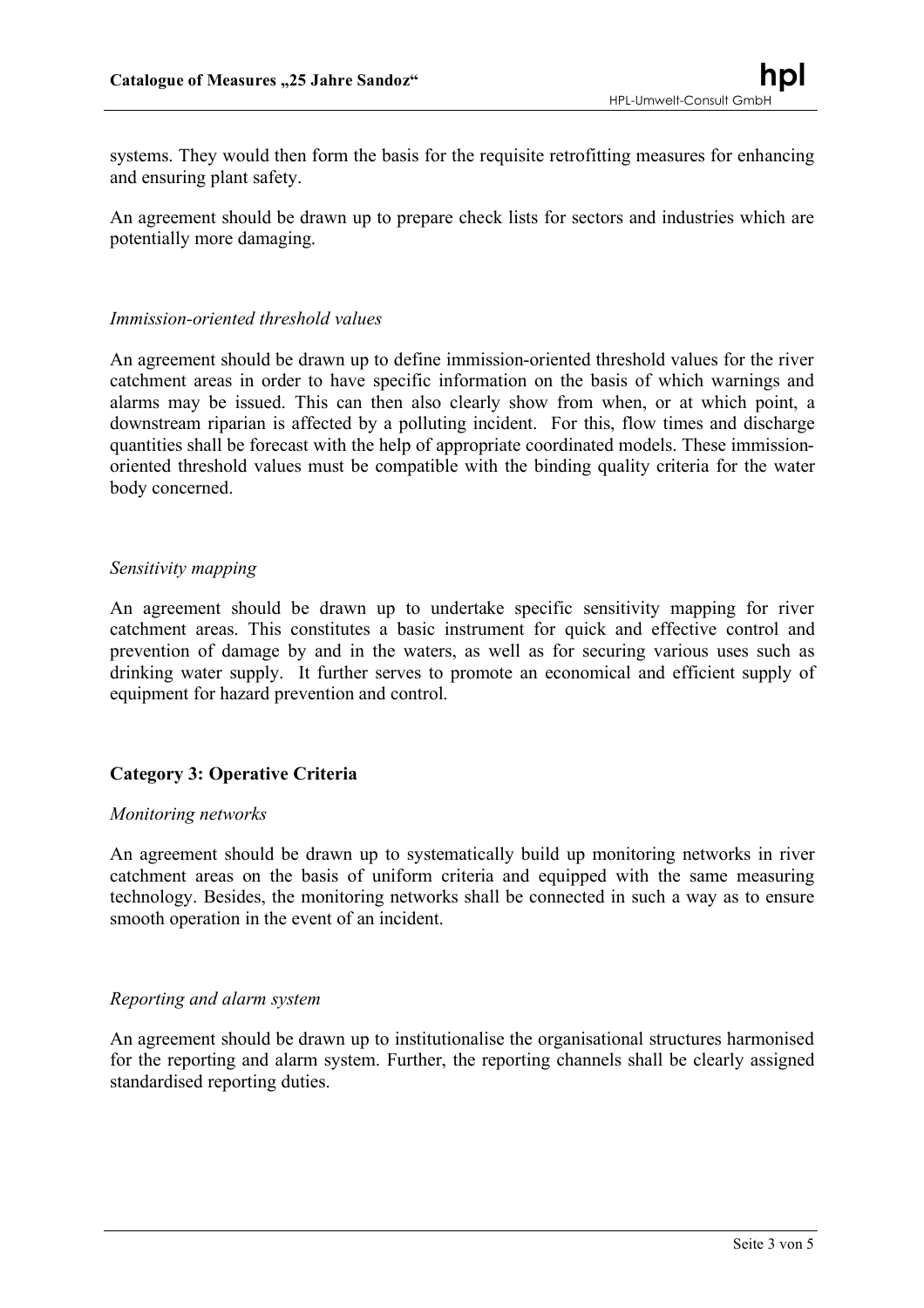#### *Emergency alert drills*

An agreement should be drawn up to regularly conduct emergency alert drills to ensure that a functioning system can be deployed at all times. This also provides valuable pointers for the further development of the reporting and alarm system as well as for other operative elements.

#### *Financing system*

An agreement should be drawn up that, in the event of a polluting incident, a binding financing system be agreed upon for the Member States of the relevant river catchment area for financing measures for damage control and decontamination. In the process, the operator of the plants that have caused the damage shall be involved (polluter pays principle).

#### Insurance in the case of incidents

An agreement should be drawn up that appropriate insurance will be offered for damage regulation. In the process, the operator of dangerous plants shall also be involved (polluter pays principle).

#### **Category 4: General Criteria**

#### *River basin commissions*

An agreement should be drawn up stating that in all the areas in which transboundary rivers exist in the UNECE zone, the establishment of river basin commissions, which shall be constituted within a specific period of time, shall be initiated.

#### *Reviewing existing action programmes*

An agreement should be drawn up to examine existing action programmes in the Member States in order to check in which areas and on what scale they have already realised elements of risk management, and how the shortcomings discovered may be redressed with these programmes. On the basis of this, the existing action programmes can be updated and further developed.

#### *Action plans*

An agreement should be drawn up that guidelines/recommendations shall not only have the "to whom it may concern" character but that the action plans, which have specific schedules attached to them, shall be duly implemented. In doing so, a differentiation should be made between short-term, invariably "low-cost measures", and medium and long-term ones.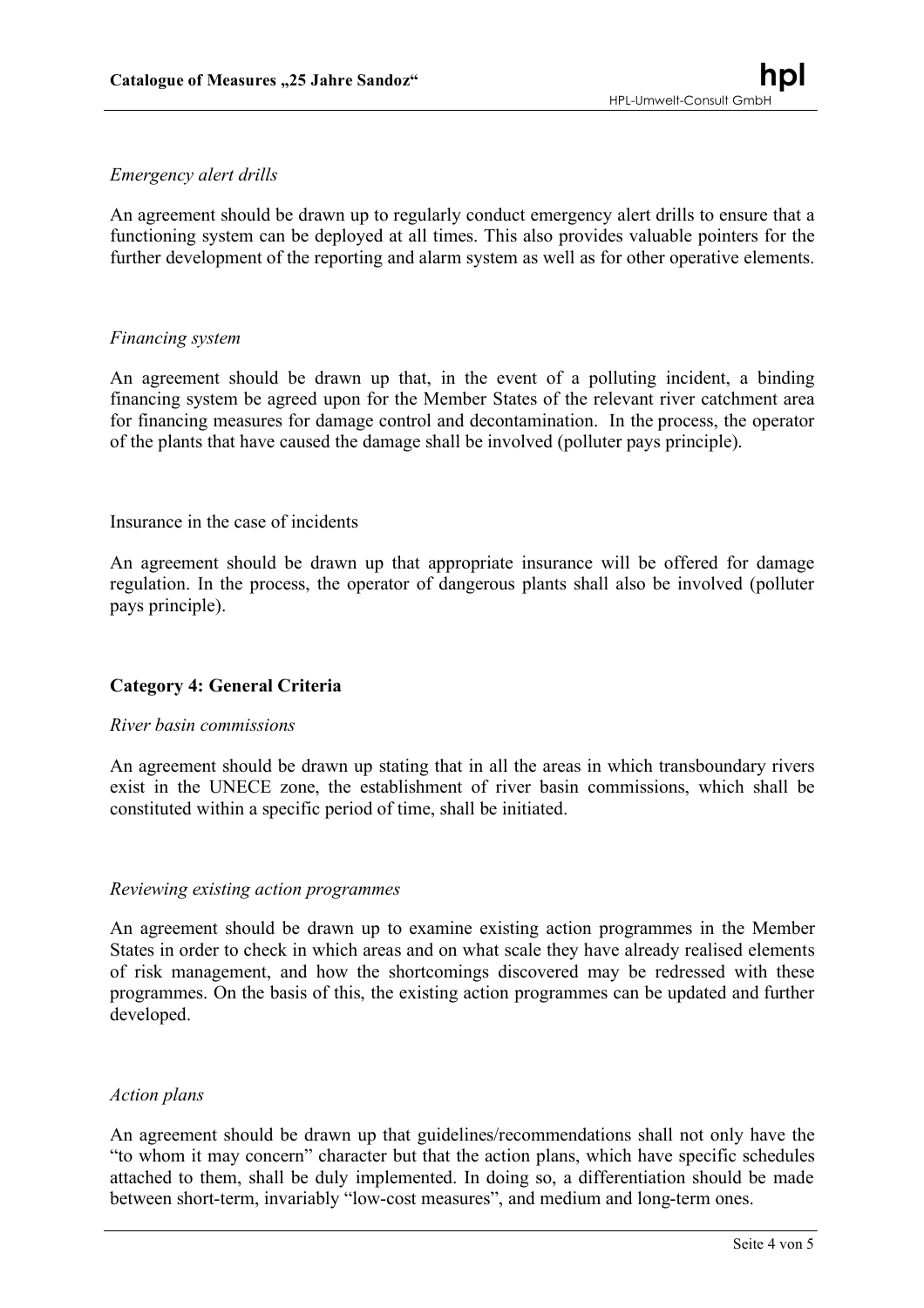#### *Personnel and equipment*

An agreement should be drawn up requiring that Member States prove that the funds for personnel and equipment for the organisations of the river basin commissions to fulfil their tasks and control polluting incidents are provided for in their budgets.

#### *Exchange of personnel*

An agreement should be drawn up for personnel to be regularly exchanged between the organisations of the Member States in the river basin commissions. This will ensure good cooperation and a harmonisation of the instruments and equipment deployed at various points, which is a precondition for a smooth and effective course of action in the event of a polluting incident.